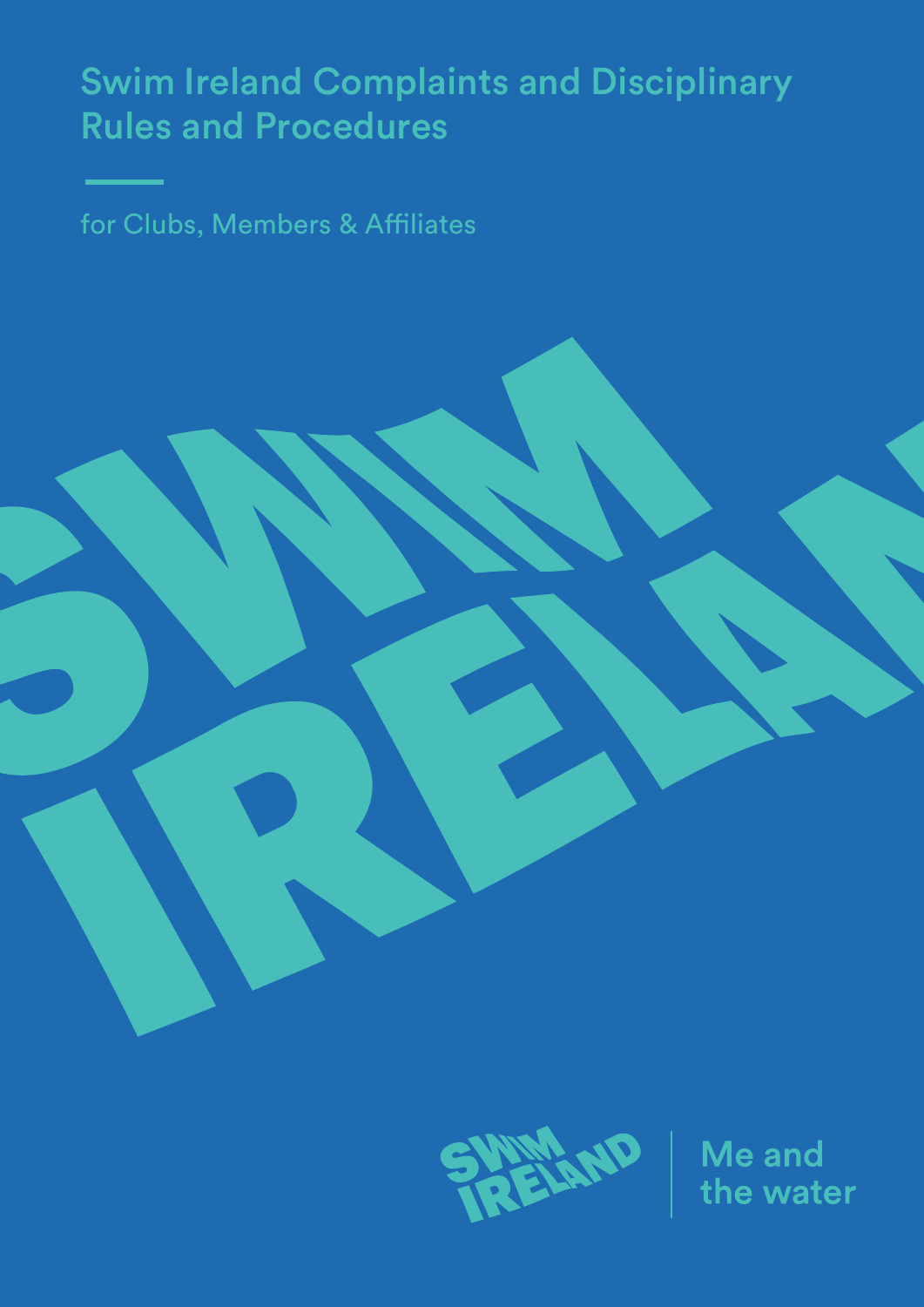Initial Approval Date: September 2009 Amendment Dates: January 2012 May 2017

> Latest Version Approved by the Board of Swim Ireland September 2018



Please check the Swim Ireland website for the most up-to-date version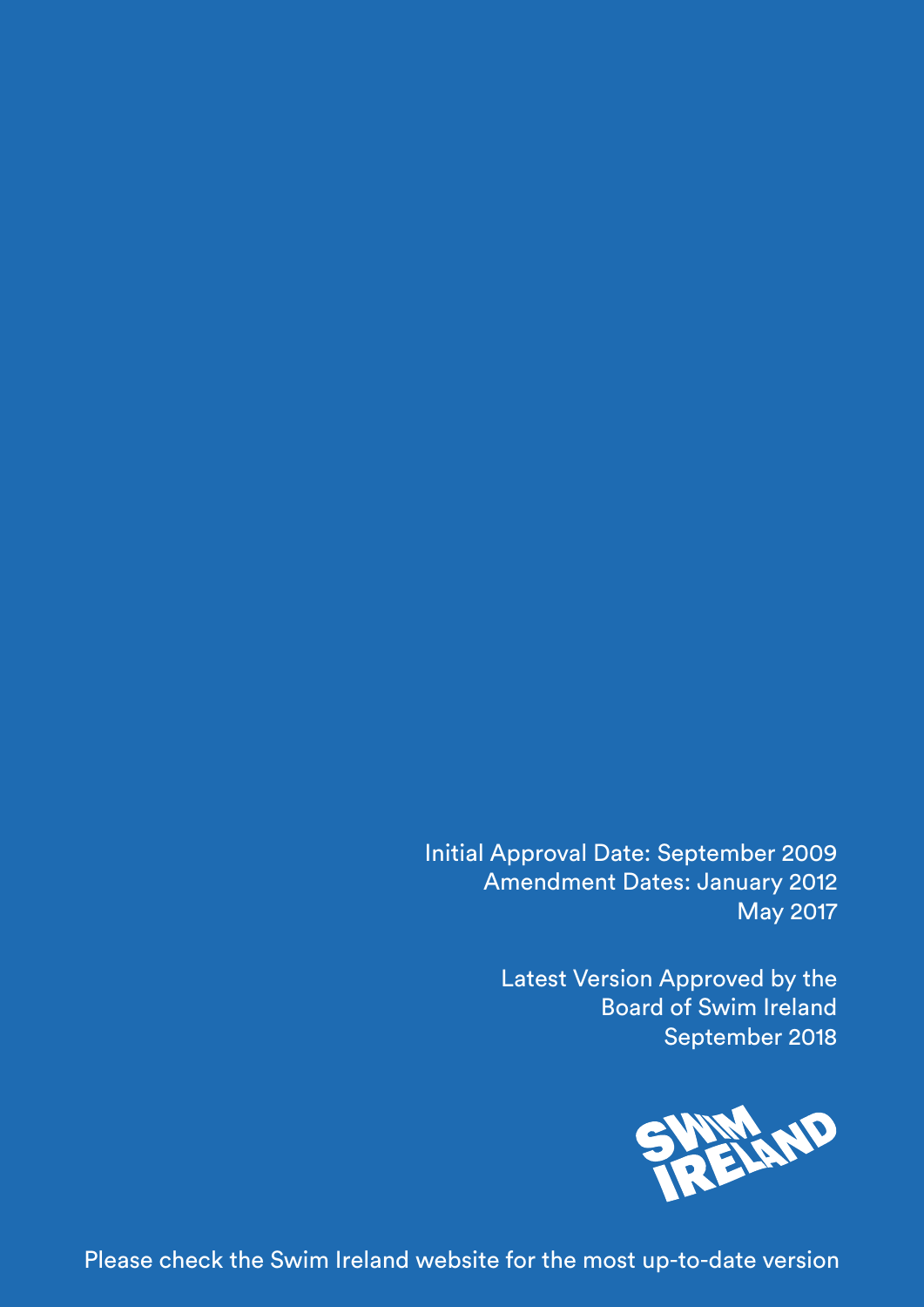

# **Contents**

|    | <b>INTRODUCTION</b>                                                                                    |                                                                                                                                                                                                                                                                                                                                            | 5                                                                          |
|----|--------------------------------------------------------------------------------------------------------|--------------------------------------------------------------------------------------------------------------------------------------------------------------------------------------------------------------------------------------------------------------------------------------------------------------------------------------------|----------------------------------------------------------------------------|
|    |                                                                                                        | <b>SUMMARY OUTLINE OF THE RULES AND PROCEDURES</b>                                                                                                                                                                                                                                                                                         | 6                                                                          |
|    |                                                                                                        | <b>General procedural points:</b>                                                                                                                                                                                                                                                                                                          | 9                                                                          |
|    |                                                                                                        | <b>GENERAL GUIDELINES TO THE COMPLAINTS</b><br><b>AND DISCIPLINARY RULES AND PROCEDURES</b>                                                                                                                                                                                                                                                | 10                                                                         |
|    | <b>DEFINITIONS</b>                                                                                     |                                                                                                                                                                                                                                                                                                                                            | 12 <sub>2</sub>                                                            |
|    |                                                                                                        | <b>PART A - COMPLAINTS AND DISCIPLINARY RULES</b>                                                                                                                                                                                                                                                                                          | 15                                                                         |
| 1. | <b>JURISDICTION</b>                                                                                    |                                                                                                                                                                                                                                                                                                                                            | 15                                                                         |
| 2. | <b>OFFENCES</b>                                                                                        |                                                                                                                                                                                                                                                                                                                                            | 16                                                                         |
| 3. | <b>SANCTIONS</b><br>3.1<br>3.2<br>3.3<br>3.4                                                           | Warnings<br><b>Immediate Sanctions</b><br><b>Interlocutory Sanctions</b><br><b>Non-Immediate Sanctions</b>                                                                                                                                                                                                                                 | 17<br>17<br>18<br>18<br>19                                                 |
| 4. |                                                                                                        | <b>MITIGATING AND AGGRAVATING FACTORS</b>                                                                                                                                                                                                                                                                                                  | 19                                                                         |
|    |                                                                                                        | <b>PART B - COMPLAINTS AND DISCIPLINARY PROCEDURES</b>                                                                                                                                                                                                                                                                                     | 20                                                                         |
|    | <b>INTRODUCTION</b>                                                                                    |                                                                                                                                                                                                                                                                                                                                            |                                                                            |
| 1. | <b>GENERAL</b><br>1.1.<br>1.2<br>1.3<br>1.4<br>1.5<br>1.6<br>1.7<br>1.8<br>1.9<br>1.10<br>1.11<br>1.12 | Proof<br>Confidentiality<br>Young People (Under 18 Years Of Age)<br><b>Exemption From Liability</b><br><b>Fast Track Hearings</b><br>Costs/Expenses<br><b>Criminal Charges</b><br><b>Poor Practice</b><br><b>Suspension Pending Hearing</b><br>Communiciation<br><b>Notification To Swim Ireland</b><br><b>Mediation As An Alternative</b> | 21<br>21<br>21<br>21<br>21<br>21<br>21<br>22<br>22<br>22<br>22<br>22<br>23 |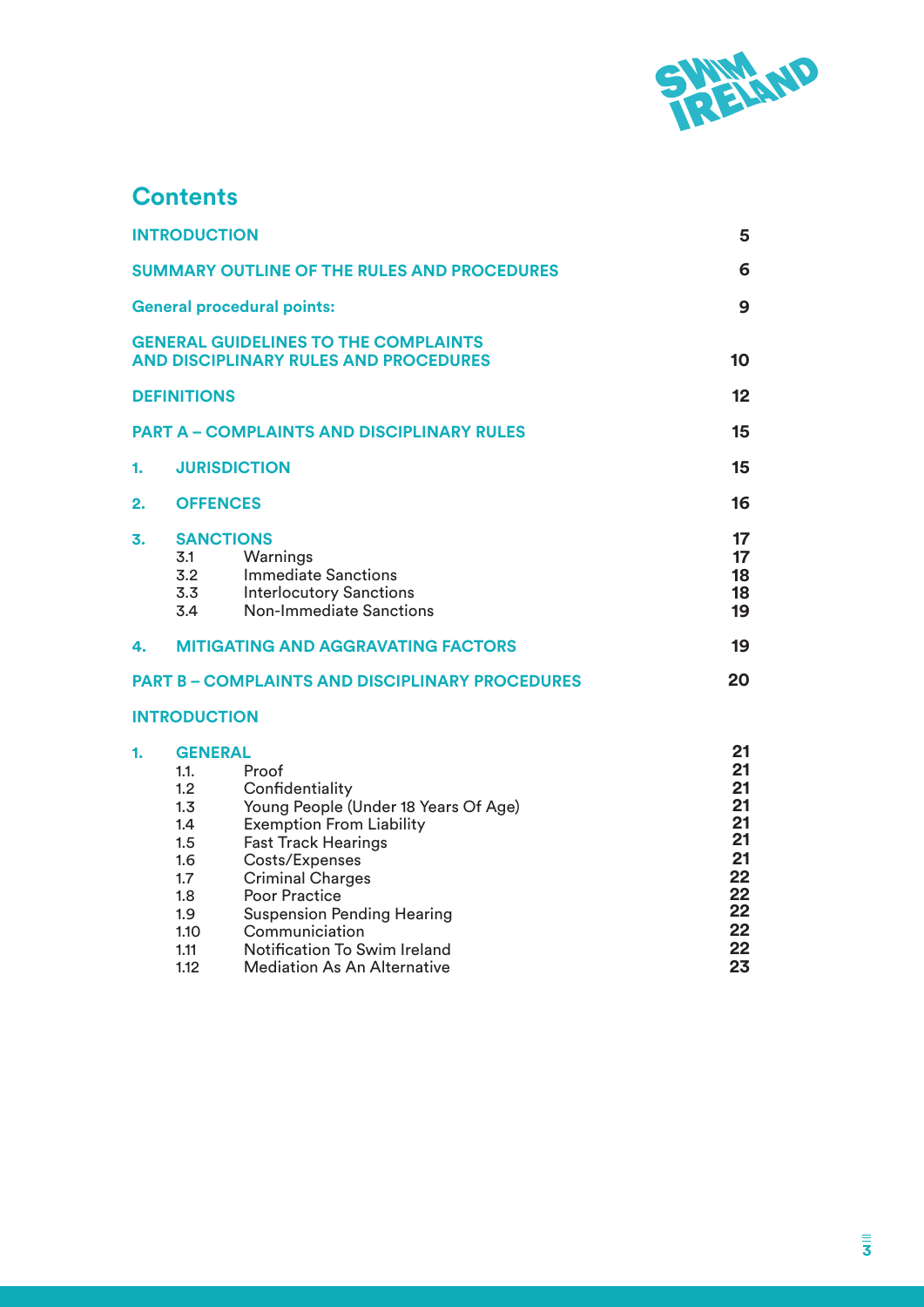

| 2.  | 2.1<br>2.2<br>2.3<br>2.4<br>2.5                                                                                                                      |            | <b>COMPLAINTS AND DISCIPLINARY BODIES AND RELEVANT PEOPLE</b><br>(Club, Regional and National)<br><b>Responsible Bodies</b><br>Person In Charge<br>The Children's Officer<br><b>Complaints And Disciplinary Committee</b><br><b>Club Or Regional Complaints</b><br><b>And Disciplinary Committee</b> | 23<br>23<br>23<br>24<br>25<br>26 |  |
|-----|------------------------------------------------------------------------------------------------------------------------------------------------------|------------|------------------------------------------------------------------------------------------------------------------------------------------------------------------------------------------------------------------------------------------------------------------------------------------------------|----------------------------------|--|
|     | 2.6<br>2.7                                                                                                                                           |            | <b>Complaints And Disciplinary Officer (CDO)</b><br><b>Swim Ireland Complaints</b><br>And Disciplinary Committee (SICDC)                                                                                                                                                                             | 27<br>28                         |  |
| 3.  | <b>COMMENCEMENT</b><br>3.1<br>3.2                                                                                                                    | Complaints | <b>Disciplinary Action</b>                                                                                                                                                                                                                                                                           | 29<br>29<br>29                   |  |
| 4.  |                                                                                                                                                      |            | <b>INFORMAL RESOLUTION AT CLUB OR REGIONAL LEVEL</b>                                                                                                                                                                                                                                                 | 29                               |  |
| 5.  | 30<br><b>MEDIATION AT NATIONAL LEVEL</b>                                                                                                             |            |                                                                                                                                                                                                                                                                                                      |                                  |  |
| 6.  | <b>COMPLAINTS AND DISCIPLINARY HEARINGS</b><br>30<br><b>AT CLUB OR REGIONAL LEVEL</b>                                                                |            |                                                                                                                                                                                                                                                                                                      |                                  |  |
| 7.  | <b>COMPLAINTS, APPEALS AND DISCIPLINARY</b><br><b>HEARINGS AT NATIONAL LEVEL</b>                                                                     |            |                                                                                                                                                                                                                                                                                                      | 33                               |  |
| 8.  | 35<br><b>COMPLAINT TAKEN BY OR AGAINST THE CLUB</b><br>OR REGIONAL COMMITTEE (OR BY MEMBER OF THE COMMITTEE<br><b>AGAINST A MEMBER OF THE CLUB).</b> |            |                                                                                                                                                                                                                                                                                                      |                                  |  |
| 9.  | <b>APPEALS TO SICDC</b>                                                                                                                              |            |                                                                                                                                                                                                                                                                                                      | 36                               |  |
| 10. | 36<br><b>SPORT DISPUTE SOLUTIONS IRELAND (SDSI) ARBITRATION (APPEAL)</b>                                                                             |            |                                                                                                                                                                                                                                                                                                      |                                  |  |
|     | <b>PART C – SANCTIONS</b>                                                                                                                            |            |                                                                                                                                                                                                                                                                                                      | 37                               |  |
|     |                                                                                                                                                      |            | <b>Swim Ireland Sanction Guidelines</b>                                                                                                                                                                                                                                                              | 39                               |  |
|     | <b>APPENDIX1</b>                                                                                                                                     |            | <b>Swim Ireland Complaint Form Template 2018</b>                                                                                                                                                                                                                                                     | 43                               |  |
|     | <b>APPENDIX 2</b>                                                                                                                                    |            | <b>Swim Ireland Complaint Decision Template 2018</b>                                                                                                                                                                                                                                                 | 47                               |  |
|     | <b>APPENDIX 3</b>                                                                                                                                    |            | <b>Swim Ireland Notice of Appeal Form Template 2018</b>                                                                                                                                                                                                                                              | 48                               |  |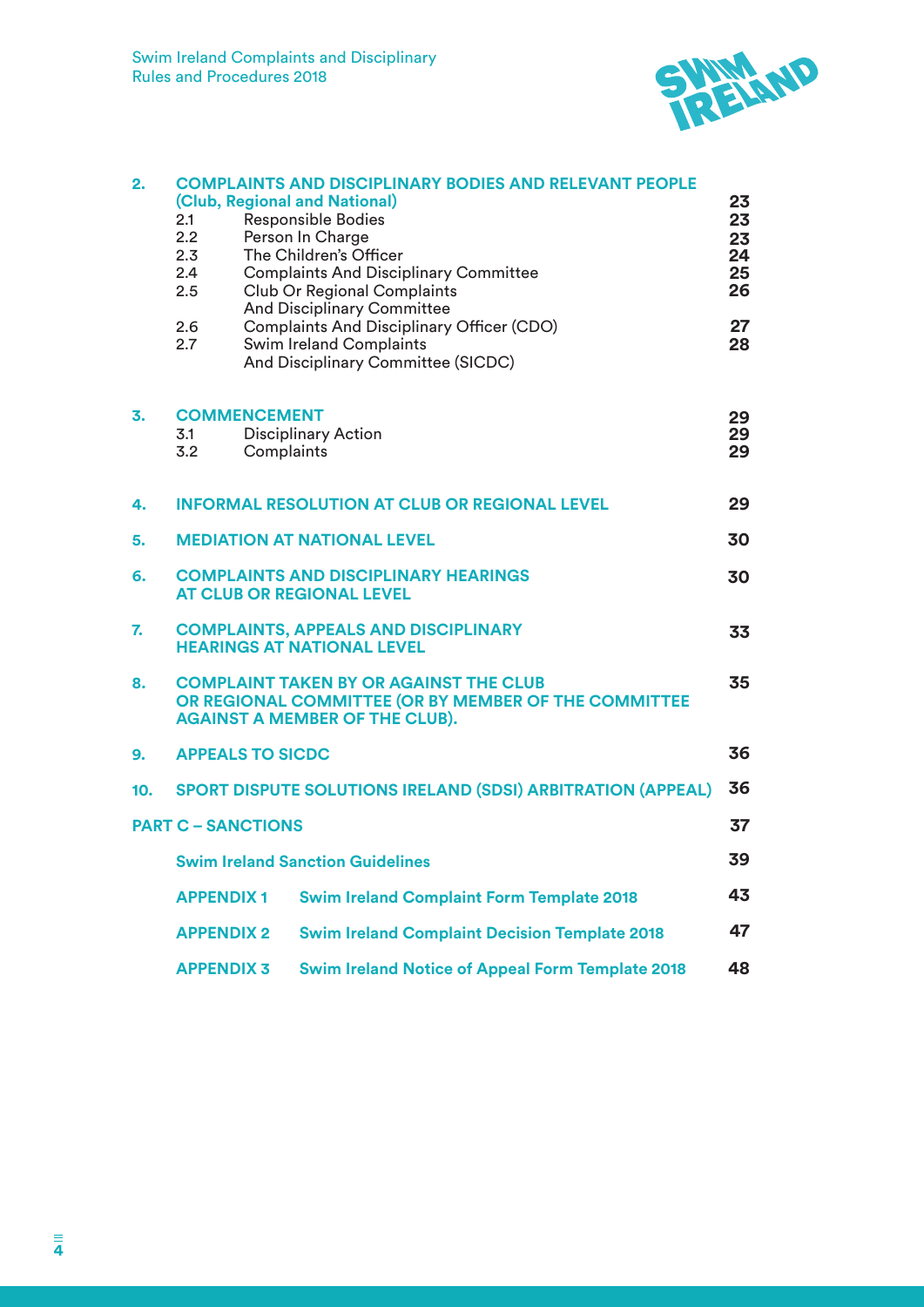

#### **INTRODUCTION**

#### **Swim Ireland**

Swim Ireland is the National Governing Body on the island of Ireland for swimming, diving and water-polo, recognised as such by Sport Ireland, The Olympic Council of Ireland, Sport Northern Ireland, FINA (World Governing Body for the Aquatics) and LEN (European Governing Body for the Aquatics). Swim Ireland is a non-profit organisation, working closely with volunteers in order to achieve our mission to foster and develop our sport both competitive and otherwise and to promote the development of physical and social qualities that come from swimming and associated sports.

#### **Swim Ireland Complaints and Disciplinary Rules and Procedures**

Swim Ireland have rules and procedures for dealing with complaints and disciplinary matters within our organisation. These are in place to help ensure all participants within our sport can participate for fun, safely and in the spirit of fair play. The Complaints and Disciplinary Rules and Procedures have been developed in consultation with our members and the following document outlines the process in a clear and transparent manner. It endeavours to ensure our members have an easy to follow guide in how to raise and deal with complaints and disciplinary matters as they arise within our sport.

The first section (Part A – Rules) deals with the scope of the Complaints and Disciplinary Rules, Offences and Sanctions. The second section (Part B – Procedures) is intended to provide a step by step guideline for the benefit of any Complainant, Respondent or Complaints and Disciplinary Committee as to how a Complaint should be commenced, investigated, decided on and appealed if necessary. The third section (Part C – Sanctions) deals with the sanctions.

These Rules and Procedures deal with any breaches of:

- (i) the Rules themselves
- (ii) the Memorandum and Articles of Association of Swim Ireland
- (iii) the Swim Ireland Rule Book
- (iv) Swim Ireland Codes of Conduct
- Swim Ireland Safeguarding Policies (latest update), as amended from time to time
- (vi) other Swim Ireland regulations in existence.

By following these Rules and Procedures, the appropriate Complaints and Disciplinary Body shall determine the Offences committed and the Sanctions to be imposed, if any, at Club, Regional or National level.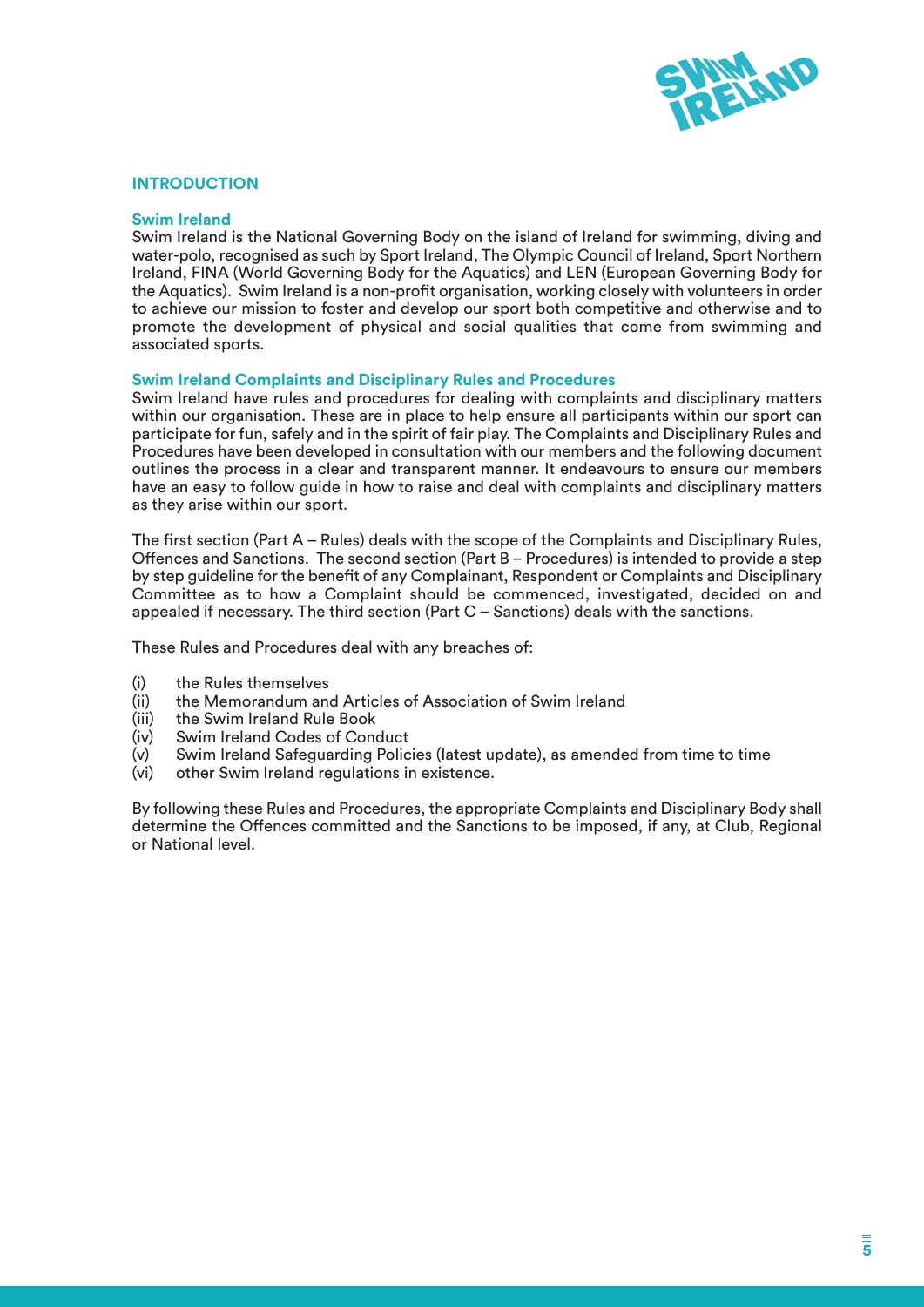

#### **SUMMARY OUTLINE OF THE RULES AND PROCEDURES**

#### **Disciplinary**

Disciplinary action is when a sanction is issued by either a Person in Charge or CDC to any individual member, team, association, club, region or committee or subcommittee or other grouping within or affiliated to Swim Ireland. Disciplinary action can be issued in the following forms:

- Warnings verbal or written
- Immediate sanction issued there and then by the Responsible Person
- Non-Immediate Sanction Only issued by a Complaints and Disciplinary Committee

#### **Complaint**

A complaint is an expression of discontent by any individual member, team, association, club, region or committee or subcommittee or other grouping within or affiliated to Swim Ireland concerning the behaviour of any individual member, team, association, club, region or committee or subcommittee or other grouping within or affiliated to Swim Ireland or parent.

#### **Complaint and Disciplinary Action**

If you are upset about the way someone has behaved and the behaviour is a breach of the code of conduct or rules you can ask for this to be corrected. This can either be done through:

- a disciplinary action which can be instant, or
- a complaints process

You can make a complaint or be the subject of a complaint or disciplinary action if you are:

- (i) An individual member of Swim Ireland
- (ii) A team
- (iii) An association
- A club
- (v) A region
- (vi) A committee or subcommittee
- (vii) A grouping within or affiliated to Swim Ireland
- (viii) A parent of a child member

#### **Person in Charge**

The Person in Charge is the person who is in charge at an event, for example:

- Coach
- Team Manager
- Committee
- Referee (Club level Meet)
- Competition Manager/Lead Referee

These people are appointed in various Club, Regional and National activities and are considered to be responsible for the well-being of participants and to make sure acceptable behaviour is supported by everyone involved at the particular event.

A Person in Charge is the only individual who can issue an **immediate sanction**.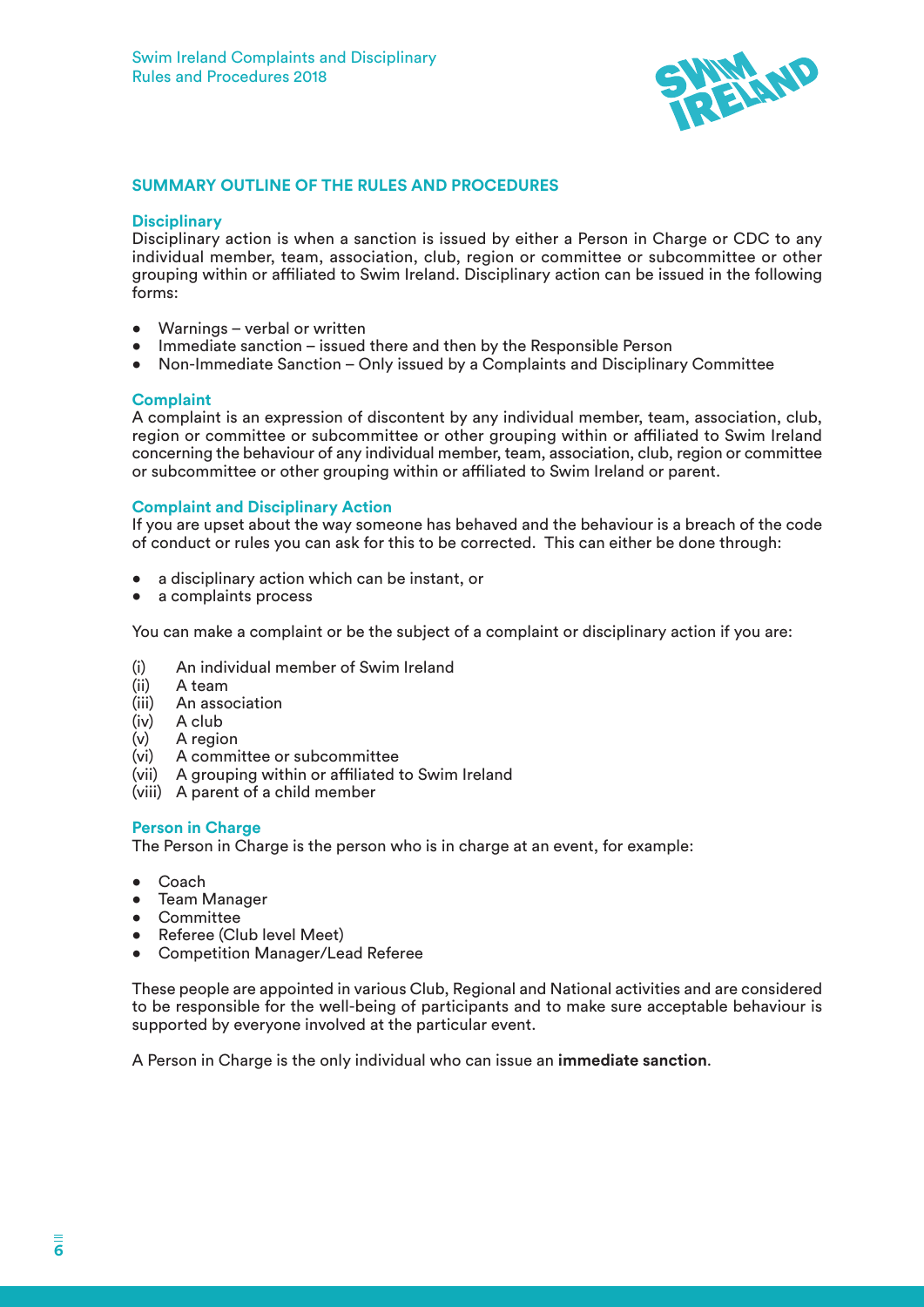

#### **Complaints and Disciplinary Committee**

The CDC committees at club, regional and national level deal with complaints and with disciplinary action or reports. The CDC decides on how an incident is dealt with and is the only committee that can issue a non-immediate sanction.

All members of a CDC must be members of Swim Ireland. At club and regional level the CDC cannot have more than one member who is also on a club or regional committee.

The following diagrams outline the roles and responsibilities of individuals and committees at club, regional and national level.

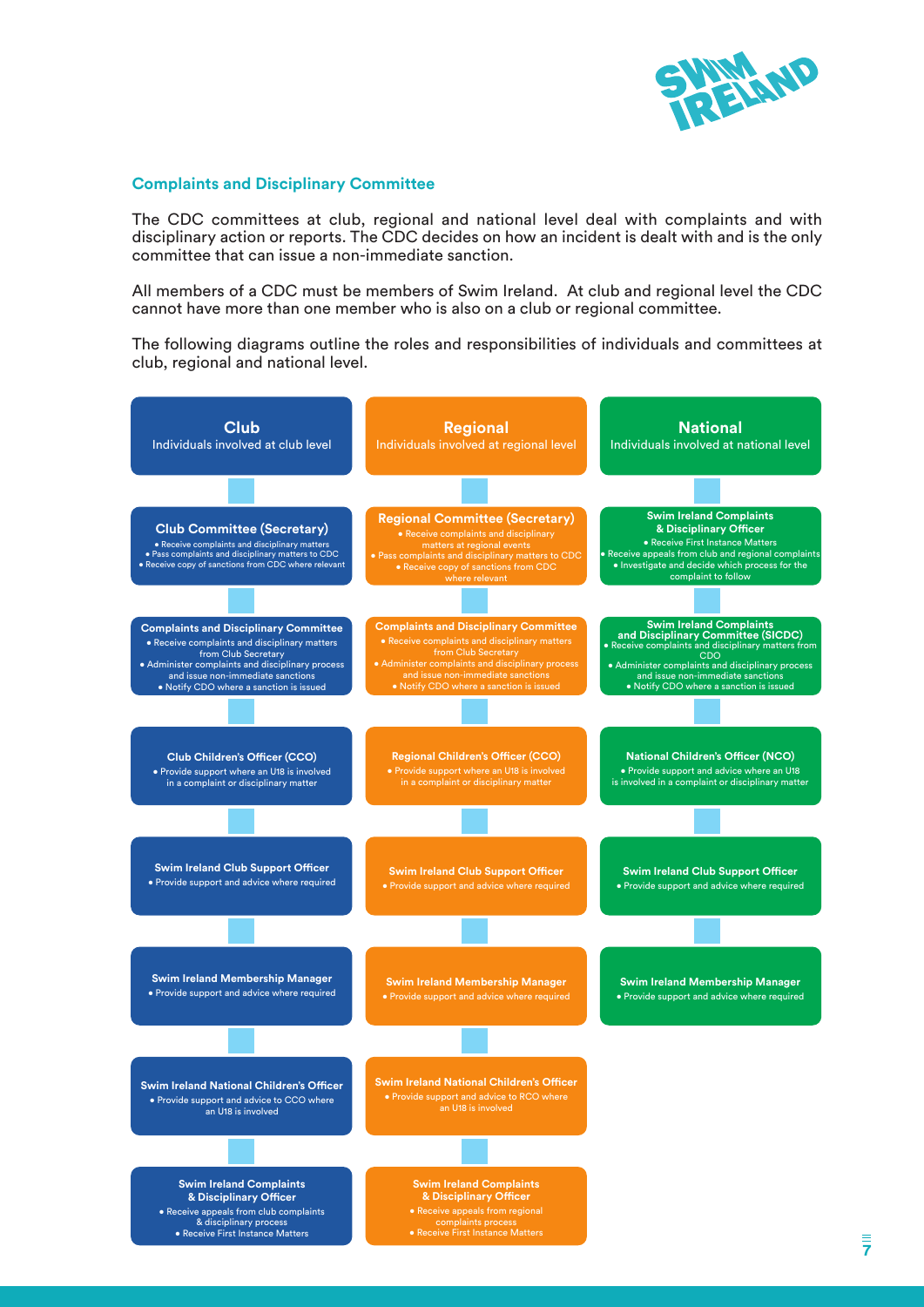

### **Summary for Club or Regional Complaints and Disciplinary Committees**

The following summarises the complaints and the disciplinary process at club and regional level.



Where a sanction has been issued by a Club or a Regional CDC, the Swim Ireland Complaints and Disciplinary Officer must receive a copy of the decision (complaints@swimireland.ie)

#### **Complaints and Disciplinary Officer (CDO)**

Swim Ireland has appointed a CDO who is independent of the organisation and has the following roles and responsibilities:

- Receive disciplinary matters, complaints and appeals
- Investigate and decide if a prima facie case exists
- Dismiss matters
- Refer matters to mediation
- Correspond with parties
- Prepare papers for complaints and appeals and present matters at a Hearing where relevant
- Refer matters to Swim Ireland Complaints and Disciplinary Committee (SICDC) for **Hearing**

The current Complaints and Disciplinary Officer is Brian Murray, contactable at:

Brian Murray, Swim Ireland Complaints and Disciplinary Officer Email: complaints@swimireland.ie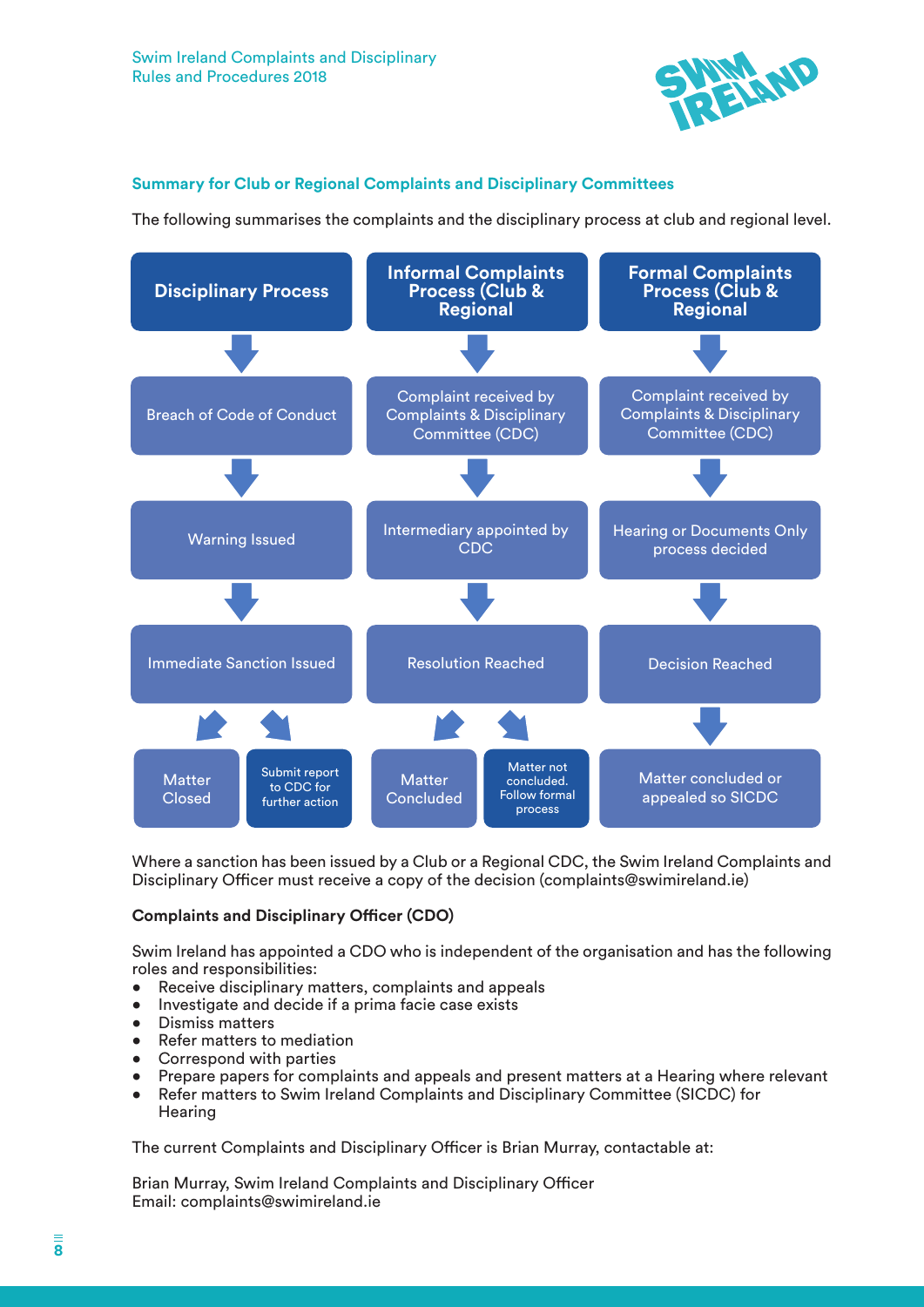

#### **General procedural points:**

- CDC should always consider resolution through an informal process as an initial course of action. If the informal complaints procedure does not lead to a satisfactory conclusion then the formal complaints procedure shall be adopted.
- It should be emphasised that disputes/complaints should be dealt with at local level until all resolutions at this level have been exhausted.
- Complaints relating to incidents at Club, Regional and National level should be dealt with by the CDC at that level.
- The outcome of a matter at club/regional level may be appealed to the Swim Ireland CDC (SICDC) who act as an Appeals Committee. Swim Ireland may require appropriate matters to be mediated.
- The timeframes contained in the document should be adhered to.
- Following a decision by SICDC the process may be challenged to Sport Dispute Solutions Ireland (SDSI) formally Just Sport Ireland (JSI). See Part B (Procedures) clause 10.
- Members when making a Complaint or an Appeal may be subject to an administration fee as set out in this document.
- Specific exclusions contained in the document indicate where it would not be appropriate to use these Rules and Procedures to deal with matters arising. These Rules and Procedures are not an appropriate mechanism for dealing with certain complaints such as allegations of physical or sexual abuse or other potential child abuse issues for which other procedures exist using the appropriate statutory authorities. In respect of such allegations, parties are referred to the Swim Ireland Safeguarding Policies (latest update) as amended from time to time.

**All Swim Ireland Clubs and Regions must incorporate the Swim Ireland Complaints and Disciplinary Rules and Procedures into their Constitution and Rule Book. Clubs and Regions must ensure that the Swim Ireland Complaints and Disciplinary Rules and Procedures documentation is made available as widely as possible.**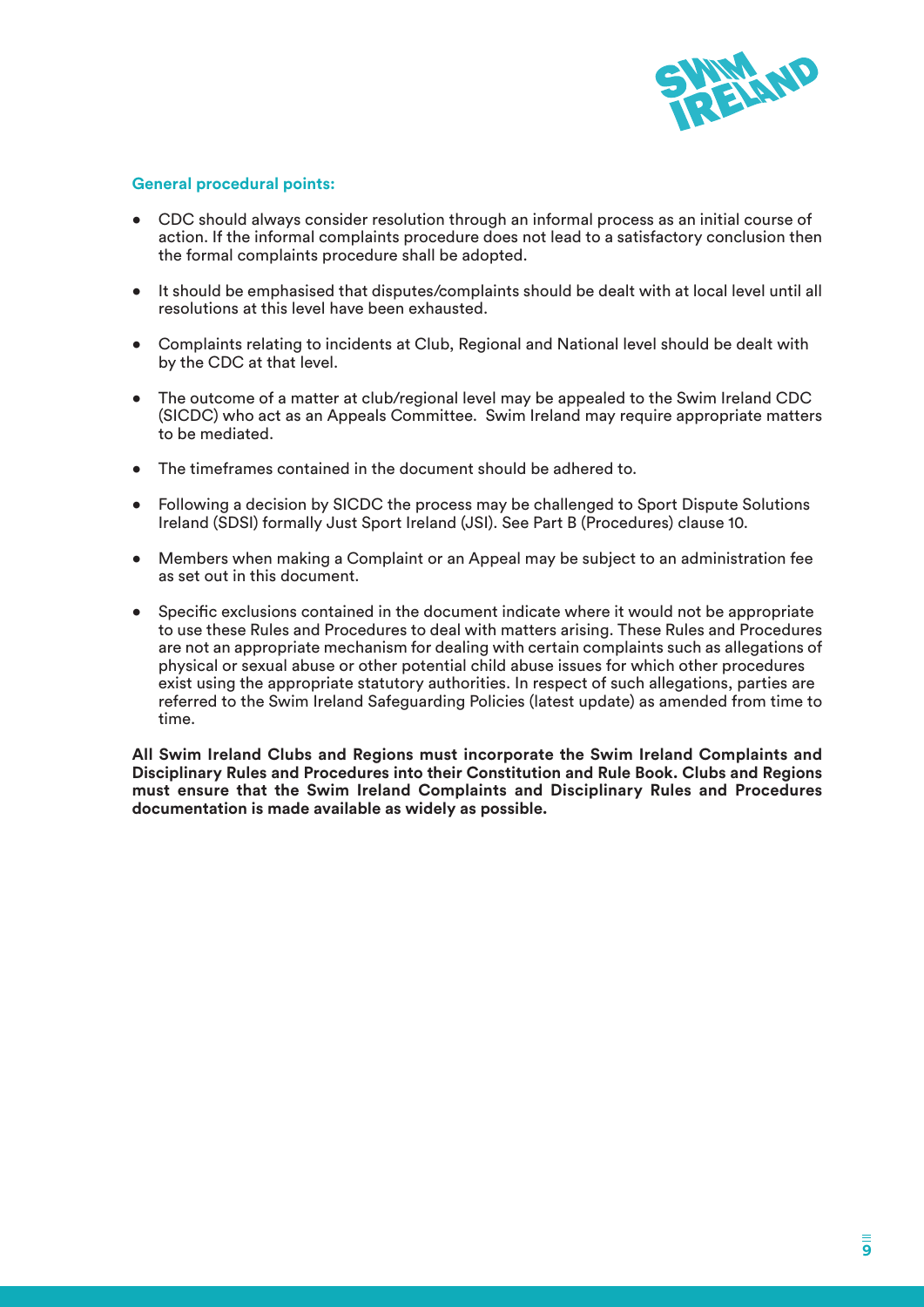

#### **GENERAL GUIDELINES TO THE COMPLAINTS AND DISCIPLINARY RULES AND PROCEDURES**

#### **General**

It is the right of a Swim Ireland Member to make a Complaint where standards of care, treatment and practice are perceived to fall short of what is acceptable and should be expected. Likewise, it is the right of Swim Ireland Clubs, Regional and/or National Bodies to take Disciplinary Action against a Member and others outlined in Part A (Rules) clause 1.2 for misconduct that has been committed by a Respondent.

#### **Simple and Clear Rules**

The Complainant and Respondent and the Complaints and Disciplinary Committees should have ease of access to clear and simplified rules and to fair procedures in dealing with any Complaint or Disciplinary Action.

#### **Consistency**

These Rules (Part A of this document) and Procedures (Part B of this document) are designed to provide a high quality and consistent approach to Complaints. These Rules and Procedures deal with Complaints from Swim Ireland Members or from an appropriate person acting on behalf of a Swim Ireland Member, and Disciplinary Action against Swim Ireland Members and others outlined in Part A (Rules) clause 1.2.

#### **Local Level**

It should be emphasised that Disputes/Complaints should be dealt with at local level until all resolutions at this level have been exhausted. In the event that the matter is not resolved satisfactorily at local level, the matter can then be appealed to the National Swim Ireland Complaints and Disciplinary Committee (SICDC) If either party is still not satisfied with the outcome, there is the right to challenge the decisions of SICDC on certain grounds before Sport Dispute Solutions Ireland arbitration (SDSI) formally Just Sport Ireland (JSI).

#### **Responsiveness**

Responding effectively and in a timely manner to Complaints is a key element of quality service. Co-operation with any investigation of the Complaint is essential and the use of a standardised approach is of benefit to Complainants and to all involved.

#### **Mediation**

Swim Ireland supports Mediation as a form of dispute resolution. Where the Complaints and Disciplinary Officer (CDO) considers a matter appropriate for resolution by Mediation then the parties to the matter may be compelled to participate in the Mediation. The Mediation does not prejudice either party's right to proceed to a formal Hearing should the Mediation not result in a settlement of the matter.

#### **Aquatic Disciplines**

All aquatic disciplines, i.e. Diving, Swimming, Synchronised Swimming and Water Polo, are bound by these Rules and Procedures save and except where Complaints relate to breaches of competition rules, whereby the mechanisms set out by those competition rules shall apply.

#### **Three Parts**

This document is divided into three parts. Part A deals with the scope of the disciplinary rules, offences and sanctions. Part B covers the rights and obligations of parties and the procedures to be used before the Complaints and Disciplinary Committees (Club, Regional and National). Part C deals with the sanctions.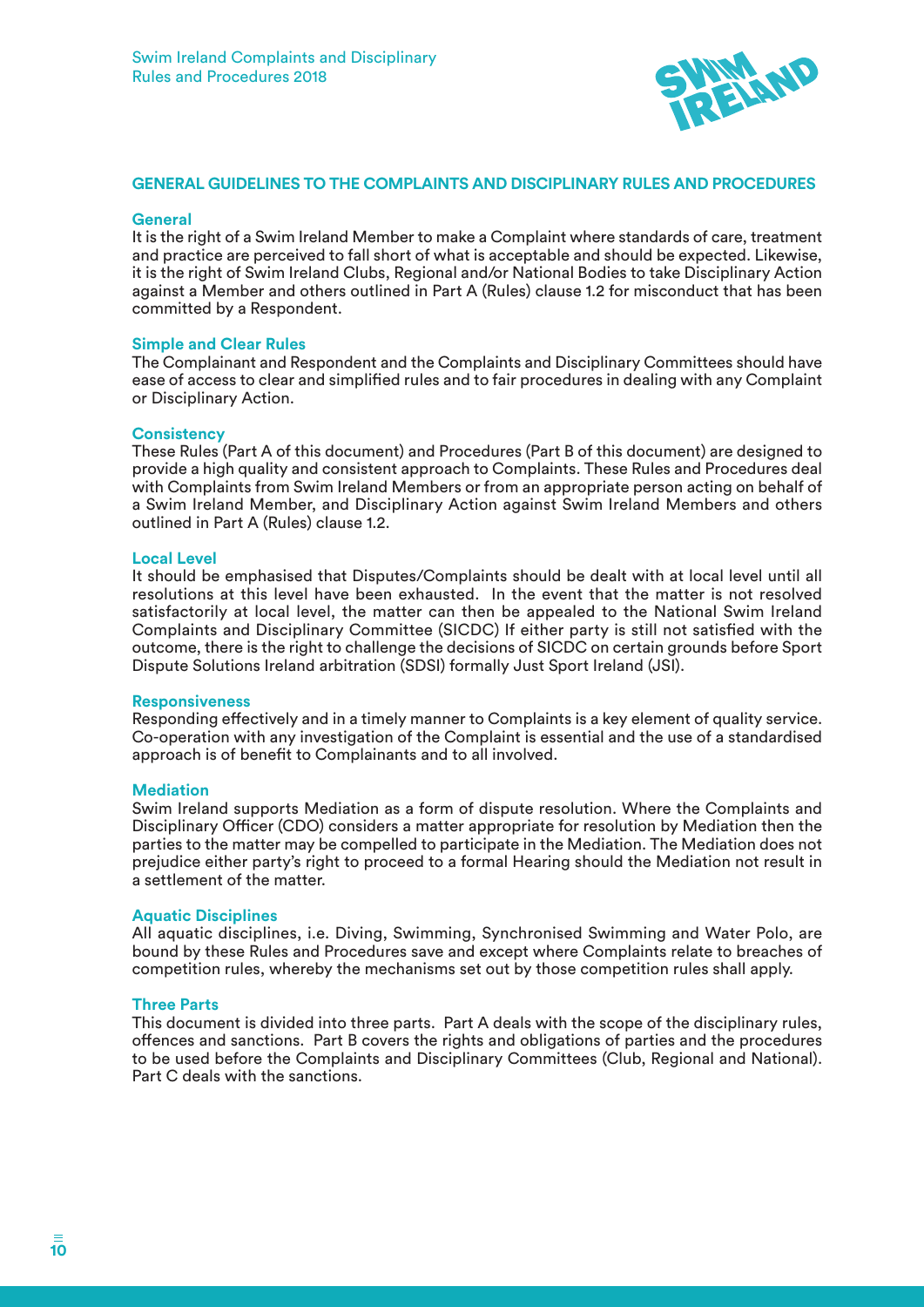

#### **Sport Dispute Solution Ireland (SDSI)**

Sport Dispute Solution Ireland (SDSI) is an independent arbitral body that was set up by the Federation of Irish Sports (FIS) in 2005 under the name of Just Sport Ireland (JSI) and renamed in 2018. National Governing Bodies (NGBs) that have signed up to SDSI arbitration bind its Members so that any challenge to decisions of the internal bodies of those National Governing Bodies shall be referred to SDSI arbitration and therefore challenges cannot be taken to the Courts. Swim Ireland has signed up to SDSI arbitration.

#### **Associate Members**

Complaints or disciplinary issues relating to Associate Members working in a private capacity do not come within the jurisdiction of Swim Ireland or these Rules and Procedures, except for exceptional circumstances where there is no other independent third party to which to refer the Complaint, in which case Swim Ireland may accept jurisdiction. Similarly, Complaints relating to Affiliate Members should be referred to the Affiliate Member organisation in the first instance, but these may be appealed to the SICDC.

#### **Excluded Complaints**

These Rules and Procedures are not an appropriate mechanism for dealing with certain Complaints such as allegations of physical or sexual abuse or other potential child abuse issues for which other procedures exist using the appropriate statutory authorities. In respect of allegations of physical or sexual abuse or other potential child abuse issues, parties are referred to the Swim Ireland Safeguarding Policies and Procedures as amended from time to time. These Rules and Procedures are not an appropriate mechanism for dealing with Complaints against employees of Swim Ireland at Club, Regional or National level. Such Complaints should be referred to the relevant employer – in general this will be the employee's line manager. These Rules and Procedures provide guidance to Members as to the appropriate mechanism for dealing with Complaints or issues that may arise in relation to their membership of Swim Ireland, and to whom each type of Complaint should be referred.

#### **Omissions**

If there is an omission in these Rules and Procedures, then the Complaints and Disciplinary Bodies (Club, Regional and/or National) shall decide in accordance with the Swim Ireland (or Regional or Club) custom or, in the absence of custom, in accordance with the spirit of these Rules and Procedures.

#### **Amendments**

Swim Ireland may review and amend these Rules and Procedures from time to time, particularly where required by legislative updates or legal developments. Swim Ireland will also review, and may amend, the monetary value of the Complaint and Appeal fees and/or the penalties payable by Clubs or Regions under these Rules and Procedures on an annual basis. Swim Ireland will undertake a formal review of the Rules and Procedures before or during 2020.

**Each Club and Region must incorporate these Rules and Procedures into its Constitution/Rules.**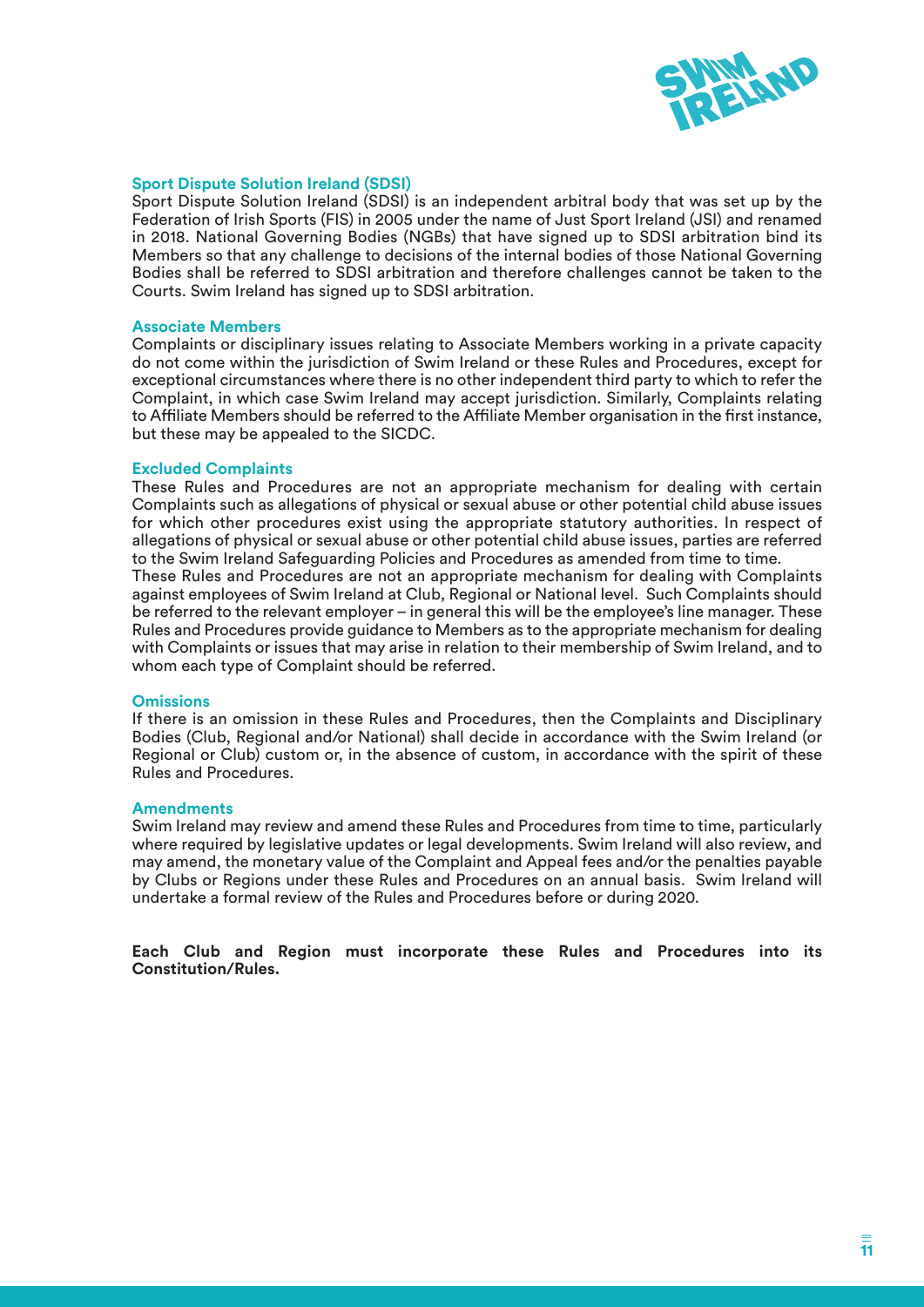

#### **DEFINITIONS**

Terms defined in the Swim Ireland Memorandum and Articles of Association shall have the same meaning in these Rules and Procedures unless the context indicates otherwise or as otherwise defined below.

**Affiliate Member** means an Affiliate Member as defined in the Swim Ireland Memorandum and Articles of Association.

**Associate Member** means an Associate Member as defined in the Swim Ireland Memorandum and Articles of Association.

**Board** means the Members of the Board for the time being of Swim Ireland.

**Child** means any person under the age of 18 years

**Children's Officer** means the Children's Officer appointed by Club, Region or by Swim Ireland

**Club** means any Club as defined in the Swim Ireland Memorandum and Articles of Association.

**Code of Conduct** means the relevant code of conduct and/or set of rules outlining the rules and responsibilities of, or proper practices applicable to Events or Members acting in a specific role, duty or official capacity.

**Complaint** means an expression of discontent by one Unit concerning the behaviour of any other Unit, which must be submitted in writing (which may include email) accompanied by all relevant documentation in support of the Complaint and the appropriate fee.

**Complaints and Disciplinary Bodies**: means those bodies listed in Part B (Procedures) clause 2.1 and **Complaints and Disciplinary Body** means any of them (e.g. Club, Regional, National).

**Complaints and Disciplinary Committee (CDC)** means the Complaints and Disciplinary Committee of the Club, Region or of Swim Ireland, as the case may be.

**Complaints and Disciplinary Officer (CDO)** means the person appointed by Swim Ireland to receive Complaints, conduct investigations, administer Complaints and Disciplinary Action and to act as prosecutor in respect of any Disciplinary Action.

**Complainant** means the person making the Complaint.

**Competition Rules** mean the rules governing any competition as recognised and published from time to time by the Board of Swim Ireland or any Unit duly authorised by Swim Ireland for such purpose.

**Disciplinary Action** means an action brought by any Club, Region or Swim Ireland against any Unit.

**Disciplinary Report** means a report from an official and/or Person in Charge or any clarification or addition thereto.

**Discipline** means a sanction imposed by way of correction and training. Disciplinary will have the equivalent meaning.

**Doping Control Official** means the official in charge or other persons involved in Doping Control.

**Event** means any Club, Region or Swim Ireland National or International Event (including but not limited to training, meetings or competitions) that may or may not involve an overnight stay.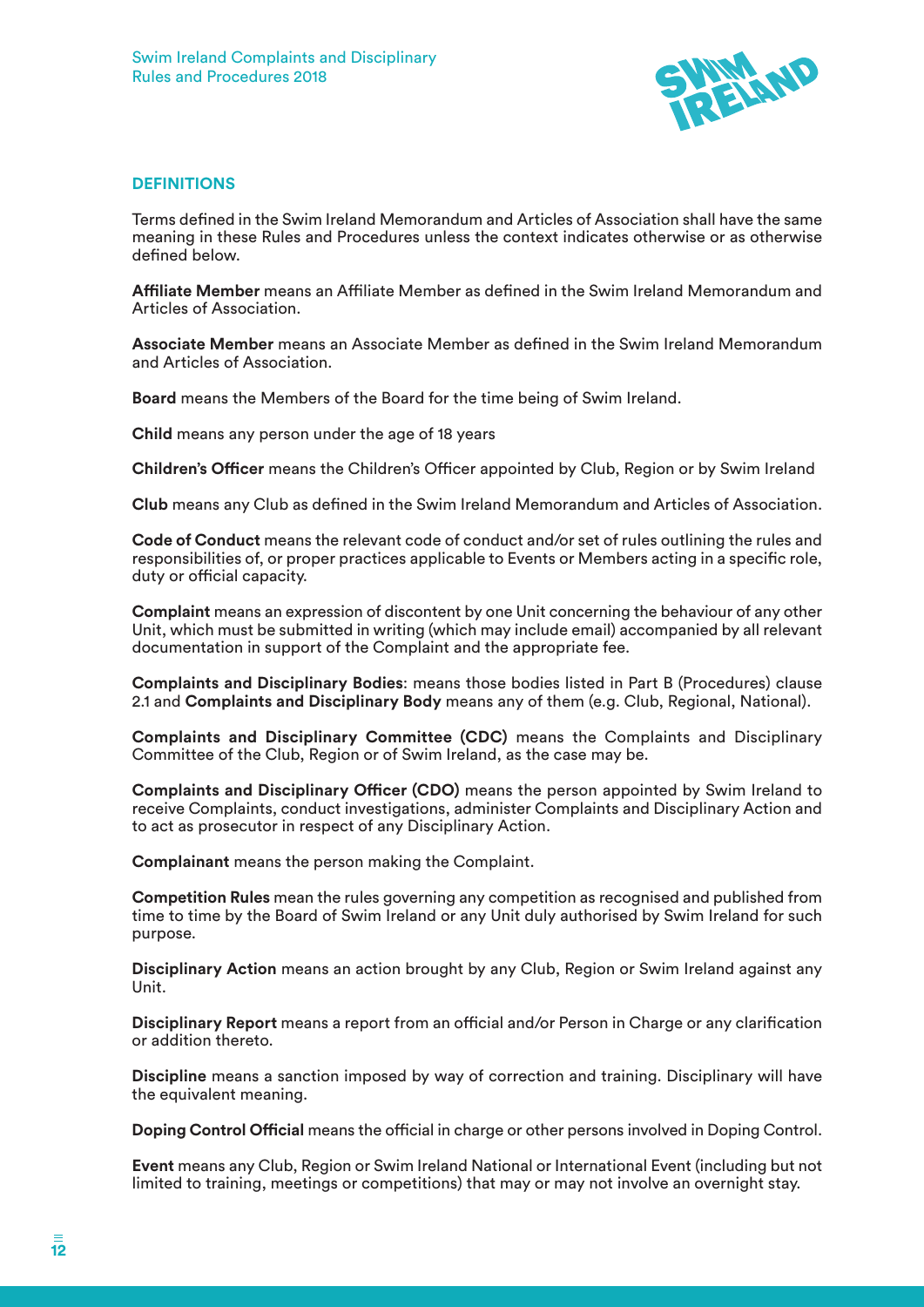

**First Instance Matter** means a matter that is within the first instance jurisdiction of Swim Ireland because it falls within one of the following categories:

(a) a serious claim or allegation which, if substantiated, has the possibility of bringing Swim Ireland into disrepute;

(b) a majority of a Club or Regional Committee is involved in the decision to bring a Complaint against a Member to the extent that the Club or Region could not form a Complaints Committee that would be free from conflicts of interest;

(c) a Complaint is brought by a Member against a Club or Regional Committee as a whole such that the Club or Region could not form a Complaints Committee that would be free from conflicts of interest;

(d) a Complaint relating to a National or International Event or occurring at a National Performance Centre.

A "First Instance Matter" includes a matter referred to and accepted by SICDC by a Club or Regional Complaints and Disciplinary Committee because it falls within one of (a) to (d) above.

**Immediate Sanction** means a sanction set out at Part A (Rules) clause 3.2.

**Licence** means a Swim Ireland licence granted to a member to undertake a role that has specific requirements according to Swim Ireland licensing procedures; such roles include, but not limited to, coach, teacher, official, team manager.

**Mandated Person** means the person (as defined within the Children First Act 2015) with the legal obligation to report concern or reported harm to a child. Harm in this instance is harm within the meaning of Children First Act 2015. The Mandated Person is the National Children's Officer

**Member** means Member of Swim Ireland as defined in the Swim Ireland Memorandum and Articles of Association.

**Non-Immediate Sanction** means a sanction set out at Part A (Rules) clause 3.4.4.

**Offence** means those offences listed in Part A (Rules) clause 2.

**Office** means the Office of Swim Ireland currently located at Irish Sport HQ, National Sports Campus, Blanchardstown, Dublin 15.

**Officer** means a person who holds an executive position on a Club or Regional Committee or Swim Ireland, normally the Chairperson, Treasurer and Secretary.

**Official** means any person who officiates at or assists in or time-keeps at a competition.

**Parent** means the legally appointed person responsible for a child – parent or guardian/carer.

**Participant** means any Member or person who participates in activities organised or sanctioned by Swim Ireland, its Regions or Clubs, in any capacity, including but not limited to a swimmer, coach, leader, manager, doctor or spectator.

**Person in Charge** means the Member in ultimate authority over a Member, team or delegation at an Event.

**Privileges** mean normal social entitlements of participants at an Event.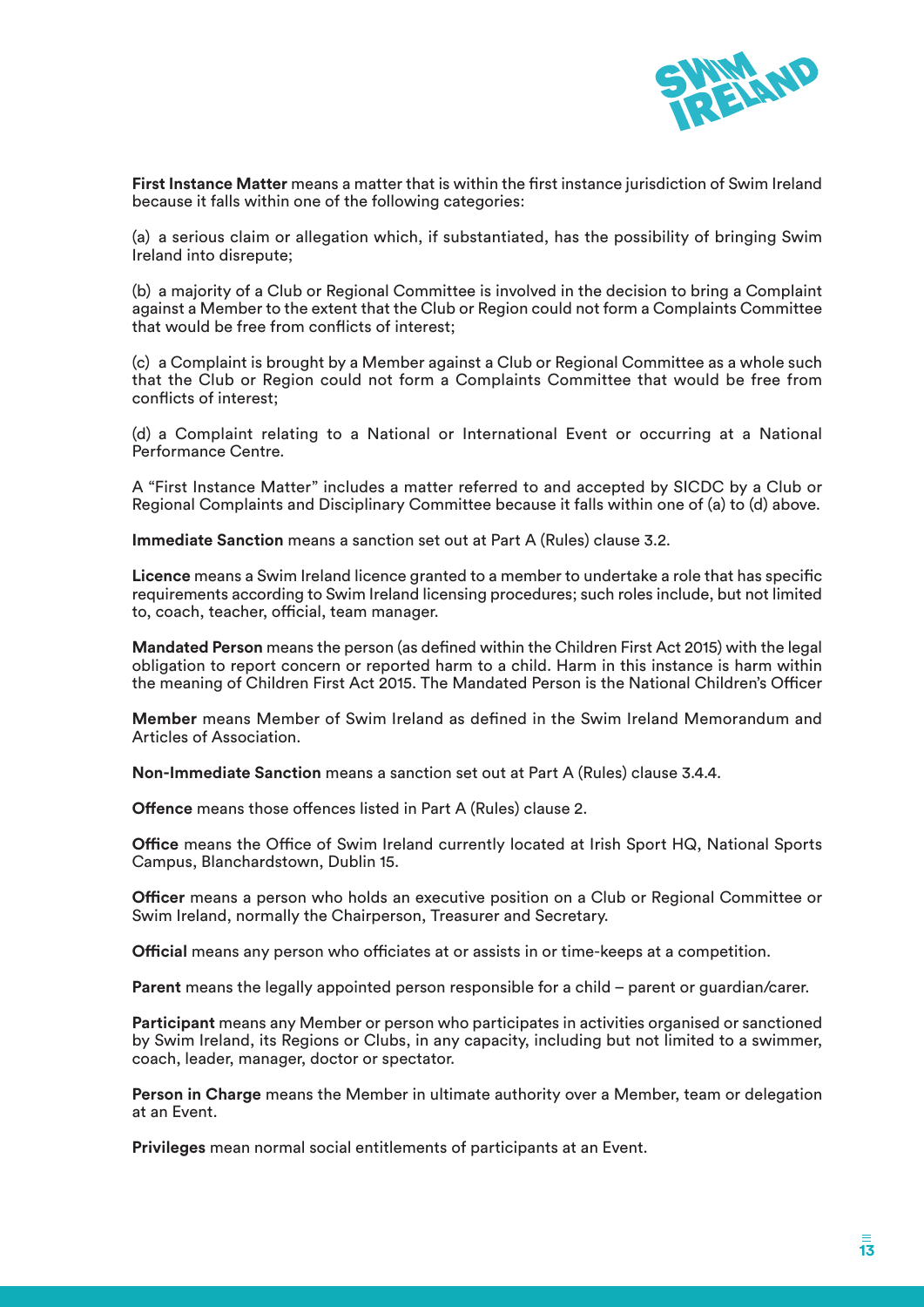

**Procedures** mean Part B of these Swim Ireland Complaints and Disciplinary Rules and Procedures.

**Region** means any Region as defined in the Swim Ireland Memorandum and Articles of Association.

**Respondent** means the person responding to or the subject of a Complaint.

**Rules** mean Part A of these Swim Ireland Complaints and Disciplinary Rules and Procedures.

**Sanctions** means Part C of these Swim Ireland Complaints and Disciplinary Rules and Procedures.

**SICDC** means the Swim Ireland Complaints and Disciplinary Committee.

**Swim Ireland** means the Irish Amateur Swimming Association Company Limited by Guarantee trading as Swim Ireland.

**Spectator** means any person who neither participates in nor officiates at an Event but who attends in a capacity to support a participant or participants.

**Suspension** means a suspension for a period of time from activities and roles as defined in Part 3 (Sanctions).

**Time Out** means a temporary suspension from participation at an Event.

**Unit** means any individual Member, team, association, Club, Region or committee or subcommittee or other grouping within or affiliated to Swim Ireland, parent.

**Written Warning** means a recorded written admonishment valid for a period of twelve months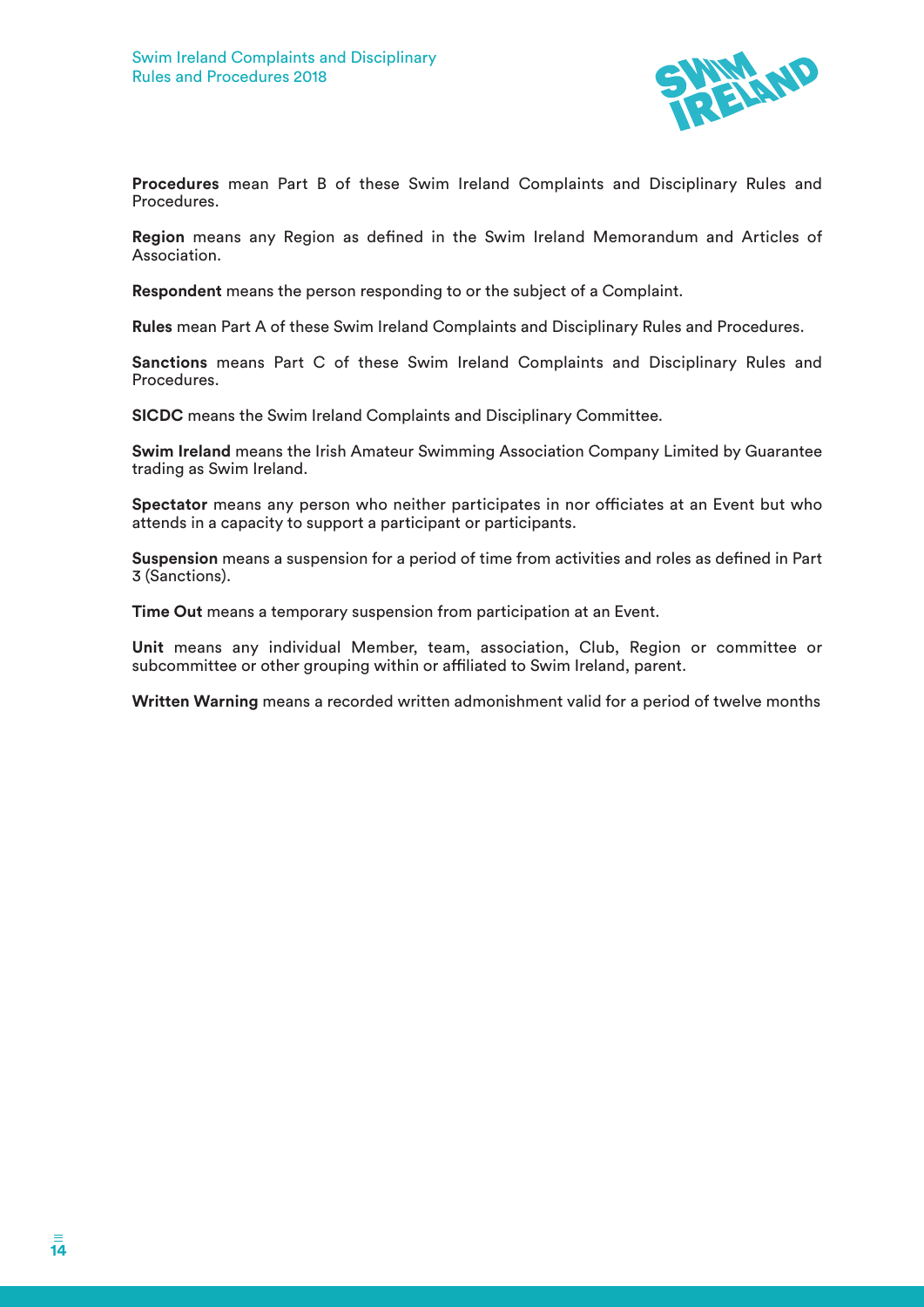

# **PART A – COMPLAINTS AND DISCIPLINARY RULES**

#### **1. JURISDICTION**

Any of the following will be dealt with under these Rules and in accordance with the Procedures unless otherwise indicated:

- (i) offences;
- (ii) breaches of these Rules;
- (iii) breaches of the Swim Ireland Memorandum and Articles of Association;
- (iv) breaches of Swim Ireland Rule Book;
- (v) breaches of Swim Ireland Code of Conduct or the Safeguarding Policies and Procedures, as amended from time to time; or
- (vi) breaches of other Swim Ireland regulations or Codes of Conduct in existence.

Where a Complaint or Disciplinary Action arises from an alleged breach of the above, reference must be made to the specific breach and where possible the clause and/or subsection must be specifically referred to on the Complaint Form or Notice of Disciplinary Action.

In doing so the Complaints and Disciplinary Bodies shall determine the offences committed and the sanctions to be imposed, if any, at Club, Regional or National level.

These Rules (Part A) together with the Complaints and Disciplinary Procedures (Part B) and Sanctions (Part C) regulate the organisation and function of the bodies responsible for taking decisions and the procedures to be followed by these bodies.

In the absence of a specific provision in these Rules, the Complaints and Disciplinary Bodies shall decide according to the general principles appearing in these Rules or, failing that, according to the general principles of Irish law.

- **1.1** The Rules apply in respect of Complaints or Disciplinary matters against natural and legal persons as specified in Part A (Rules) clause 1.2.
- **1.2** The following natural and legal persons are subject to these rules:
- (a) Member of Swim Ireland;
- (b) Teacher/Coach/Official;
- (c) Participant in an Event;
- (d) Affiliate Member;
- (e) Associate Member;
- (f) Unit;
- (g) Parent.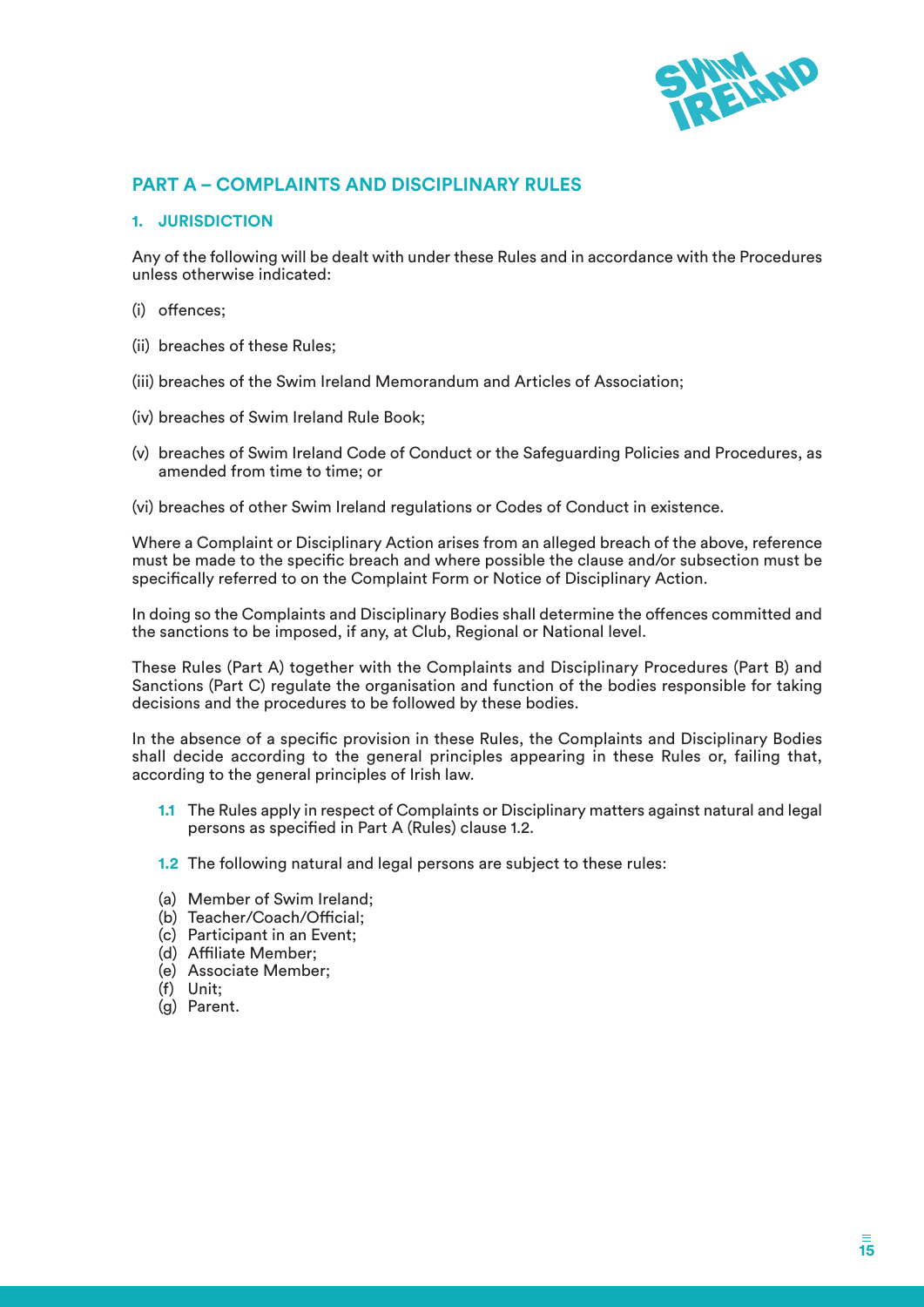

- **1.3** Notwithstanding any other provisions in these Rules, the following matters are excluded from the provisions of these Rules and Procedures:
- (a) Employment and quasi employment contractual disputes, which shall include a Swim Ireland tutor;
- (b) Breaches of any technical provisions of any Competition Rules (other than in respect of eligibility). Such breaches shall be dealt with in accordance with the provisions of such Competition Rules for Swimming, Water Polo and Diving. For the avoidance of doubt, this clause shall not cause matters outside any technical breaches of any Competition Rules (as may be determined by any Complaints and Disciplinary Body at its discretion) to be excluded from the provisions of these Rules and Procedures;
- (c) Complaints relating to Board Members of Swim Ireland (which shall be referred to the Chairperson of the Board);
- (d) Allegations of child abuse. Such allegations shall be referred to the statutory authorities and be dealt with as per process under Swim Ireland Safeguarding Policies and Procedures, as amended from time to time:
- (e) Competition administration (National level only). Such matters shall be referred to the Chief Executive Officer (CEO) of Swim Ireland;
- (f) Criminal matters. Such matters shall be referred to the statutory authorities;
- (g) Anti-doping matter, where such allegations shall be dealt with in accordance with the Irish Anti-Doping Rules save where the Irish Anti-Doping Rules specifically provide for certain matters or allegations to be dealt with pursuant to these Rules.
- (h) Matters relating to an Affiliate Member or Associate Member outside the auspices of Swim Ireland. Such matters shall be referred to the Affiliate Member or party engaging the Associate Member. However, nothing in this clause shall prevent Swim Ireland from bringing any action under these Rules and Procedures against any Associate Member in respect of any certification or license granted by Swim Ireland to such Associate Member.

#### **2. OFFENCES**

- (a) Breach of any rules, statutes, codes, regulations more specifically provided for at Part A (Rules) clause 1;
- (b) Offensive behaviour to other Participants and/or Doping Control Official
- (c) Unsporting behaviour;
- (d) Violation of instructions and directives from Swim Ireland officials;
- (e) Damaging the dignity of a person or a group of persons, in any way whatsoever, in particular due to colour, race, handicap, sex, sexual orientation, religion or ethnic origin;
- (f) Violation of contractual obligations towards Swim Ireland;
- (g) Cheating;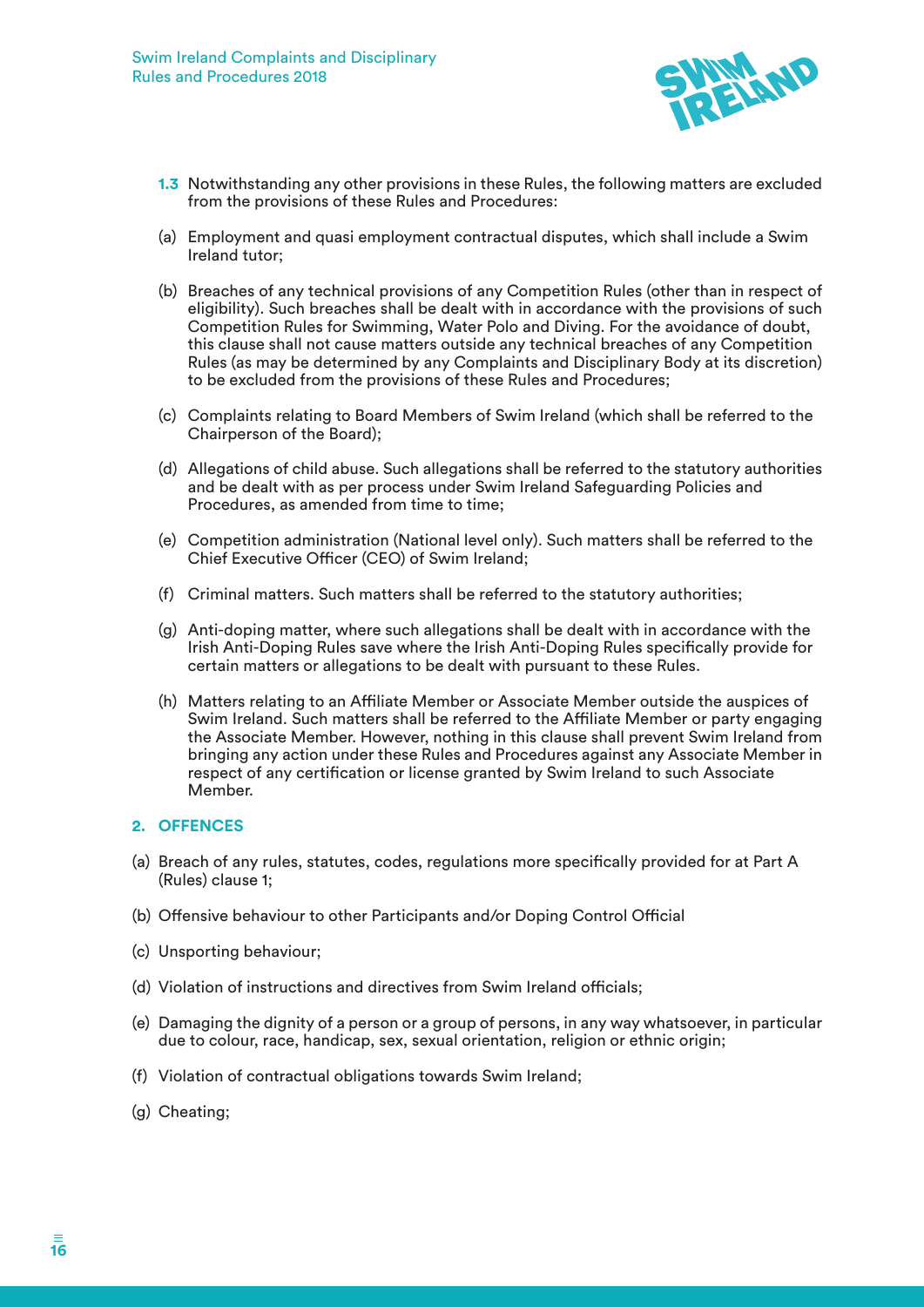

- (h) Inciting hatred or violence;
- (i) Fighting;
- (j) Aggressive or threatening behaviour;
- (k) Bullying;
- (l) Ineligibility;
- (m) Racism;
- (n) Intimidation or threats;
- (o) Coercion;
- (p) Discrimination;
- (q) Foul language;
- (r) Disparaging comments;
- (s) Forgery or falsification;
- (t) Corruption;
- (u) Acts or omissions bringing Swim Ireland, any department or official thereof and/or the sport of swimming into disrepute;
- (v) Curfew violation;
- (w) Alcohol or substance use during an event or while carrying out official duties;
- (x) Visitation violations;
- (y) Criminal investigation for indictable offences;
- (z) Criminal conviction which is likely to bring Swim Ireland into disrepute;
- (aa) Mischievous or vexatious Complaints.
- (bb) Breach of a Code of Conduct.
- (cc) Failing or refusing to comply with an Anti-Doping investigation, without acceptable justification.

#### **3. SANCTIONS**

#### **3.1 WARNINGS**

Prior to imposing an Immediate Sanction, where appropriate, a Person in Charge may issue any of the following Warnings in any sequence to a Member at an Event prior to imposing an Immediate Sanction:

- (a) Verbal Warning;
- (b) Written Warning.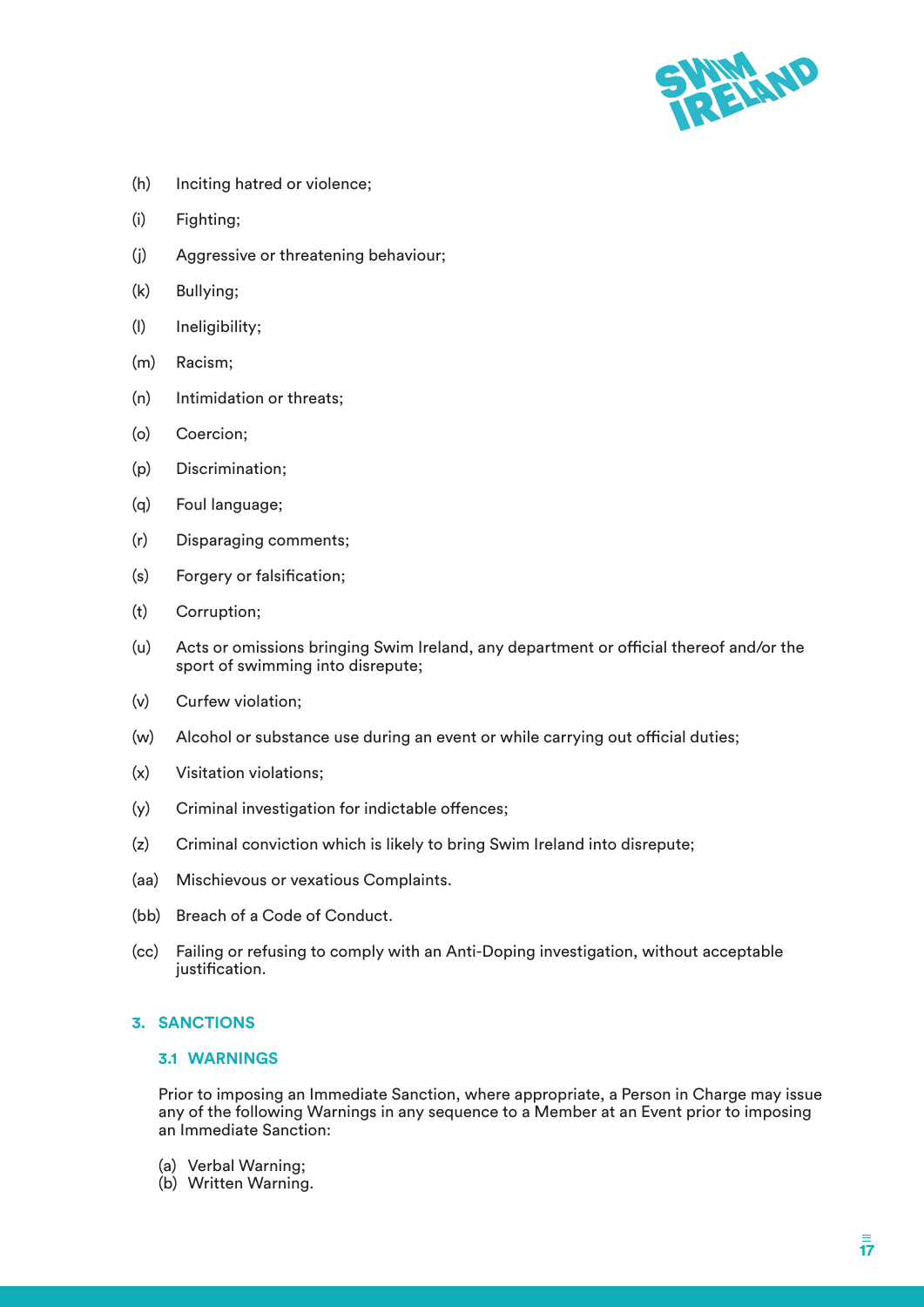

#### **3.2 IMMEDIATE SANCTIONS**

The following Immediate Sanctions may be imposed by a Person in Charge to a Member at an Event:

- (a) Time Out from the Event;
- (b) Removal of Privileges at the Event;
- (c) Suspension from the Event;
- (d) Expulsion from the Event.

#### **3.3 INTERLOCUTORY SANCTIONS**

3.3.1 On confirmation that a Respondent is under criminal investigation for a criminal offence, which if proven, is likely to bring the Club, Region or Swim Ireland into disrepute, then the Chair of the Board of Swim Ireland shall be empowered to suspend a Respondent from Membership and/or from future participation in a Club, Region or National Event and/or from attending a Club, Region or National building pending the outcome of a criminal investigation prior to any hearing on the matter before a Complaints and Disciplinary Committee.

3.3.2 The Chair of the Board of Swim Ireland shall be empowered to impose a suspension on a Respondent pending the determination of a Complaints and Disciplinary Committee where the gravity of the matter received shall warrant immediate suspension.

#### **3.4 NON-IMMEDIATE SANCTIONS**

3.4.1 The Complaints and Disciplinary Committee (Club, Regional or National) has sole jurisdiction to impose a Non-Immediate Sanction save where a Fast Track Committee is convened under Part B (Procedures) clause 1.5.

3.4.2 Non-Immediate Sanctions may only be imposed by a Complaints and Disciplinary Committee following a decision either on foot of consideration of all of the documents relating to the Complaint, Disciplinary matter or on foot of an Oral Hearing.

3.4.3 Any suspension or removal from Membership or Affiliation from a Club must be notified to Swim Ireland for consideration in accordance with Article 29 of the Swim Ireland Memorandum and Articles of Association as amended in 2011 (or the relevant appropriate article if amended).

3.4.4 **Non**-Immediate Sanctions that may be imposed by a Complaints and Disciplinary Committee are contained in **Table 1 and Part C (Sanctions)**.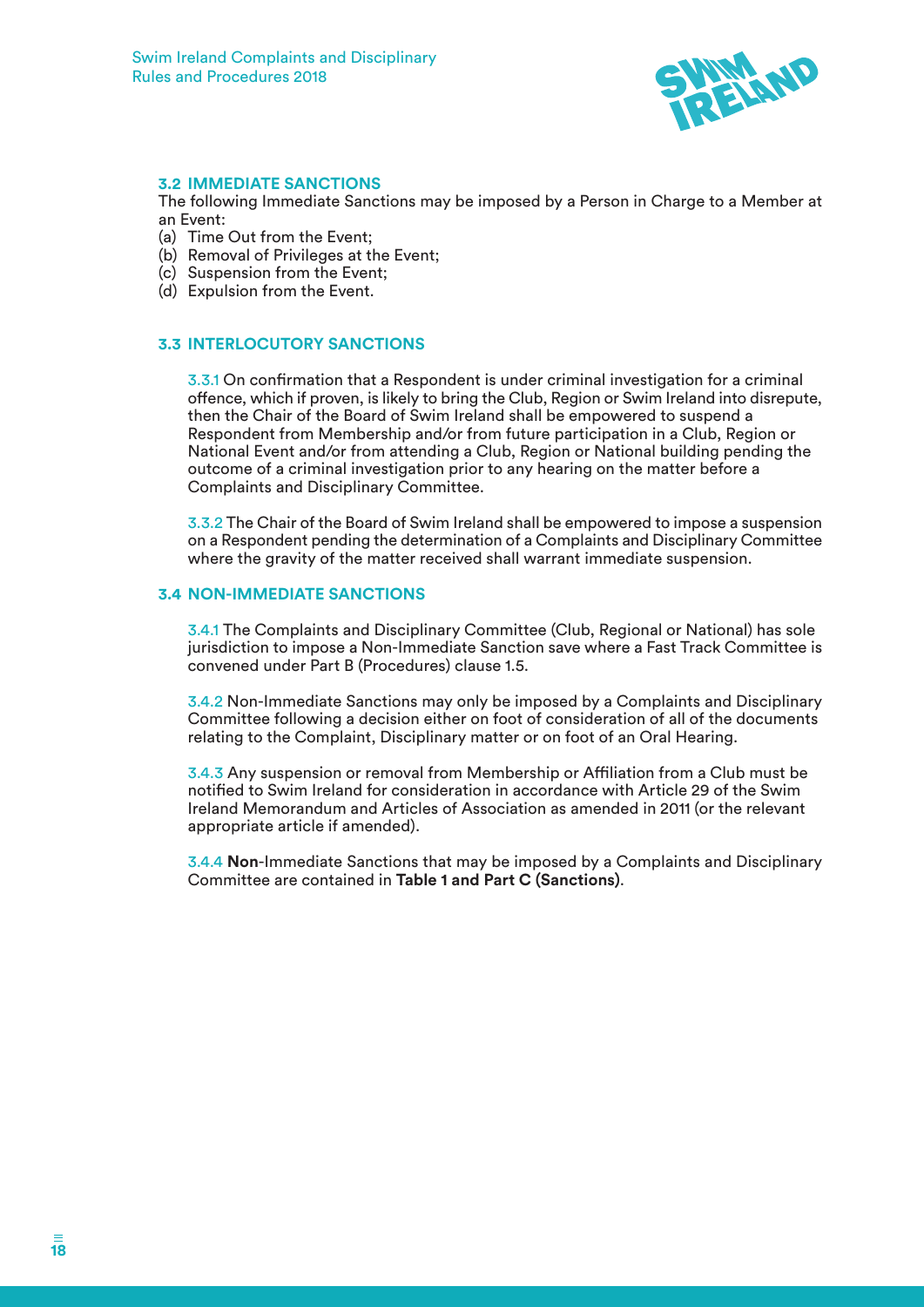

#### **TABLE 1 NON-IMMEDIATE SANCTIONS**

| <b>Low Offence</b>                                                               | <b>Medium Offence</b>                                                                      | <b>High Offence</b>                                                                         |  |
|----------------------------------------------------------------------------------|--------------------------------------------------------------------------------------------|---------------------------------------------------------------------------------------------|--|
| <b>Option 1</b>                                                                  | <b>Option 1</b>                                                                            | <b>Option 1</b>                                                                             |  |
| Written Warning for<br>12 months plus a fine of<br>between €50 and €100          | Written Warning for<br>12 months plus a fine of<br>between €100 and €200                   | Written Warning for<br>12 months plus a fine of<br>between €200 and €500                    |  |
| <b>Option 2</b>                                                                  | <b>Option 2</b>                                                                            | <b>Option 2</b>                                                                             |  |
|                                                                                  |                                                                                            |                                                                                             |  |
| Suspension for a period<br>of up to three months<br>With option of monetary fine | Suspension for a period of<br>between three and six months<br>With option of monetary fine | Suspension for a period of<br>between six and twelve months<br>With option of monetary fine |  |

#### **4. MITIGATING AND AGGRAVATING FACTORS**

- **4.1** A Complaints and Disciplinary Committee shall take into account mitigating and aggravating factors once a decision on culpability is reached but prior to the imposition of a sanction.
- **4.2** A Complaints and Disciplinary Committee shall take into account the following factors:
	- (a) Age
	- (b) Co-operation
	- (c) Prior warnings
	- (d) Prior record
	- (e) Active sanctions
	- (f) Apology made
	- (g) Remorse
	- (h) Gravity of offence
	- (i) Effect on victim
	- (j) Effect of sanction on Respondent
	- (k) Effect of sanction on other individuals
	- (l) Any other factor deemed relevant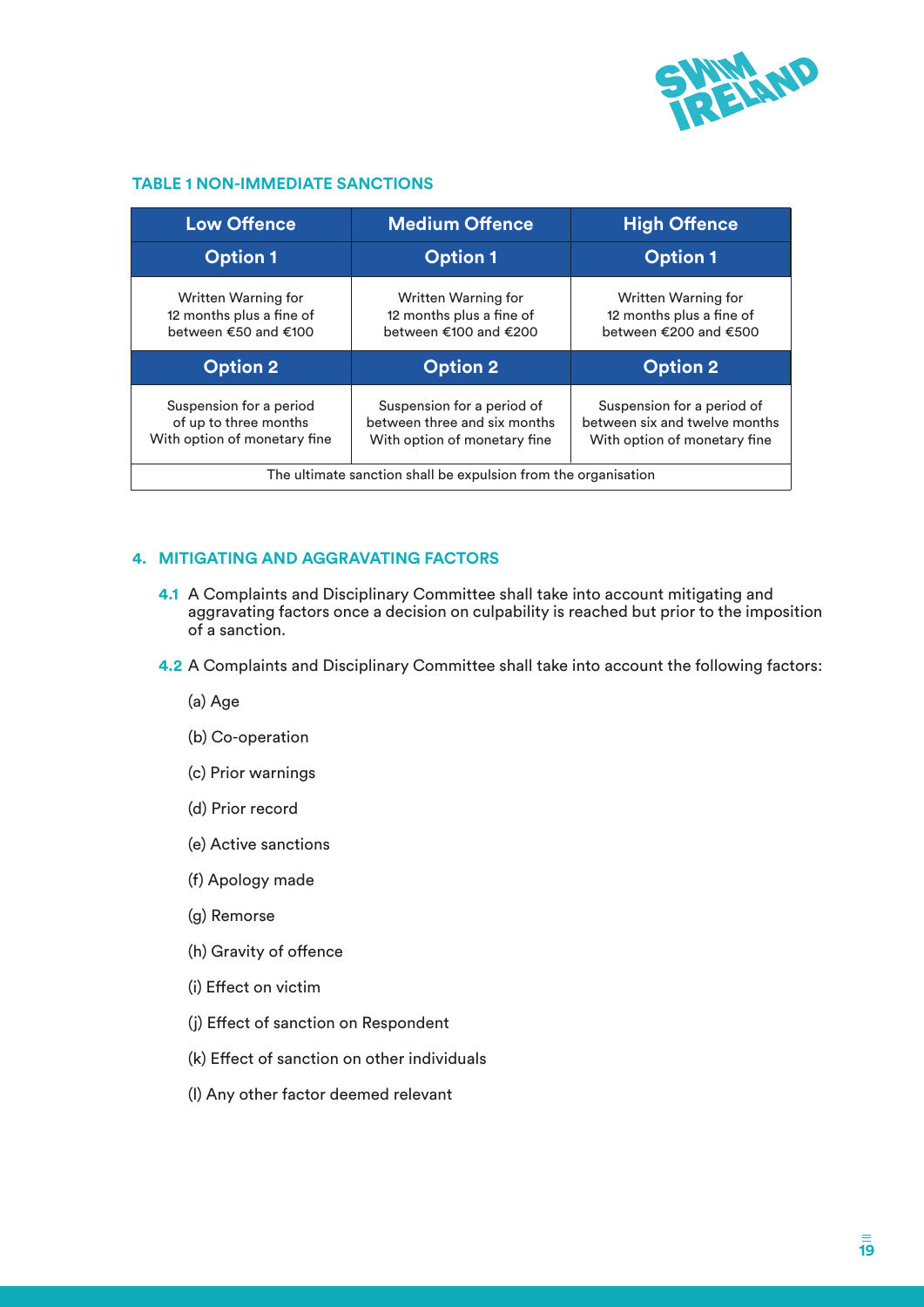

# **PART B – COMPLAINTS AND DISCIPLINARY PROCEDURES**

#### **INTRODUCTION**

#### **Complaint**

A Unit of Swim Ireland may bring a Complaint against another Unit.

#### **Disciplinary Action**

A Club, Region or Swim Ireland may initiate Disciplinary Action against a Unit in respect of alleged misconduct.

#### **Guide**

The Procedures set out below are intended to provide a step by step guideline as to how a Complaint or Disciplinary Action should be commenced, investigated, decided on and appealed for the benefit of any Complainant, Respondent or Complaints and Disciplinary Committee.

#### **Mediation**

The Complaints and Disciplinary Officer (CDO) may, prior to a formal Hearing, refer the parties to a Complaint or Appeal to Mediation. Members of Swim Ireland agree to refer any Complaint to Mediation as organised by Swim Ireland as recommended by the CDO.

#### **Local Level**

Complaints and Disciplinary Actions relating to incidents at Club, Regional or National level and should be dealt with by the Complaints and Disciplinary Bodies at that level, save in respect of First Instance Matters which shall be referred immediately to the Swim Ireland Complaints and Disciplinary Committee (SICDC).

#### **Technical Breaches**

The primary function of the Complaints and Disciplinary Committee (at the relevant level) is to hear and decide Complaints and Disciplinary Action. They attempt to do so in a fair and swift manner. In so far as there may be minor technical breaches of these Procedures such breaches as such do not constitute cause for dismissal on appeal of a decision

#### **Appeal**

Subject to the functions and the investigative and decision-making powers of the CDO at Part B (Procedures) clause 2.6 and the requirements set out at Part B (Procedures) clause 9, if either party is dissatisfied with the decision of the Complaints and Disciplinary Committee then they may lodge an appeal of any aspect, or all, of that decision to the Swim Ireland Complaints and Disciplinary Committee (SICDC) via the CDO if the original decision was made at Club or Regional level.

#### **SDSI Arbitration**

If a party is dissatisfied with the decision of the SICDC then a challenge may be brought to SDSI Arbitration, in accordance with Part B (Rules) clause 10, and shall be limited to a review of the legality of the decision and/or procedures used by the Complaints and Disciplinary Bodies.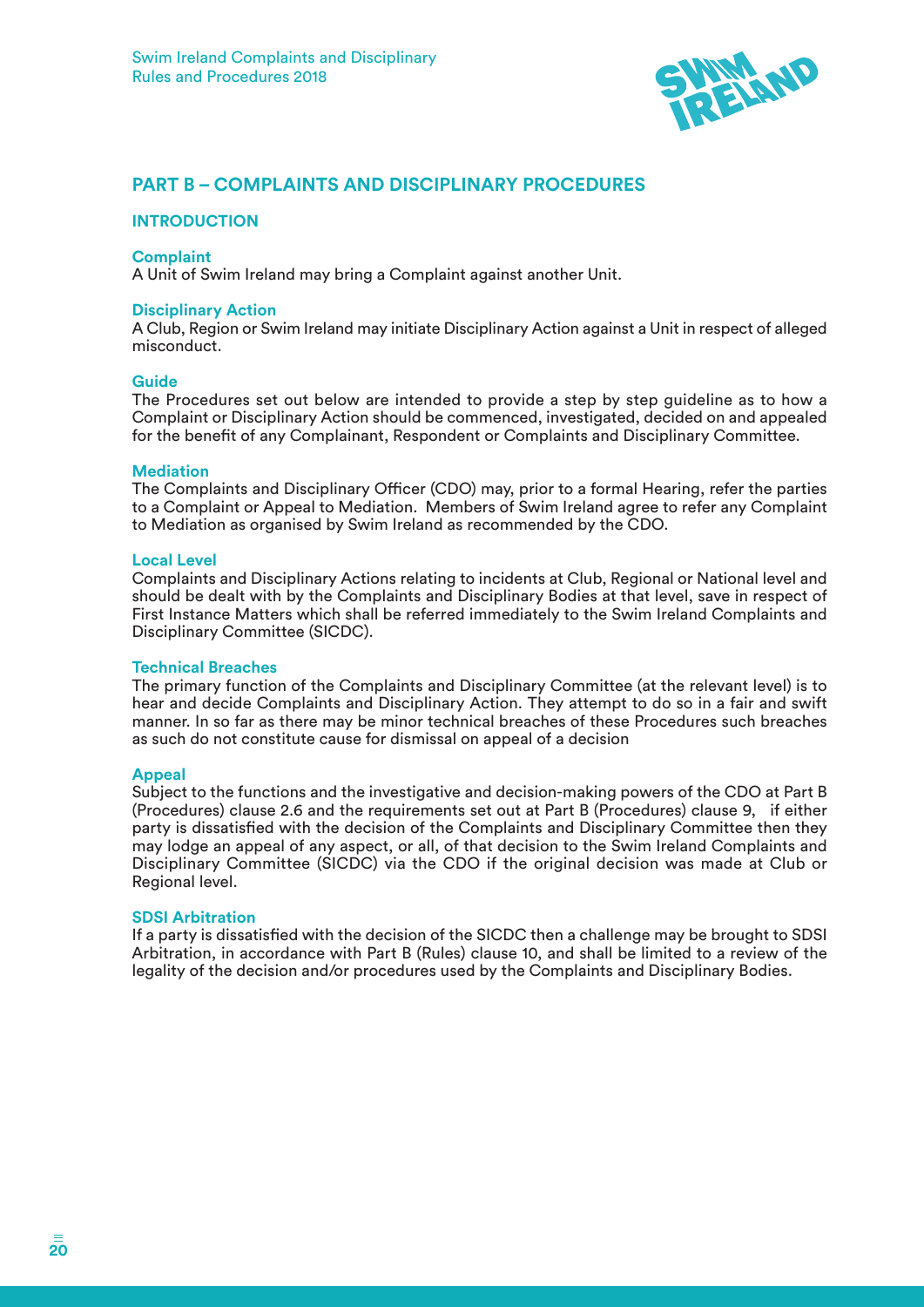

#### **1. GENERAL**

#### **1.1. PROOF**

The Complaints and Disciplinary Bodies shall make decisions on culpability based on the 'balance of probabilities' meaning that the incident in question was more likely than not to have occurred.

#### **1.2 CONFIDENTIALITY**

Members of the Complaints and Disciplinary Bodies shall keep all information disclosed to them confidential and no disclosure of any detail shall be made to any third party unless in the administration of their disciplinary function. The administration of a disciplinary function may require the disclosure of certain offences and sanctions to be made to other persons at Club, Region or National level but only where strictly required.

#### **1.3 YOUNG PEOPLE (UNDER 18 YEARS OF AGE)**

- (a) Any Member under 18 years of age shall be accompanied by his/her parent at any Hearing.
- (b) Any Member under 18 years of age who is a Complainant, or a Respondent is, save for exceptional circumstances, obliged to be present at a Hearing.
- (c) Any Member under 18 years of age who is present at a Hearing as a complainant, Respondent or witness may be obliged to give evidence (either in writing or at the Hearing, depending upon the circumstances).
- (d) In all cases, but particularly where the subject of the Complaint is under 18 years of age, steps should be taken to ensure the fair treatment of both parties, and advice should be sought if necessary from the Club, Region and National Children's Officer/CEO.
- (e) The Complaints and Disciplinary Bodies shall ensure a Children's Officer is present where the matter concerns a Member under 18 years of age.

#### **1.4 EXEMPTION FROM LIABILITY**

Members of Complaints and Disciplinary Bodies may not be held personally liable for any deeds, acts or omissions relating to any disciplinary procedure.

#### **1.5 FAST TRACK HEARINGS**

In exceptional and urgent circumstances, where it is not possible to convene a Hearing before the National Complaints and Disciplinary Committee, i.e. SICDC, in the normal course prior to an Event, then either party may apply to the CDO of Swim Ireland who shall arrange an expedited Hearing and who shall have discretion to decide on the appropriate Members and quorum for the expedited ad hoc SICDC.

#### **1.6 COSTS/EXPENSES**

Any costs or expenses incurred by a Member (or any of his/her witnesses, if relevant) in relation to any matter under these Procedures will be the sole responsibility of that Member. The Complaints and Disciplinary Bodies shall have no authority to make any award for costs.

There is a cost for each Club, Region and Swim Ireland in administering the Complaints and Disciplinary process. Accordingly, Members when making a Complaint or making an Appeal will be subject to an administration fee as set out in this document. Where an Appeal is upheld, the administration fee for the original complaint may be reimbursed to the Complainant. For the avoidance of doubt, no such fee shall be payable in respect of any Complaint and/or Disciplinary Action brought by any appointed Official, or Officer of Swim Ireland. The relevant body shall have the discretion regarding the application of a fee.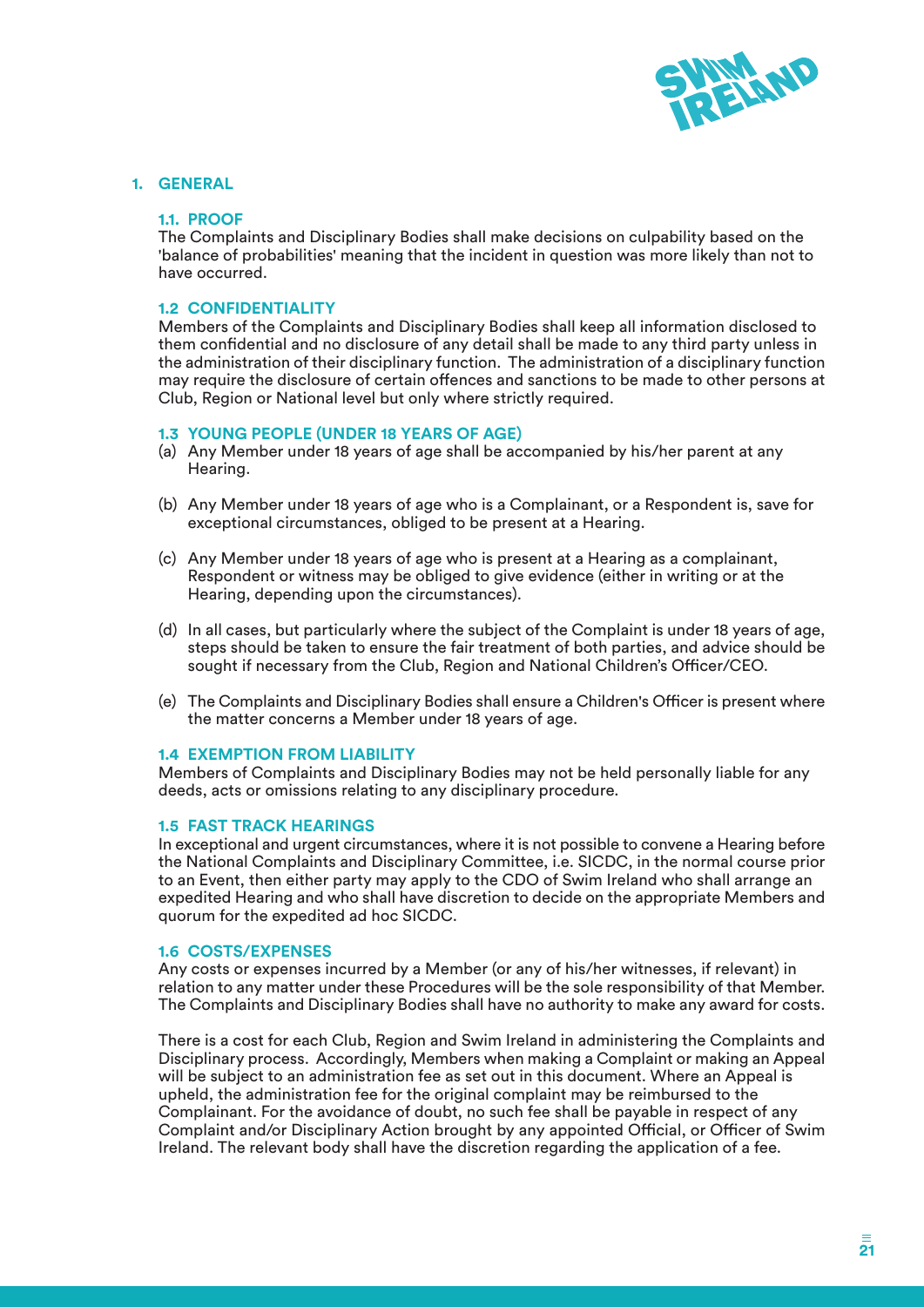

#### **1.7 CRIMINAL CHARGES**

The Complaints and Disciplinary Committee reserves the right to suspend a Member or Associate Member where that Member or Associate Member is subject to a criminal charge where that charge has the potential to bring the Club/Region or Swim Ireland into disrepute. Once the matter has been dealt with by the statutory authorities, the relevant Complaints and Disciplinary Committee reserves the right to take further action in accordance with these Procedures including referring the matter to the SICDC, or other Officer such as the National Children's Officer, as appropriate.

In the event of criminal charges being initiated in relation to the alleged misconduct of a Member or Associate Member the subject of the Complaint received by the Club/Region, then the Member or Associate Member may be suspended pending the outcome of the said charges, which will be referred to the statutory authorities. Once the statutory authorities have dealt with the matter, even if the Member or Associate Member concerned is not eventually convicted of the charge, the Club/Region/Swim Ireland shall nevertheless have the right and power to review all circumstances in accordance with these Rules and Procedures and decide to continue the suspension or expel the Member or Associate Member, if it deems it so necessary in the interests of the Club/Region or Swim Ireland as a whole.

#### **1.8 POOR PRACTICE**

It should be noted that allegations of breaching the current Swim Ireland Safeguarding Policies and Procedures (as amended from time to time) are not necessarily suspected child abuse. A breach of the code of conduct can be due to poor practice which should be dealt with pursuant to these Rules and Procedures. If assistance is required in order to define what is abuse vis-a-vis poor practice the Club/Regional Children's Officers or the Swim Ireland National Children's Officer or the Swim Ireland Club Support or Development Officers should be contacted for advices. Matters of poor practice are dealt with pursuant to these Rules and Procedures.

#### **1.9 SUSPENSION PENDING HEARING**

A Complaints and Disciplinary Committee shall be empowered to impose a suspension on a Respondent pending the determination of a Complaint where the gravity of the Complaint received shall warrant immediate suspension. This provision is appropriate where a serious offence is committed by a Unit which is unlikely to be disciplined before the occurrence of the next Event that the Unit participates or may be involved in.

#### **1.10 COMMUNICIATION**

All communications to or from any party will be conducted primarily by email. An email shall be deemed to have been received within 24 hours of sending, unless documentary proof is adduced to prove otherwise.

#### **1.11 NOTIFICATION TO SWIM IRELAND**

Swim Ireland must be notified if a Member receives a sanction, is suspended, stepped down from a position or expelled from a Club or Region at any stage during a process. Notification should be received in writing from the person or committee imposing the sanction stating the sanction imposed, the outcome and their authority in the process. This must be sent to the Swim Ireland Complaints and Disciplinary Officer.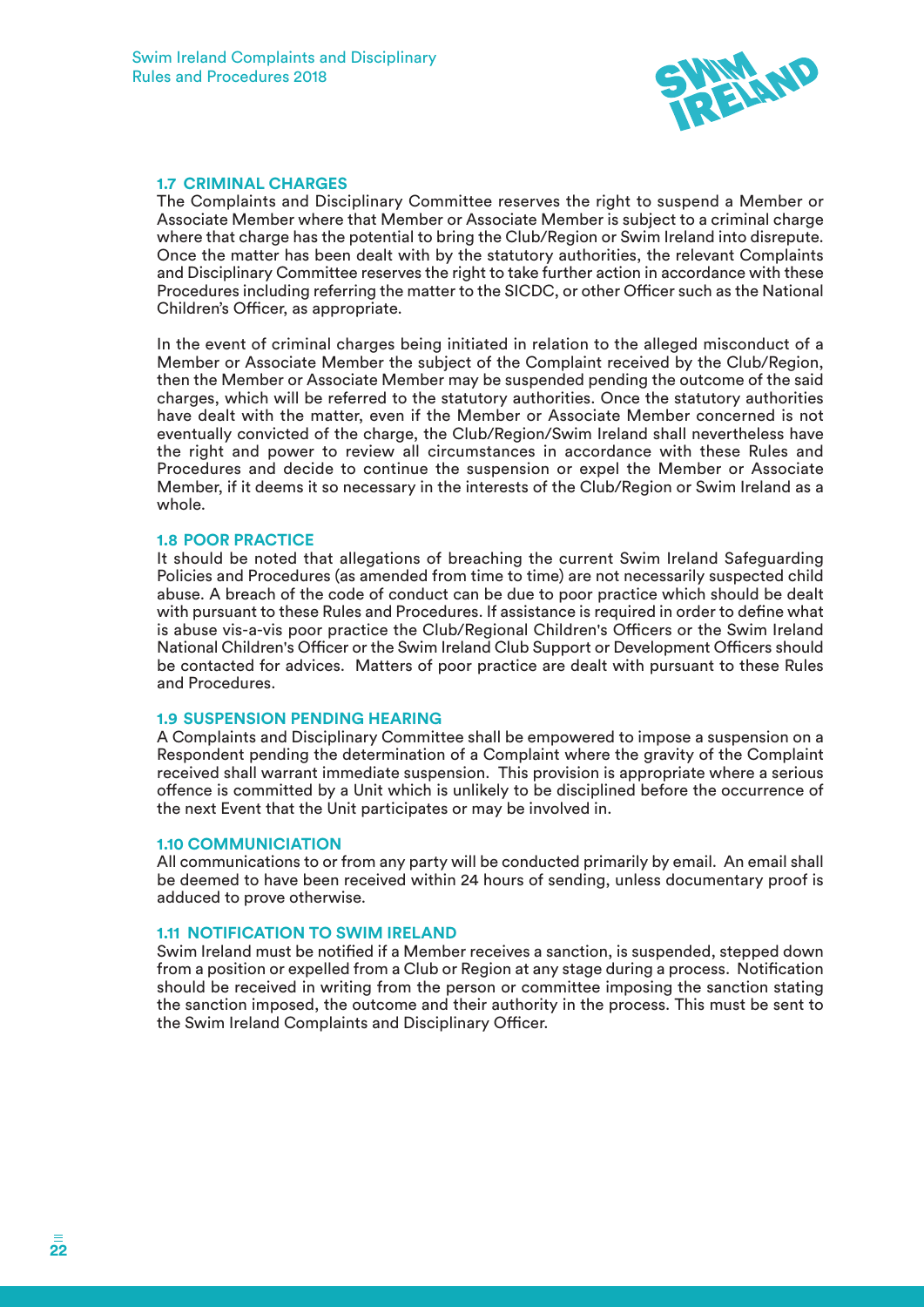

#### **1.12 MEDIATION AS AN ALTERNATIVE**

Mediation is a flexible process conducted confidentially in which a neutral person actively assists parties in working towards a negotiated agreement of a dispute or difference, with the parties in ultimate control of the decision to settle and the terms of resolution.

The CDO may recommend Mediation in appropriate matters. Where the CDO so recommends, the parties shall be bound to refer that matter to Mediation.

Participation in Mediation does not prejudice either party's right to a formal Hearing before the Complaints and Disciplinary Bodies.

In the event that Mediation is unsuccessful, the matter may then proceed through the appropriate Complaints and Disciplinary Body.

#### **2. COMPLAINTS AND DISCIPLINARY BODIES AND RELEVANT PEOPLE (Club, Regional and National)**

#### **2.1 RESPONSIBLE BODIES**

The following bodies and/or people shall be responsible for imposing disciplinary sanctions:

- (a) Person in Charge
- (b) Club and Region Complaints and Disciplinary Committees (CDC)
- (c) Swim Ireland Complaints and Disciplinary Committee (SICDC)

#### **2.2 PERSON IN CHARGE**

2.2.1 Immediate Sanctions may only be imposed by the Person(s) in Charge at an Event.

- 2.2.2 The Person in Charge need not give a warning as per Part A (Rules) clause 3.1 herein;
- 2.2.3 The imposition of a warning is not bound by the sequence of warnings as set out in Part A (Rules) clause 3.1 herein;
- 2.2.4 The imposition of an Immediate Sanction need not be imposed in the order set out as per Part A (Rules) clause 3.2;

2.2.5 Persons in Charge shall, where a Respondent is under 18 years of age, notify the parents or adult in charge of the Respondent of the Immediate Sanction where such Immediate Sanction involves expulsion from an Event, and/or where a number of warnings and Immediate Sanctions have been imposed prior to the expulsion;

2.2.6 Persons in Charge shall prepare a report for the Complaints and Disciplinary Committee within three days of the incident only if:

- (i) an Immediate Sanction has been imposed and
- (ii) where the Person in Charge deems it necessary that further sanction be imposed on a Respondent (without commenting on what that further sanction should be).

2.2.7 The report prepared by Person in Charge shall contain:

- (i) Details of the nature of the misconduct;
- (ii) The rule breached;
- (iii) Immediate Sanction imposed; and
- (iv) Time, date and venue of the Event.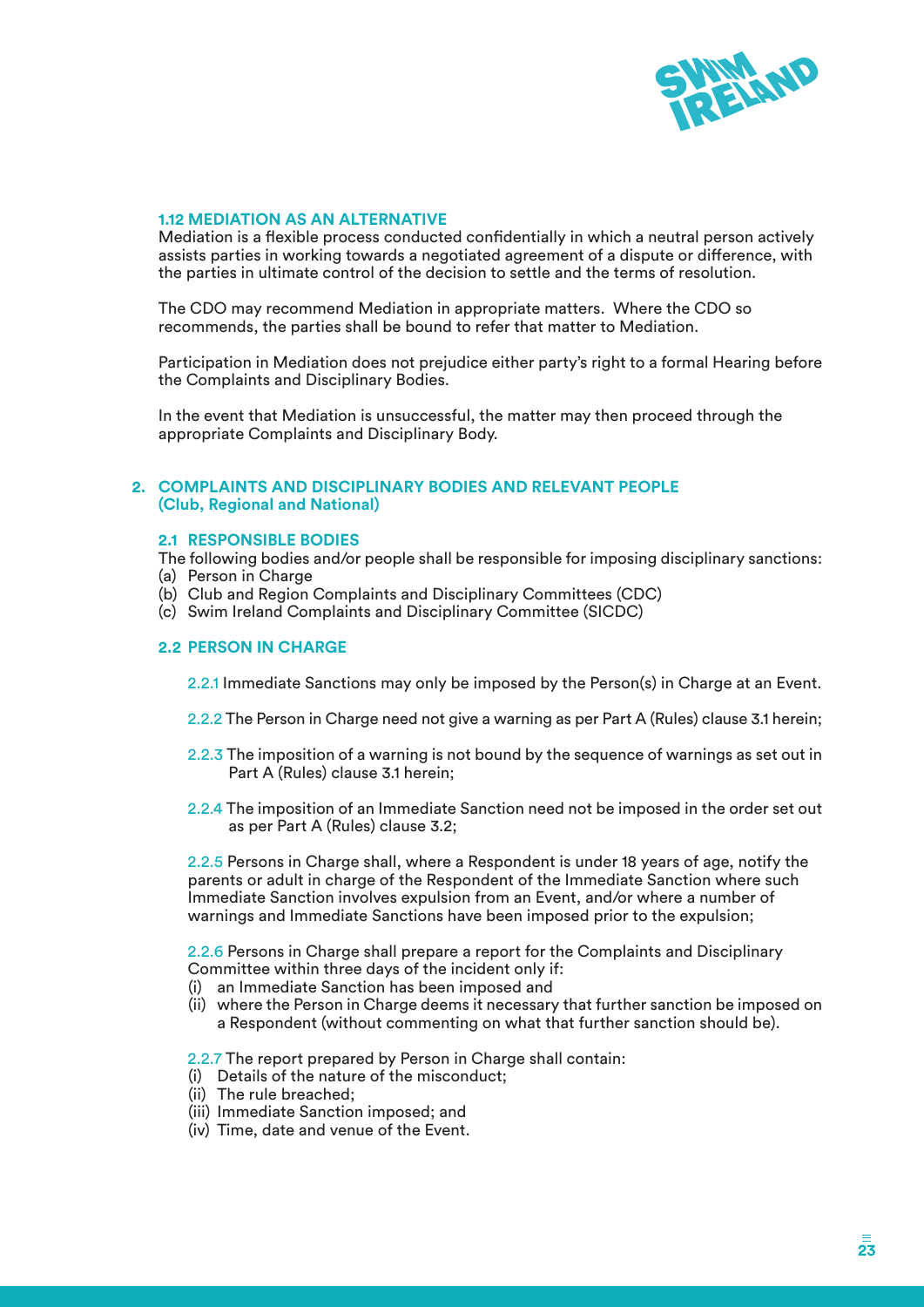

#### **2.3 THE CHILDREN'S OFFICER**

2.3.1 The Children's Officer may be one of the following:

- (a) National Children's Officer (NCO)
- (b) Regional Children's Officer (RCO)
- (c) Club Children's Officer (CCO)

2.3.2 The role of the Children's Officer in the context of these Rules and Procedures is to promote and safeguard the rights of child Members in respect of the initiation, investigation, resolution, Hearing, Appeal and implementation of any sanction in respect of a Complaint or Disciplinary Action.

2.3.3 The Children's Officer shall be a notice party to any Hearing involving a child in a Complaint or Disciplinary Action.

2.3.4 The Children's Officer shall receive a copy of the Complaint or Notice of Disciplinary Action and any response thereto together with any supporting documentation submitted, where a Complaint or Notice of Disciplinary Action involves a child Member.

2.3.5 The Children's Officer shall assist any child Member in respect of the meaning and interpretation of rules and procedures and processes involved in a Complaint or Disciplinary Action.

2.3.6 The Children's Officer shall not act as an advisor to any child Member in respect of proving or disproving any facts relating to a Complaint or Disciplinary Action.

2.3.7 The Children's Officer shall immediately liaise with the Parent of a child Member of any Complaint or Disciplinary Action involving that child Member.

2.3.8 The Children's Officer may attend Mediation if the Mediator deems it appropriate and/or where requested to do so by the child Member.

2.3.9 Prior to any Hearing in respect of a Complaint or Disciplinary Action involving a child, the Complaints and Disciplinary Committee shall correspond with and, if the Children's Officer deems it necessary, meet with the Children's Officer to receive guidelines for the Complaints and Disciplinary Committee.

2.3.10 In particular, the Children's Officer may give guidance to the Complaints and Disciplinary Committee on the following exhaustive list:

- (a) Rules, regulations and guidelines relevant to the welfare of the child;
- (b) How evidence should be delivered by parties;
- (c) How to conduct the Hearing in the most child-friendly manner.

2.3.11 The Children's Officer shall have the right to serve notice on the CDO or Secretary of the Club or Region in respect of any concerns of non-compliance by SICDC or a CDC in respect of best practice for child welfare at a Hearing.

2.3.12 The Children's Officer shall be present at any Hearing before the Complaints and Disciplinary Committee where the Complainant or Respondent is a child.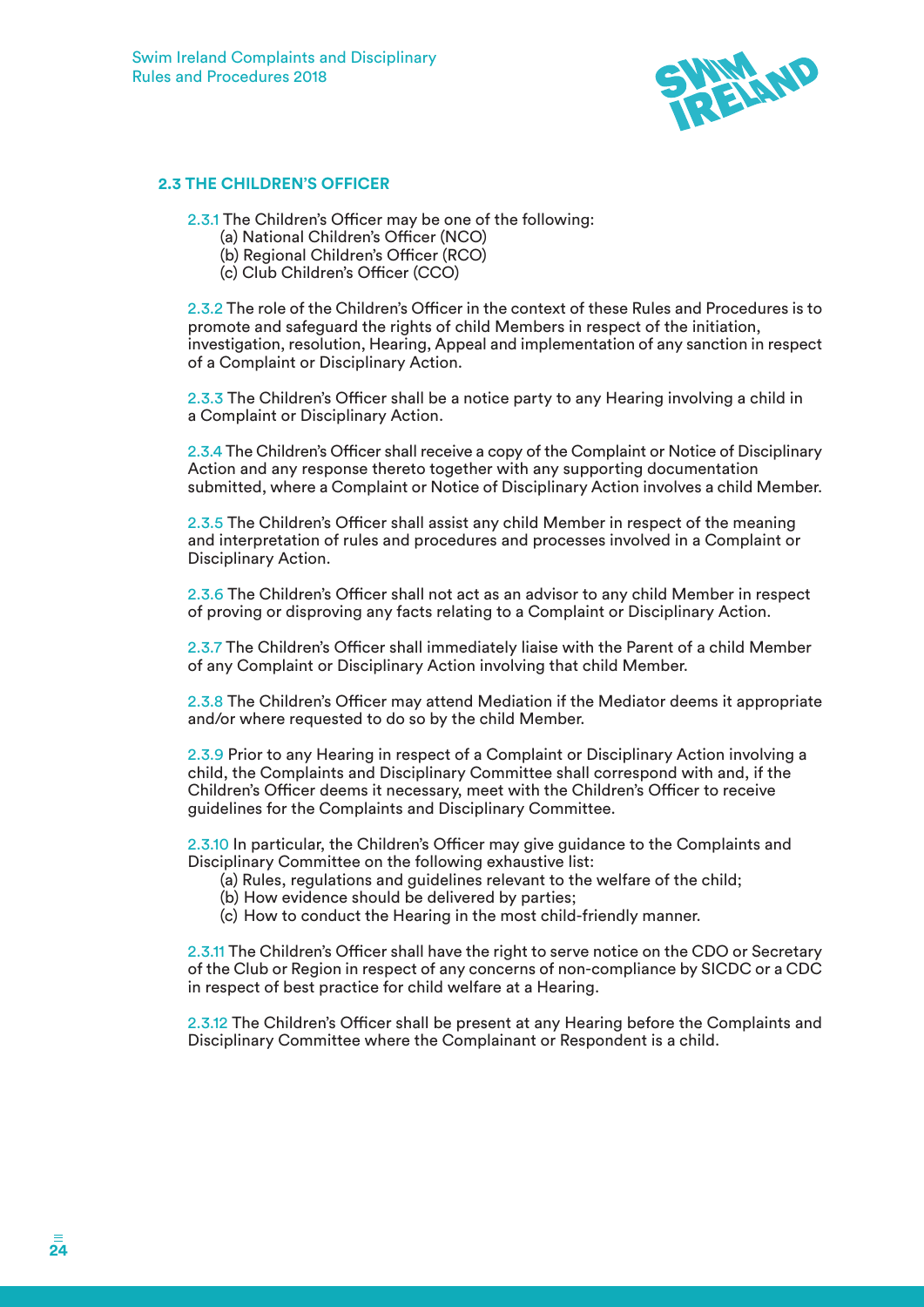

2.3.13 Subject to Part B (Procedures) clause 2.3.14, 2.3.16 and 2.3.18, the Children's Officer does not have a right to deliver submissions or actively participate at a Hearing unless invited to do so by the Complaints and Disciplinary Committee.

2.3.14 The Children's Officer may intervene in a hearing if he/she feels it is necessary in order to protect the welfare of a child.

2.3.15 The Complaints and Disciplinary Bodies are not permitted to invite submissions from the Children's Officer on any issue of culpability.

2.3.16 The Complaints and Disciplinary Bodies are permitted to invite submissions from the Children's Officer solely in respect of child welfare issues in the context of the Hearing.

2.3.17 The Children's Officer shall not sit on any Complaints and/or Disciplinary Committee and shall not have any role whatsoever in the decision-making process.

2.3.18 If the Children's Officer is a necessary witness to a Complaint, Appeal or Disciplinary Action and where that matter would otherwise require the presence or involvement of that person in their capacity as Children's Officer, another suitable person must be appointed to assume the role of Children's Officer for the duration of the matter.

#### **2.4 COMPLAINTS AND DISCIPLINARY COMMITTEE (Club, Region and Swim Ireland)**

2.4.1 The Complaints and Disciplinary Committee, which shall consist of a minimum of three persons over 18 years of age, shall be appointed in accordance with the rules and/or constitution of the Club/Region/Swim Ireland (as the case may be):

- (a) Every person appointed to sit on a Complaints and Disciplinary Committee must be a Swim Ireland registered member save for the Board-appointed Chairperson to the SICDC:
- (b) A written record of the appointed Complaints and Disciplinary Committee must be kept;
- (c) No more than one person from a Club or Regional management committee may sit on a Complaints and Disciplinary Committee.

2.4.2 A Children's Officer may not sit on the Complaints and Disciplinary Committee. See Part B (Procedures) clause 2.3, of this document for details of the role of the Children's Officer with regard to the Complaints and Disciplinary Rules and Procedures.

2.4.3 A quorum of three Members shall be sufficient to convene a meeting/Hearing of the Complaints and Disciplinary Committee.

2.4.4 The Complaints and Disciplinary Committee shall be empowered to delegate any particular function to one Member of the Complaints and Disciplinary Committee, save and except for any decision making on culpability.

2.4.5 Subject to the remainder of this clause, the Board-appointed Chairperson of the SICDC shall, on receipt of a Complaint, Appeal or Disciplinary Action, appoint three persons from the SICDC to deal with such Complaint, Appeal or Disciplinary Action. The Chairperson may, at his discretion, appoint further persons from the SICDC where the Chairperson believes that it is warranted due to the seriousness of the Complaint, Appeal or Disciplinary Action. Any such panel shall be deemed to represent the SICDC as a whole.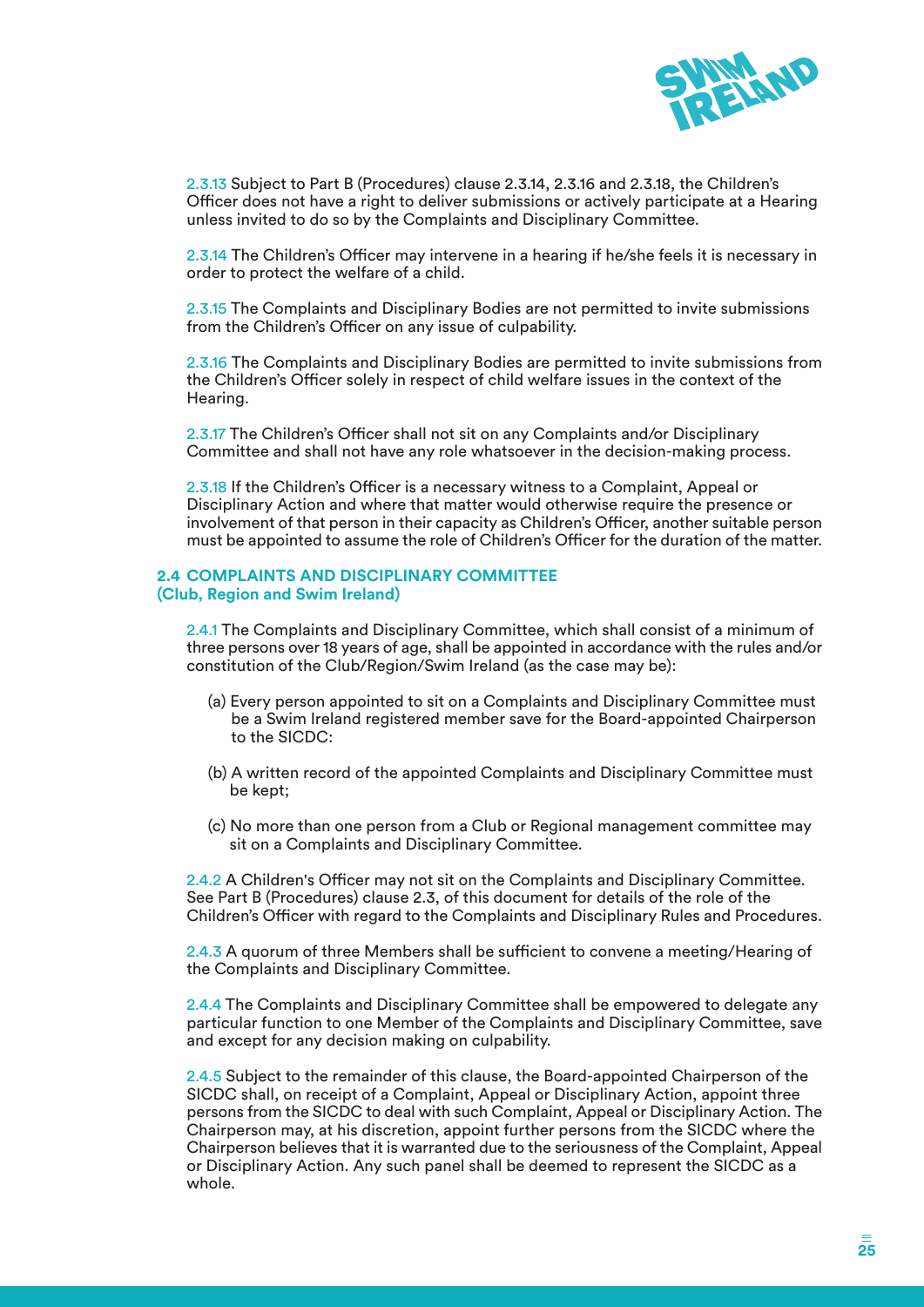

2.4.6 On appointment, the Complaints and Disciplinary Committee shall appoint a Chairperson to chair any meetings or Hearings. If the Board-appointed Chairperson of SICDC is present, he/she shall be the Chairperson for the purpose of the Hearing.

2.4.7 The Secretary of the Complaints and Disciplinary Committee will notify the time, date and venue of the Hearing.

2.4.8 No person appointed to the Complaints and Disciplinary Committee shall stand for more than four years, save for the Chair of the SICDC. The Chair of the SICDC shall be appointed by the Board of Swim Ireland who may consider extending the maximum term of office.

2.4.9 Any Member of the Complaints and Disciplinary Committee shall decline to participate in the consideration of certain Complaints if there would be serious grounds to question his/her impartiality such as having a direct or indirect interest in the outcome of the proceedings.

2.4.10 The Complaints and Disciplinary Committee (or any panel of the Complaints and Disciplinary Committee nominated to hear a particular matter) shall act on a simple majority vote (+ 51%) in arriving at its decision/s.

2.4.11 The Complaints and Disciplinary Committee shall have jurisdiction to impose any sanctions as set out in 3.4, Part A (Rules) and Part C - Sanctions.

#### **2.5 CLUB or REGIONAL COMPLAINTS AND DISCIPLINARY COMMITTEE**

2.5.1 The Secretary of the Club or Regional Complaints and Disciplinary Committee (CDC) shall receive a written Complaint, Disciplinary Report or an Appeal.

2.5.2 Immediate Sanction from a Club or Regional Secretary as relevant;

2.5.3 The Club or Regional CDC shall have the following functions:

- (i) To investigate a Complaint, Disciplinary Report or an Appeal of an Immediate Sanction as relevant. Where any Complaint, Disciplinary Report or an Appeal of an Immediate Sanction makes reference to suspected child abuse the Mandated Person shall be immediately notified;
- (ii) To consider an informal resolution to a Complaint, Disciplinary Report or an Appeal of an Immediate Sanction if appropriate;
- (iii) To consider a formal resolution to a Complaint, Disciplinary Report or an Appeal of an Immediate Sanction by informing the respondent with the following information and documentation.
	- a) Copy of the written Complaint/Disciplinary Report;
	- b) The relevant rule allegedly breached;
	- c) Copy of supporting documents relied on by either party;
	- d) The parties to the Complaint;
	- e) The procedures involved;
	- f) The possible sanctions;
	- g) The rights of the parties at the Hearing;
	- h) Any other procedural requirements.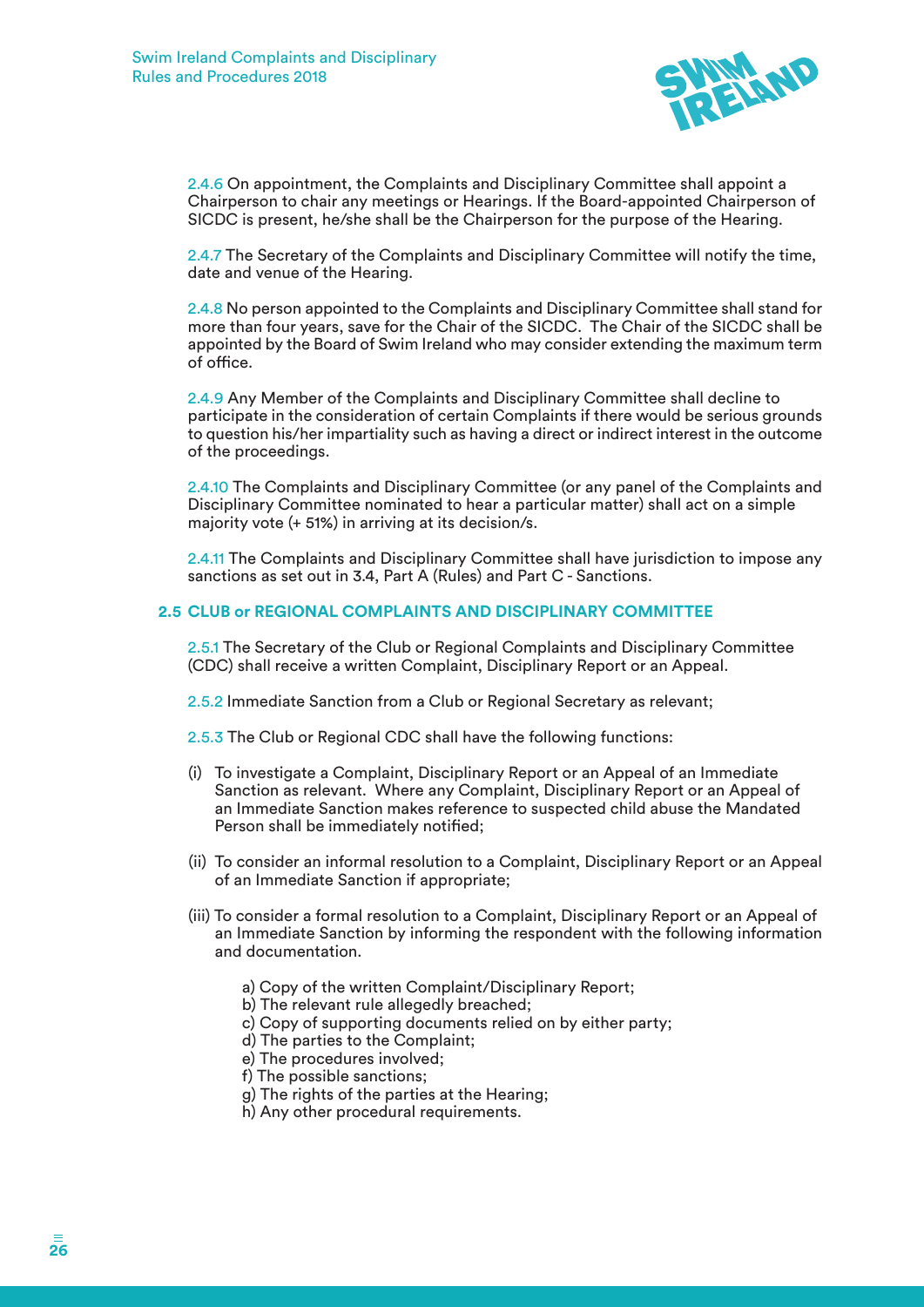

- (iv) To correspond with and notify the parties of all necessary information prior to a hearing of the Club or Regional CDC;
- (v) To prepare documents for a meeting or Hearing convened by the Club or Regional CDC;
- (vi) To maintain a record of decisions reached by the Club or Regional CDC;
- (vii) To inform Swim Ireland of any decision reached by the Club or Regional CDC;
- (viii) To ensure that sanctions are observed by respondents.

#### **2.6 COMPLAINTS AND DISCIPLINARY OFFICER (CDO)**

2.6.1 Swim Ireland shall appoint a Complaints and Disciplinary Officer.

- 2.6.2 The CDO shall have the following functions:
- (i) To be the recipient of any written Complaint, Appeal and Disciplinary Report (email to: complaints@swimireland.ie);
- (ii) To investigate a Complaint, Appeal or Disciplinary Report. Where any Complaint, Appeal or Disciplinary Report makes reference to suspected child abuse the CDO shall immediately notify the Mandated Person.
- (iii) To investigate an incident which comes to the attention of the CDO, but which is not contained in a Complaint, Appeal or Disciplinary Report;
- (iv) To seek an informal resolution of a Complaint or an Appeal where the CDO considers it appropriate;
- (v) To determine whether a prima facie case has been made against a Respondent on receipt of a Complaint, Appeal or an incident which comes to the attention of the CDO but which is not contained in a Complaint, Appeal or Disciplinary Report;
- (vi) To refer the Complaint, Appeal or Disciplinary Report (whichever the case may be) to the Committee where in the opinion of the CDO a prima facie case to answer has been established;
- (vii) To dismiss a Complaint or an Appeal where after an investigation, in the opinion of the CDO, a prima facie case to answer has not been established;
- (viii) To dismiss a Complaint or an Appeal where an invalid Complaint or Appeal has been made;
- (ix) To determine if the Complaint or Appeal has been made in the correct jurisdiction and within the correct timeframes;
- (x) To instruct and advise the Swim Ireland Office where any fee needs to be returned;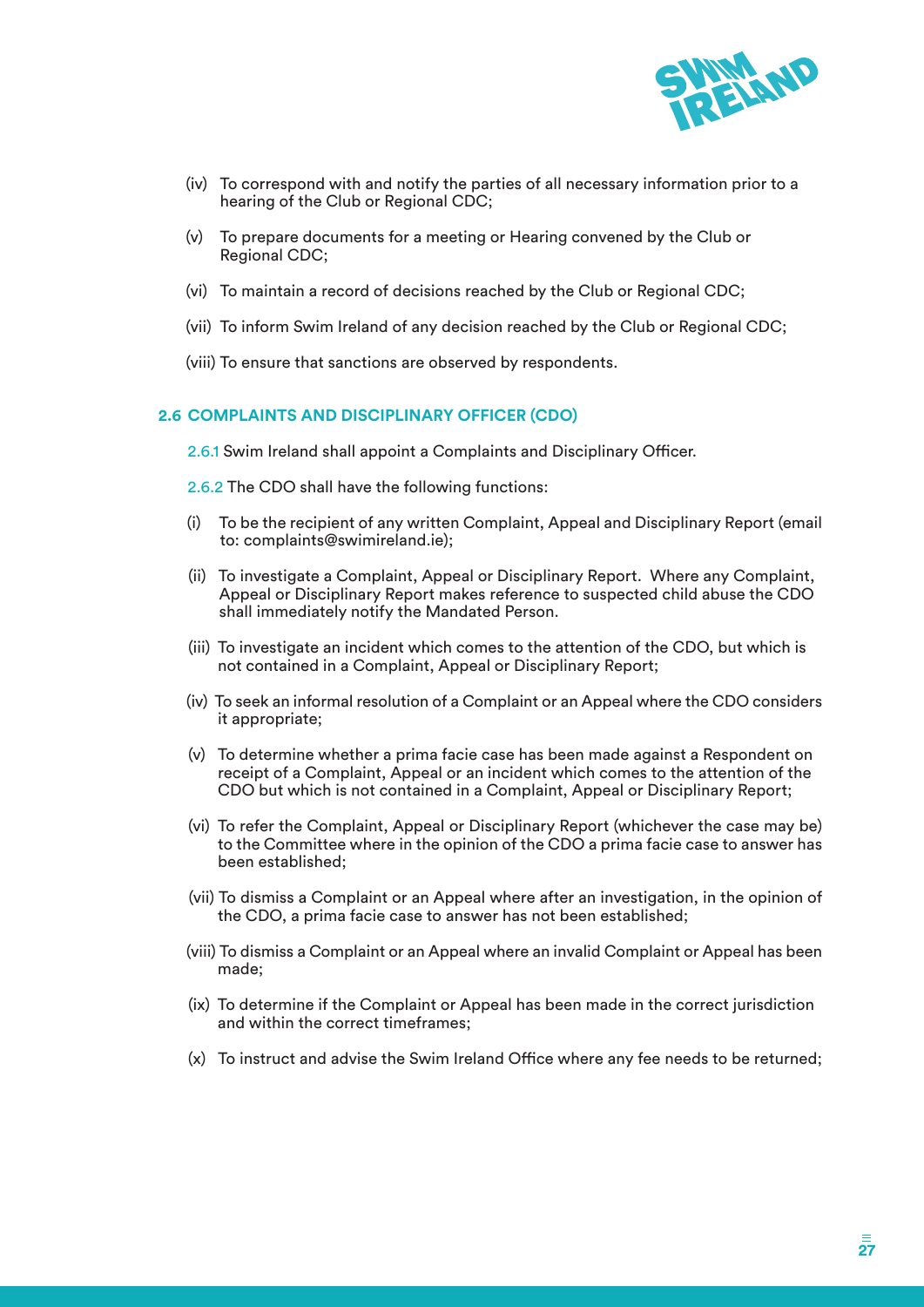

- (xi) To refer the parties to a Complaint/Appeal to Mediation, where appropriate;
- (xii) To correspond with and notify the parties of all necessary documentation pertaining to the complaint or disciplinary matter prior to a meeting/Hearing before the Complaints and Disciplinary Committee;
- (xiii) To prepare documents for the Complaints and Disciplinary Committee;
- (xiv) To present the case in respect of a disciplinary matter before the Complaints and Disciplinary Committee, including the calling of witnesses etc;
- (xv) To maintain a record of decisions of the Complaints and Disciplinary Committee;
- (xvi) To liaise with the CEO of Swim Ireland or his/her delegate and to return all records to the Office on completion;

2.6.3 Where the CDO has any actual, perceived or potential conflict of interest, he/she shall stand aside from investigating the Complaint/Disciplinary matter and the CEO of Swim Ireland shall appoint another CDO in respect of that particular matter. In the event that the CDO does not stand aside, the CEO of Swim Ireland shall be entitled to remove the CDO from the investigation and appoint another CDO.

2.6.4 The CDO is not obliged to investigate any Complaint/Disciplinary Report.

2.6.5 In the course of an investigation of any Complaint/Disciplinary Report, the CDO may consider any evidence he/she deems relevant and shall have the right to make enquiries of any individuals and seek any information or documents in relation to the matter. For the avoidance of doubt, where necessary, the CDO is entitled to consult with the judge/official/ Person in Charge to clarify any issues arising in relation to a Disciplinary Report, including his/her handwriting.

2.6.6 Prior to referring the matter to the Complaints and Disciplinary Committee, the CDO shall notify the Respondent and any other relevant party with the following information and documentation:

- (i) Copy of the written Complaint/Disciplinary Report;
- (ii) The relevant rule allegedly breached;
- (iii) Copy of supporting documents relied on by either party;
- (iv) The parties to the Complaint;
- (v) The procedures involved;
- (vi) The possible sanctions;
- (vii) The rights of the parties at the Hearing;
- (viii) Any other procedural requirements.

#### **2.7 SWIM IRELAND COMPLAINTS AND DISCIPLINARY COMMITTEE (SICDC)**

- 2.7.1 The SICDC shall act as an appellate body to decisions of the Club or Regional Complaints and Disciplinary Committee decisions.
- 2.7.2 The SICDC shall act in the first instance for First Instance Matters.
- 2.7.3 The SICDC shall hear Complaints and Disciplinary Actions in the First Instance at Club/Region level where an application has been made to Swim Ireland by any party and consent is given by the CDO of Swim Ireland to such an expedited Hearing.
- 2.7.4 The SICDC shall be bound by Part B (Procedures) clause 2.4.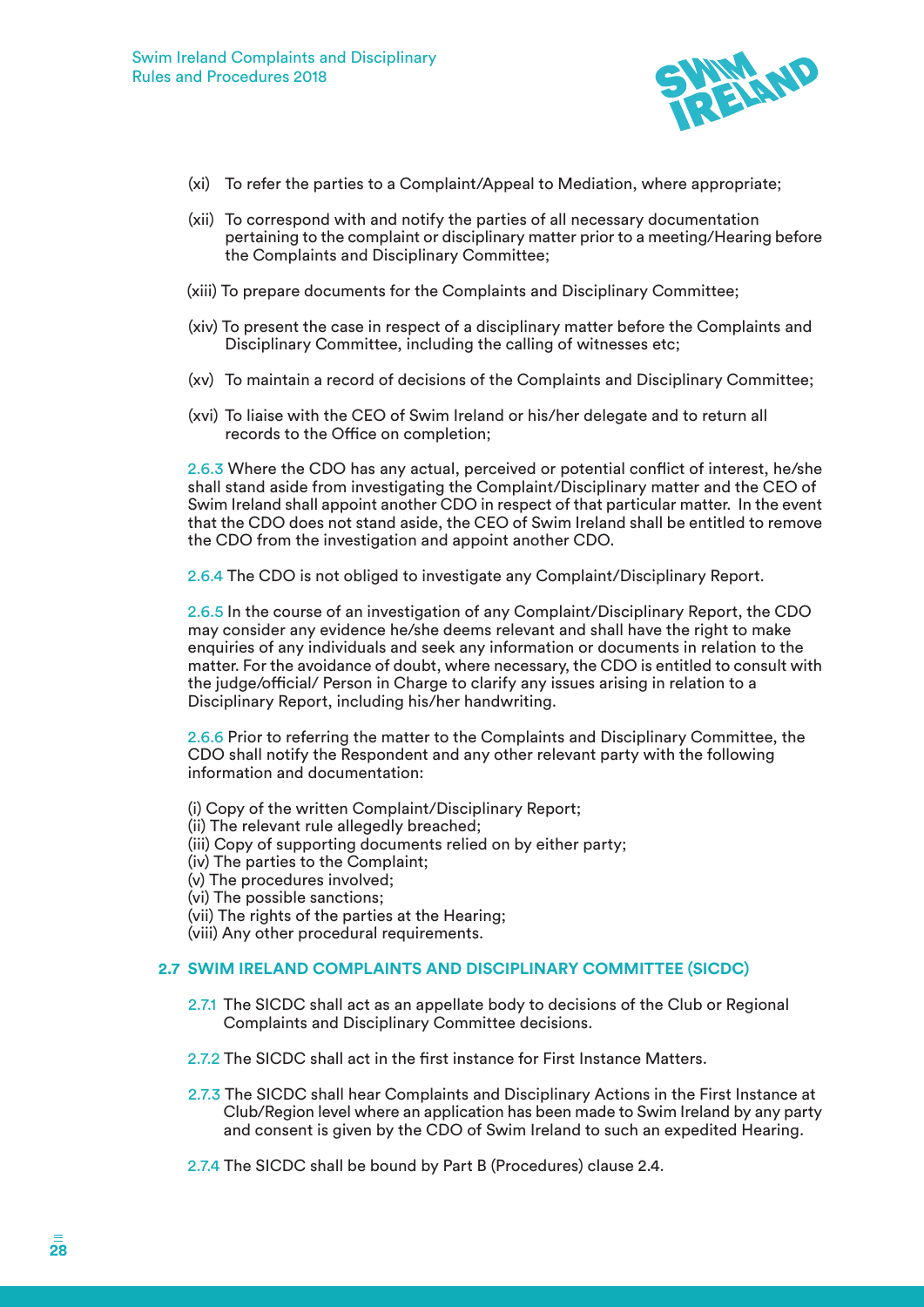

#### **3. COMMENCEMENT**

#### **3.1 DISCIPLINARY ACTION**

Disciplinary Action may be commenced in the following ways:

3.1.1 By a Person in Charge who imposes any Immediate Sanction against a Member.

3.1.2 On receipt of a written report from a Person in Charge or CDO (as the case may be) by the relevant Complaints and Disciplinary Committee.

3.1.3 By the CDO or Secretary of the relevant Club or Regional Management Committee on becoming aware of any alleged breach of rules or regulations or any allegation of misconduct.

#### **3.2 COMPLAINTS**

The Complaints procedure may be commenced when any party (which includes a Club Committee) makes a written Complaint against a Unit.

3.2.1 The Complaint shall be delivered by email to the CDO or Secretary of the relevant Club or Regional Management Committee, as the case may be.

3.2.2 For a Complaint to be valid, the written Complaint shall be made:

3.2.2.1 In writing on the Complaint Form Template (see Appendix 1);

3.2.2.2 Delivered to the CDO or Secretary of the relevant Club or Regional Management Committee within 14 days of the date of the alleged incident unless the CDO or Secretary of the relevant Club or Regional Management Committee is satisfied that there are exceptional circumstances to extend beyond the 14 days deadline.

3.2.2.3 Be accompanied by a fee of €50 for First Instance Complaints or €100 for Appeals or such other amount as determined by the Swim Ireland Office from time to time, (unless otherwise indicated in these Rules and Procedures and which fee shall not include any subsequent fee imposed payable in respect of any Appeal of any decision).

#### **4. INFORMAL RESOLUTION AT CLUB OR REGIONAL LEVEL**

4.1 In respect of any matter, which the CDC deems to be appropriate, the parties, in the first instance, should agree to explore an informal resolution

4.2 Where the CDC deems it appropriate to proceed with an informal resolution, the CDC will contact the parties to such matter outlining the reference to an informal process and indicate an officer of the club or region appropriate to carry this out.

4.3 The time period within which to make and process a matter is stayed pending the outcome of the informal process.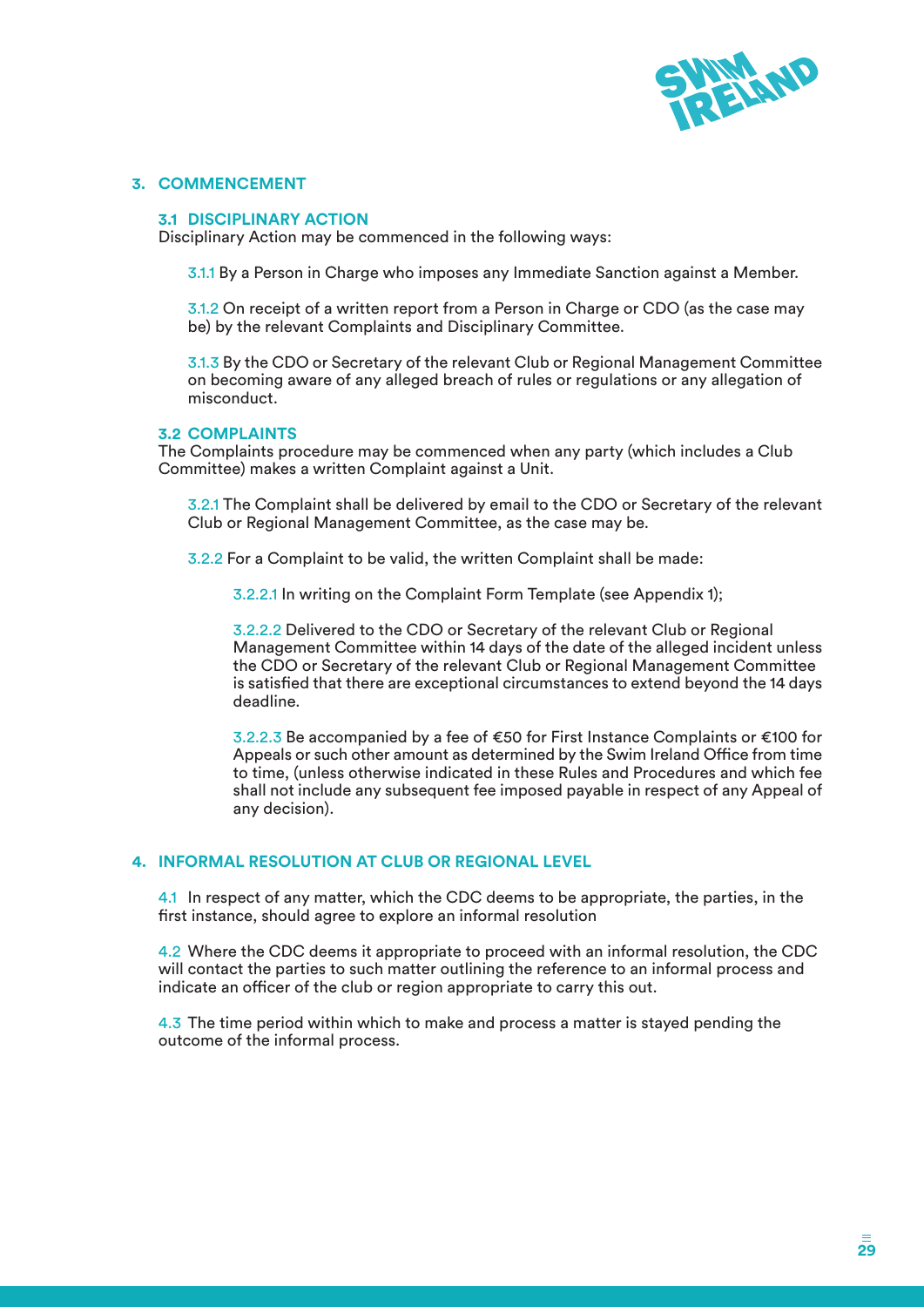

4.4 The appointed person will make contact with the parties directly and will arrange meetings with each of the parties and will conduct the informal process in any manner deemed appropriate to effect a resolution.

4.5 The appointed person will use his/her best endeavours to conclude the process within seven days of receipt of the Complaint from the CDC and will write out to the parties confirming the outcome.

4.6 The appointed person shall notify the CDC within 24 hours after the outcome i.e. whether the process resulted in resolution or not.

4.7 In the event that the informal process does not result in settlement of the matter, the CDC shall will follow the process for a formal resolution.

#### **5. MEDIATION AT NATIONAL LEVEL**

5.1 In respect of any matter, which the CDO deems to be appropriate for Mediation, the parties, in the first instance, agree to refer such matter to Mediation.

5.2 Where the CDO deems it appropriate to refer the matter to Mediation, the CDO will contact the parties to such matter outlining the reference to Mediation and the contact details for the Mediator.

5.3 The time period within which to make and process a matter is stayed pending the outcome of the Mediation process.

5.4 Swim Ireland shall maintain a panel of Mediators.

5.5 The Mediator will make contact with the parties directly and will arrange meetings with each of the parties and will conduct the Mediation in any manner the Mediator deems appropriate.

5.6 The Mediator will use his/her best endeavours to convene the Mediation within seven days of receipt of the Complaint from the CDO.

5.7 The Mediator shall notify the CDO within 24 hours after the Mediation of the outcome i.e. whether the process resulted in settlement or not. The Mediator shall keep the terms of any such settlement strictly confidential save where required for proper administration and records.

5.8 In the event that the Mediation does not result in settlement of the matter, the CDO shall refer the matter to the Complaints and Disciplinary Committee for formal resolution.

5.9 Swim Ireland may agree to discharge the specific expenses of the Mediator as advised to the parties.

#### **6. COMPLAINTS AND DISCIPLINARY HEARINGS AT CLUB OR REGIONAL LEVEL**

6.1 Where a Hearing shall take place, within 14 days of receipt of a Complaint or the commencement of Disciplinary Action, the Secretary of the relevant Complaints and Disciplinary Committee (in this clause, the "Committee") shall write to the relevant parties advising them of: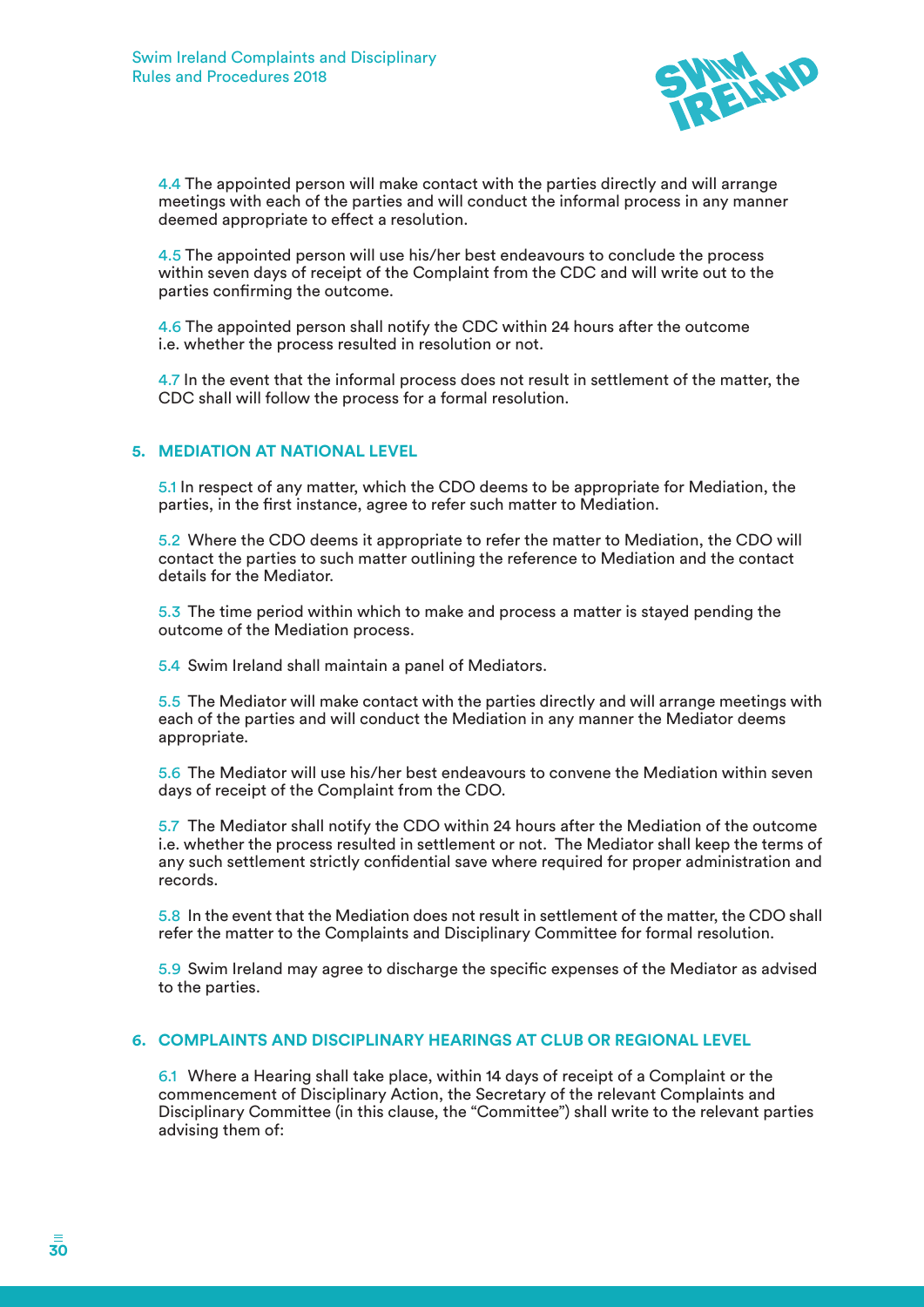

- (i) Composition of the Committee;
- (ii) Declaration that the Committee Members have no interest in the outcome;
- (iii) The parties to the Complaint/Disciplinary Action;
- (iv) The offence alleged and relevant rule;
- (v) The rights of the parties;
- (vi) List of witnesses to be called;
- (vii) Procedures involved;
- (viii) Potential sanctions;
- (ix) Confirmation of documents to hand;
- (x) Invitation for any further evidence to be relied on/submissions in writing:
- (xi) Time, date and venue for Hearing.

The Committee shall have discretion to extend the deadline in exceptional circumstances.

6.2 The Committee, in its discretion, may invite other persons (including but not limited to witnesses, officials or experts) to provide evidence or assistance to the Committee in any form.

6.3 The Committee shall decide either to convene an Oral Hearing or to decide the matter on a "documents only" basis. In considering the above, the Committee shall have regard to a number of relevant factors, including, but not limited to, the nature and the gravity of the Complaint or Disciplinary Action and the capacity of the parties involved.

6.4 The Committee shall conduct the Hearing of any matter in the following manner where it deems it appropriate:

6.4.1 The Committee shall have the power to convene any meetings by way of teleconference;

6.4.2 The Committee shall have the discretion to accept testimony by telephone, written statement or submission, whether by fax, email or other means;

6.4.3 The Committee shall have the power to decide on the admissibility, relevance and weight of any evidence (including the testimony of any fact or expert witness) and shall not be bound by any laws or rules regarding the conduct of Court proceedings in relation to such matters. Facts may be established by any reliable means, including admissions.

6.5 The parties to a Hearing are entitled to:

- (i) Be accompanied at the Oral Hearing if one is convened, by either a Member of Swim Ireland or a close family Member or someone in loco parentis such as an unrelated guardian or custodian. Legal representatives shall not be permitted;
- (ii) Call witnesses. Such witnesses may only be present to give their evidence and which witnesses may be questioned by the Committee;
- (iii) Make submissions in writing or otherwise.

6.6 Where a party exercises any or all of the rights as set out in 6.5, Part B (Procedures) then the party shall notify the Chairperson of the Committee and the other party of the names of any persons accompanying and the names of any witnesses. The Committee shall have due regard to 1.3, Part B (Procedures) where the witness is under 18 years of age.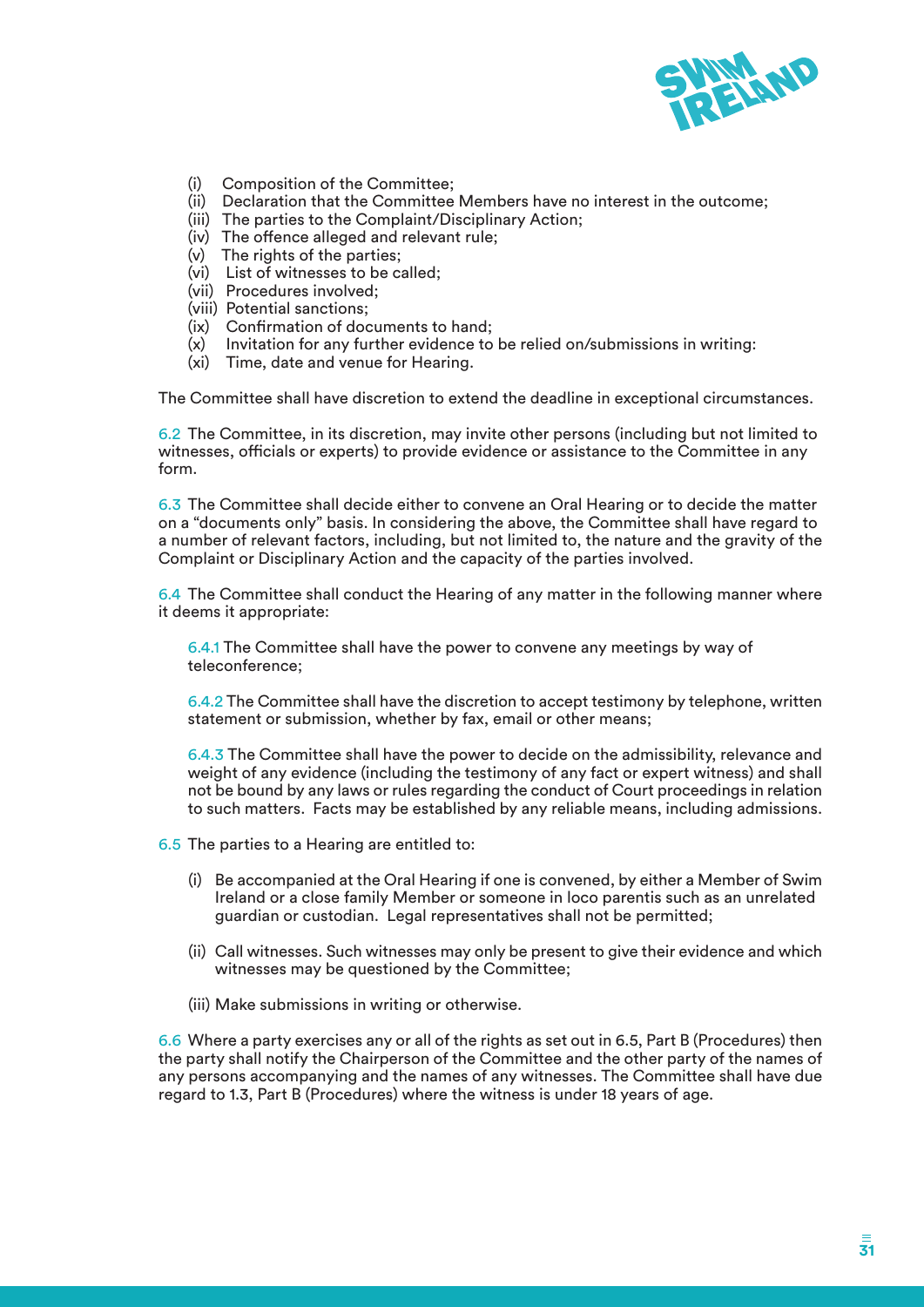

6.7 A Children's Officer shall be present at the Hearing where the Complainant or Respondent is under 18 years of age. The Children's Officer shall attend to ensure that the rights of the child are protected at the Hearing. The Children's Officer shall be entitled to make observation to the Committee but shall not be permitted to make any decision on culpability.

6.8 Where the witness is under 18 years of age, the Children's Officer shall also be permitted to be present and in this regard full permission of the Parent of the witness must be given in order for the witness to be present.

6.9 In the case of a Complaint, in the event of the non-attendance, without reasonable cause (considered by the Committee to be a justifiable reason for non-attendance) of a Complainant at a Hearing, the Complaint against the Respondent shall be taken no further. In the event of non-attendance, without reasonable cause, of a Respondent at a Hearing, the Committee will be entitled to base its decision on the information and evidence it has received.

6.10 The Committee may adjourn or rearrange the Hearing at its discretion. An adjourned or rearranged Hearing shall take place as soon as is practicable, and the suspension of the Member, if already imposed, shall be automatically extended until the rearranged Hearing takes place.

6.11 In the case of a Disciplinary Action, the Secretary of the relevant Club or Regional Management Committee, as the case may be, shall present the case against the Respondent, and the he/she shall be entitled to introduce such evidence and witnesses at his/her discretion. In the case of a Complaint, the Complainant shall present the case against a Respondent.

6.12 The Secretary of the relevant Club or Regional Management Committee /Complainant (as the case may be) shall have the burden of proving the alleged Offence(s) or rule breach(es). The standard of proof shall be whether the Secretary of the relevant Club or Regional Management Committee /Complainant has established the Offence(s) or rule breach(es) on the balance of probabilities. Where facts are established by virtue of a Disciplinary Report the burden of proof is then on the Respondent to establish the contrary on the balance of probabilities.

6.13 Facts established in a Court Hearing where that Court has imposed sanction on a Respondent shall be irrefutable evidence of those facts against a Respondent in a Complaint or Disciplinary Hearing.

6.14 A Disciplinary Report shall be, until the contrary is established to satisfaction of the Committee, sufficient evidence of:

- (i) the qualifications and authority of any official/judge/citing commissioner/ Person in Charge who has reporting authority; and
- (ii) the authority of the official/judge/ Person in Charge who signed the Disciplinary Report;
- (iii) the facts stated in the Disciplinary Report.

6.15 On deciding culpability but prior to the imposition of a sanction, the CDC shall adjourn to establish and take into account any aggravating/mitigating factors as set out in Part A (Rules) clause 4.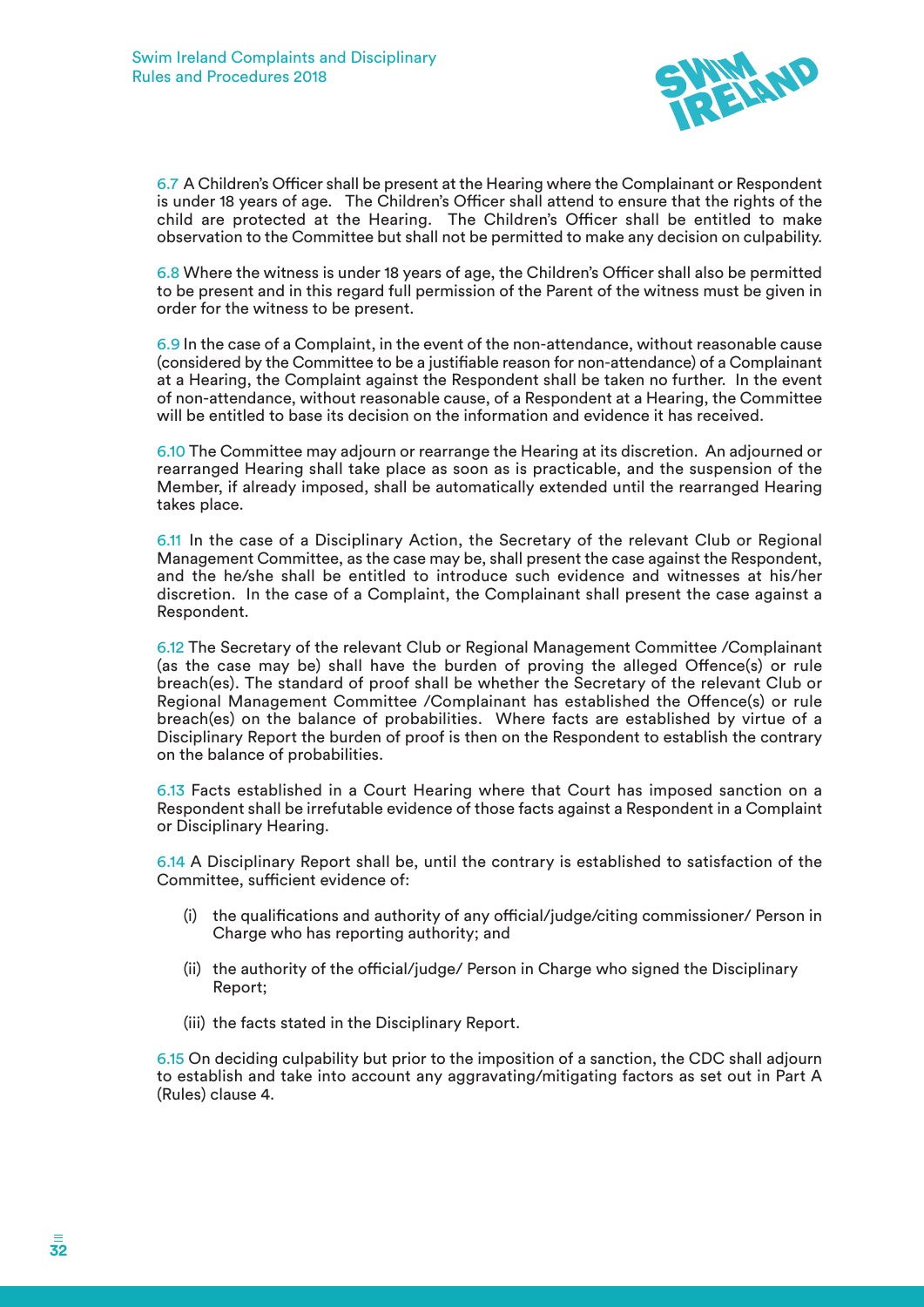

6.16 The decision of the Committee shall be made and notified in writing to the relevant parties within seven days of the Hearing, unless the Committee deems an extension of time necessary. The CDC shall retain the decision on a register and shall notify the Swim Ireland Office accordingly.

6.17 The written decision shall be in a format as set out in the appendices. The decision shall include reference to the parties' right to appeal the decision to Swim Ireland within 14 days of the date of receipt of the written decision.

6.18Where the written decision is notified by way of post, the receipt of the document is deemed, unless the contrary is proved, to have been at the time at which the letter would be delivered in the ordinary course of post.

6.19Pending the appeal, the original sanction imposed by the Committee shall remain in force.

#### **7. COMPLAINTS, APPEALS AND DISCIPLINARY HEARINGS AT NATIONAL LEVEL**

7.1 Where a Hearing shall take place, within 14 days of receipt of a Complaint, Appeal or the commencement of Disciplinary Action, the Secretary of the Swim Ireland Complaints and Disciplinary Committee (SICDC) (in this clause, the "Committee") shall write to the relevant parties advising them of:

- (i) Composition of the Committee;
- (ii) Declaration that the Committee Members have no interest in the outcome;
- (iii) The parties to the Complaint/Disciplinary Action;
- (iv) The offence alleged and relevant rule;
- (v) The rights of the parties;
- (vi) List of witnesses to be called;
- (vii) Procedures involved;
- (viii) Potential sanctions;
- (ix) Confirmation of documents to hand;
- $(x)$  Invitation for any further evidence to be relied on/submissions in writing:
- (xi) Time, date and venue for Hearing.
- (xii) The Committee shall have discretion to extend the deadline in exceptional circumstances

7.2 In circumstances where an expedited process is necessary, the CDO may designate himself/herself or another Member from the Complaints and Disciplinary Panel to serve as the Committee in the event that it is not possible to constitute the entire Committee in an expedited manner. In such cases, the CDO or the person designated by the CDO shall have all the powers of a Committee as if a Committee had been duly convened.

7.3 The Committee, in its discretion, may invite other persons (including but not limited to witnesses, officials or experts) to provide evidence or assistance to the Committee in any form.

7.4 The Committee shall decide either to convene an Oral Hearing or to decide the matter on a "documents only" basis. In considering the above, the Committee shall have regard to a number of relevant factors, including, but not limited to, the nature and the gravity of the Complaint, Appeal or Disciplinary Action and the capacity of the parties involved.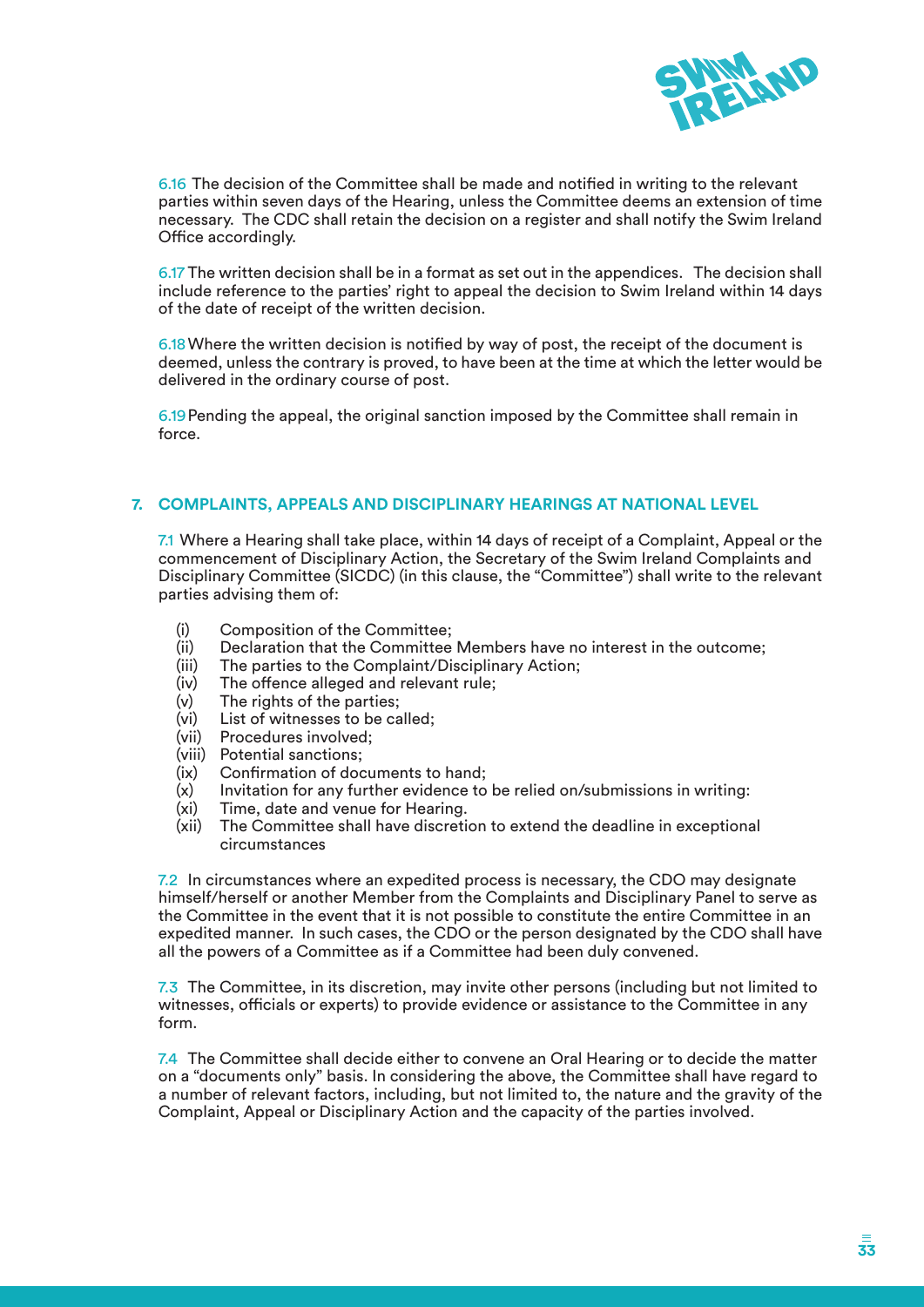

7.5 The Committee shall conduct the Hearing of any matter in any manner which it deems appropriate:

7.5.1 The Committee shall have the power to convene any meetings by way of teleconference;

7.5.2 The Committee shall have the discretion to accept testimony by telephone, written statement or submission, whether by fax, email or other means;

7.5.3 The Committee shall have the power to decide on the admissibility, relevance and weight of any evidence (including the testimony of any fact or expert witness) and shall not be bound by any laws or rules regarding the conduct of Court proceedings in relation to such matters. Facts may be established by any reliable means, including admissions.

7.6 The parties to a Hearing are entitled to:

- (i) Be accompanied at the Oral Hearing if one is convened, by either a Member of Swim Ireland or a close family Member or someone in loco parentis such as an unrelated guardian or custodian. Legal representatives shall not be permitted;
- (ii) Call witnesses. Such witnesses may only be present to give their evidence and which witnesses may be questioned by the Committee;
- (iii) Make submissions in writing or otherwise.

7.7 Where a party exercises any or all of the rights as set out in Part B (Procedures) clause 7.6 (i) and 7.6 (ii), then the party shall notify the CDO, Chairperson of the Committee and the other party of the names of any persons accompanying and the names of any witnesses. The Committee shall have due regard to Part B (Procedures) clause 1.3, where the witness is under 18 years of age.

7.8 A Children's Officer shall be present at the Hearing where the Complainant or Respondent is under 18 years of age. The Children's Officer shall attend to ensure that the rights of the child are protected at the Hearing. The Children's Officer shall be entitled to make observation to the Committee but shall not be permitted to make any decision on culpability.

7.8.1 Where the witness is under 18 years of age, the Children's Officer shall also be permitted to be present and in this regard full permission of the Parent of the witness must be given in order for the witness to be present.

7.9 In the case of a Complaint, in the event of the non-attendance, without reasonable cause (considered by the Committee to be justifiable reason for non-attendance) of a Complainant at a Hearing, the Complaint against the Respondent shall be taken no further. In the event of non-attendance, without reasonable cause, of a Respondent at a Hearing, the Committee will be entitled to base its decision on the information and evidence it has received.

7.10 In the case of an Appeal, in the event of the non-attendance, without reasonable cause (considered by the Committee to be justifiable reason for non-attendance) of an appellant at a Hearing, the Appeal shall be deemed abandoned by virtue of the non-attendance of the appellant and the decision taken at first instance will stand.

7.11 The Committee may adjourn or rearrange the Hearing at its discretion. An adjourned or rearranged Hearing shall take place as soon as is practicable, and the suspension of the Member, if already imposed, shall be automatically extended until the rearranged Hearing takes place.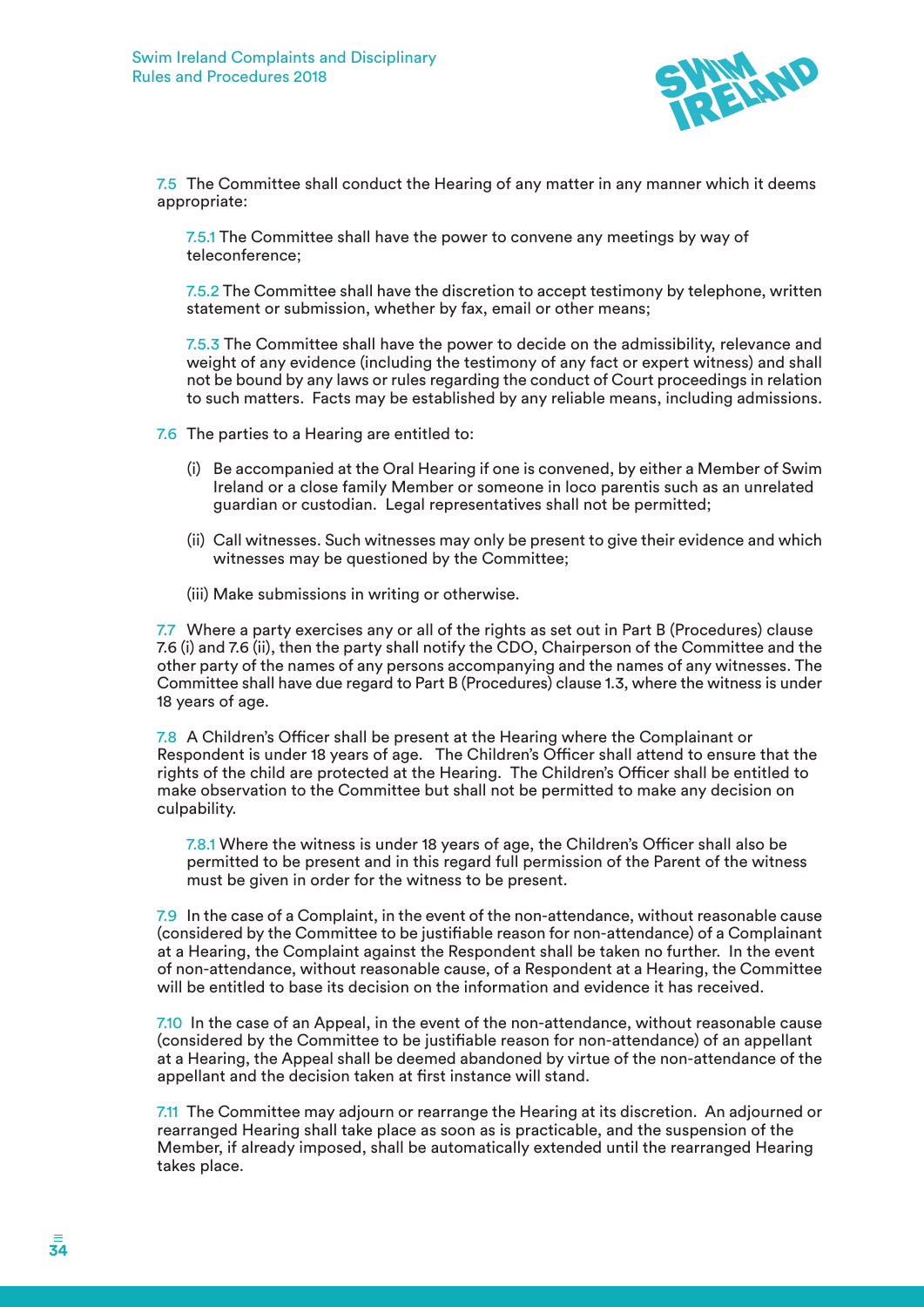

7.12 In the case of a Disciplinary Action, the CDO shall present the case against the Respondent, and the CDO shall be entitled to introduce such evidence and witnesses as the CDO may at his/her discretion decide is appropriate. In the case of a Complaint, the Complainant shall present the case against a Respondent.

7.13 The CDO/Complainant or Appellant (as the case may be) shall have the burden of proving the alleged Offence(s) or rule breach(es). The standard of proof shall be whether the CDO/Complainant has established the Offence(s) or rule breach(es) on the balance of probabilities. Where facts are established by virtue of a Disciplinary Report the burden of proof is then on the Respondent to establish the contrary on the balance of probabilities.

7.14 Facts established in a Court Hearing where that Court has imposed sanction on a Respondent shall be irrefutable evidence of those facts against a Respondent in a Complaint or Disciplinary Hearing.

7.15 A Disciplinary Report shall be, until the contrary is established to satisfaction of the Committee, sufficient evidence of:

- (i) the qualifications and authority of any official/judge/citing commissioner/ Person in Charge who has reporting authority; and
- (ii) the authority of the official/judge/ Person in Charge who signed the Disciplinary Report;
- (iii) the facts stated in the Disciplinary Report.

7.16 On deciding culpability but prior to the imposition of a sanction, the Committee shall take into account any aggravating/mitigating factors.

7.17 After deciding on culpability of the Respondent, the Committee shall impose a sanction as set out in Part A (Rules) clause 3.4.

7.18 The decision of the Committee shall be made and notified in writing to the relevant parties within 7 days of the Hearing, unless the Committee deems an extension of time necessary. The CDO shall retain the decision and shall notify the Swim Ireland Office accordingly.

7.19 The written decision shall be in a format as set out in the appendices. The decision shall include reference to the parties' right to challenge the decision to SDSI within 14 days of the date of receipt of the written decision.

7.20Pending the appeal, the original sanction imposed by the Committee shall remain in force.

7.21 Appeals to SICDC shall be a fresh hearing of all the facts of the dispute (i.e. a hearing de novo) however, the parties may, by mutual consent, agree to limit the hearing to specific matters or issues arising from the original decision, or to include matters that have arisen since the hearing.

#### **8. COMPLAINT TAKEN BY OR AGAINST THE CLUB OR REGIONAL COMMITTEE (OR BY MEMBER OF THE COMMITTEE AGAINST A MEMBER OF THE CLUB).**

8.1 A Club or Regional Committee Member or the Club or Regional Committee as a whole may make a Complaint against a Club Member or vice versa.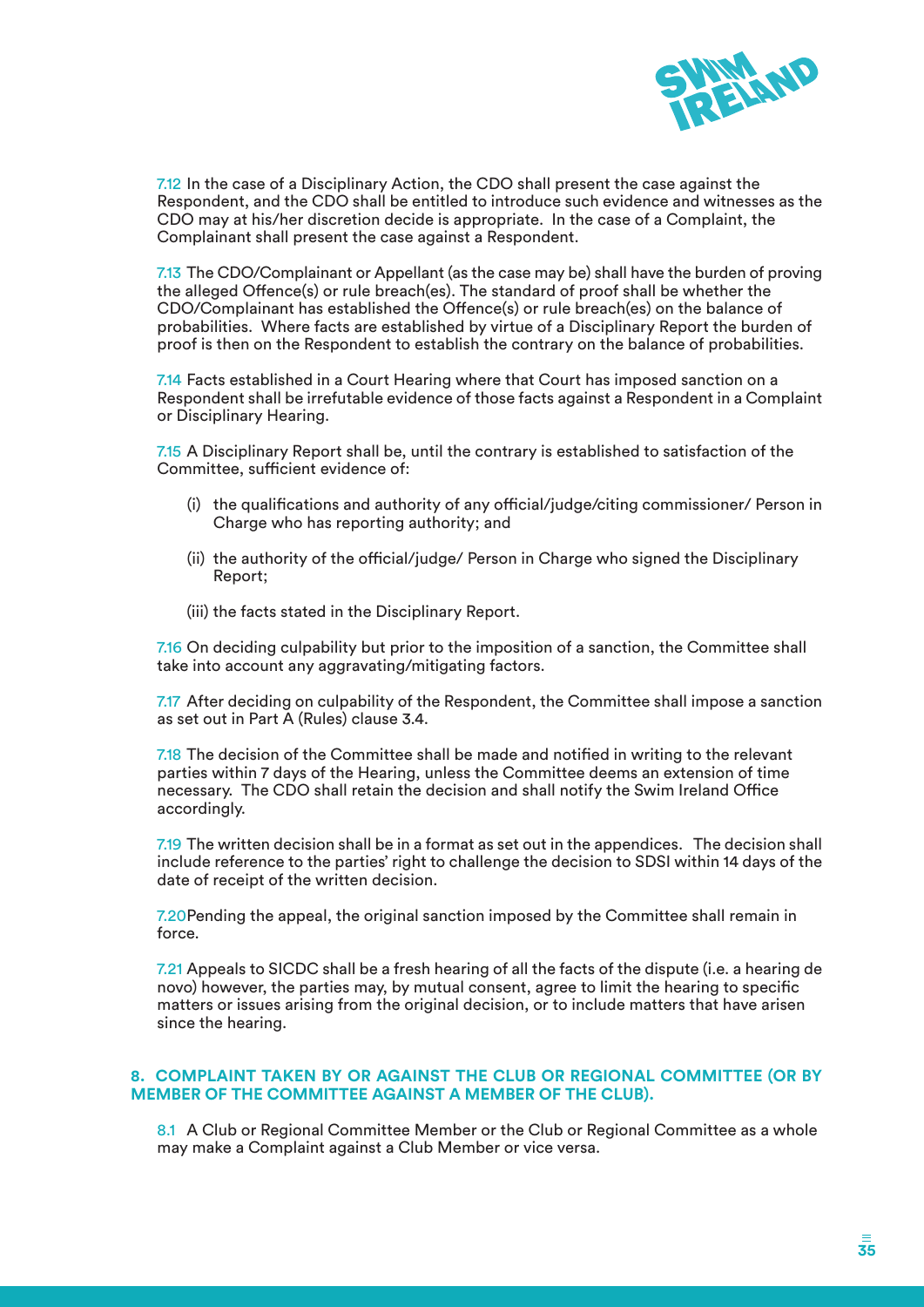

8.2 Where a Club or Regional Committee Member makes the Complaint or where the Complaint is made against a Club or Regional Committee Member, the Club or Regional Complaints and Disciplinary Committee must be appointed without inclusion of that Club or Regional Committee Member.

8.3 Where a Complaint is made by a Club Member against a Club or Regional Committee or vice versa, then jurisdiction should be declined by the Club or Region to determine the Complaint if that Club or Region could not form a Complaints Committee that would be free from conflicts of interest and a reference should be made to SICDC to hear the matter in the First Instance.

#### **9. APPEALS TO SICDC**

9.1 Subject to the functions and the investigative and decision-making powers of the CDO at Part B (Procedures) clause 2.6, a decision of the Club/Regional Complaints and Disciplinary Committee may be appealed to SICDC.

9.2 The appellant shall deliver a completed Notice of Appeal to the CDO within 14 days of receipt of the Complaints and Disciplinary Committee's written decision along with a copy of relevant documentation together with an Appeal fee of €100.

9.3 The procedures as set out in Part B (Procedures) clause 7, shall apply to Appeal Hearings.

9.4 A copy of the Notice of Appeal shall be sent by email or registered post to the CDO of Swim Ireland.

#### **10. SPORT DISPUTE SOLUTIONS IRELAND (SDSI) ARBITRATION (APPEAL)**

10.1 Any decision of the Swim Ireland Complaints and Disciplinary Committee may be challenged before SDSI Arbitration.

10.2 The challenge shall be limited to a review of the legality of the procedures used and/or the decision made by the Swim Ireland Complaints and Disciplinary Committee.

10.3 No Member, Participant, Unit of Swim Ireland, its Affiliate or Associates may issue Court proceedings relating to such dispute in any Court in any jurisdiction.

10.4 No dispute shall be referred to SDSI Arbitration until all available avenues of resolution under these Rules and Procedures have been exhausted.

10.5 A Notice to Arbitrate must be filed with SDSI within 14 days of receipt of the written decision. The Notice to Arbitrate must be copied to the CDO of Swim Ireland at complaints@swimireland.ie.

10.6 The decision of the SDSI Arbitrator shall be final and binding.

10.7SDSI Arbitration shall be conducted in accordance with the SDSI Arbitration Rules and Procedures and in accordance with the Arbitration Act 2010 or any statutory modification or re-enactment thereof.

10.8 The National Children's Officer shall be permitted to attend the Arbitration where any of the parties or witnesses are under 18 years of age

For more details on Sport Dispute Solutions Ireland refer to www.sportdisputesolutions.ie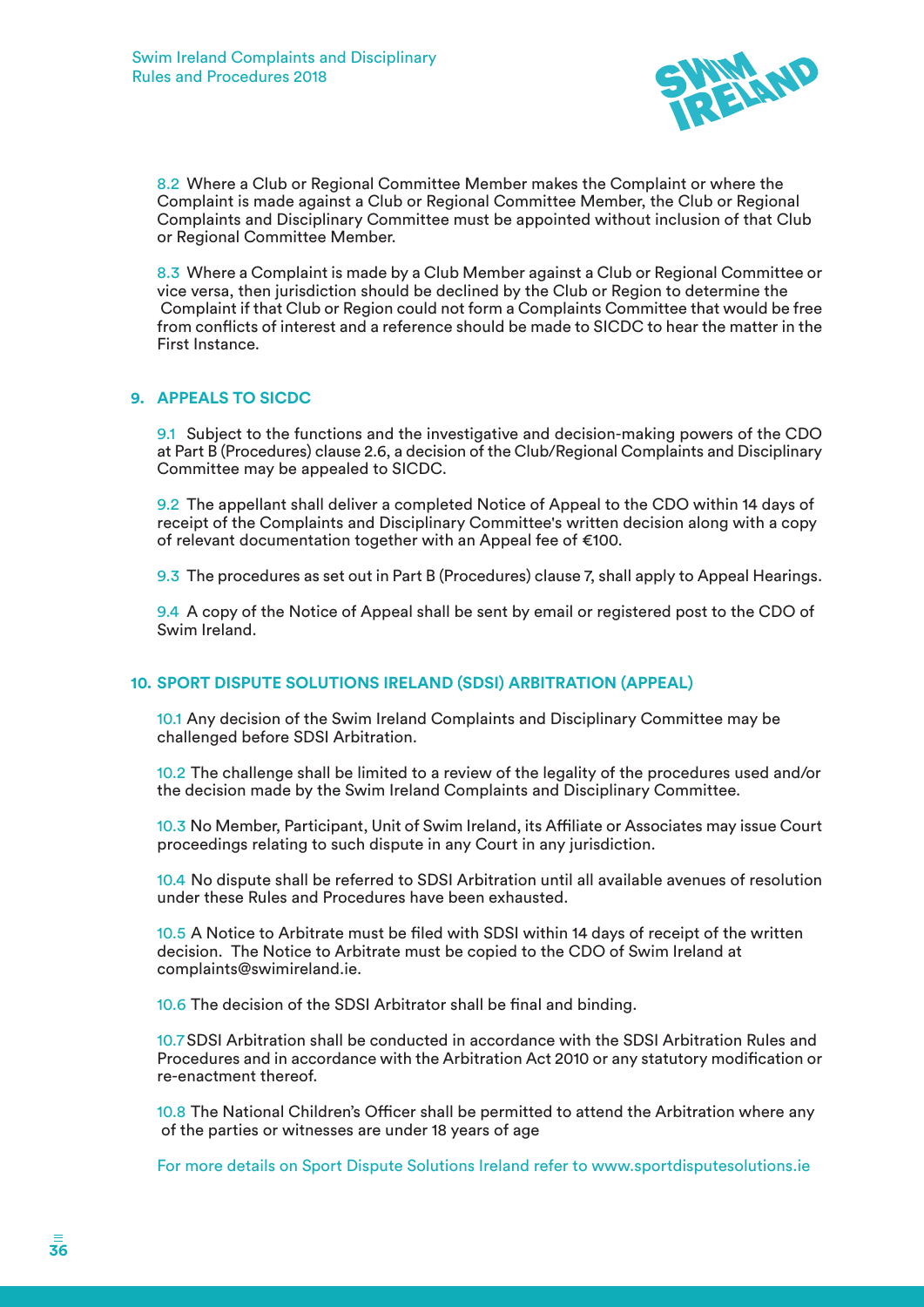

# **PART C – SANCTIONS**

#### **Introduction**

In accordance with the Swim Ireland Memorandum and Articles of Association all members of Swim Ireland and parents of members under the age of 18 are bound by the Swim Ireland Complaints and Disciplinary Policies and Procedures, of which this document forms part. A Complaints & Disciplinary Committee, at Club, Regional or National level, shall impose a sanction if the outcome of a complaints or disciplinary process finds there has been a breach of the Codes of Conduct or Rules of Swim Ireland in line with offences contained in Part A of the Swim Ireland Complaints and Disciplinary Procedures 2018.

#### **Determining the Sanction**

The Complaints and Disciplinary Committee will determine if an offence is a low, medium or high category offence. The Committee will then consider the relevant sanction from either Option 1 or Option 2 taking into account aggravating and mitigating factors such as (but not limited to) the impact of the offence on other individuals, the degree to which the offender accepts responsibility, the behaviour of the offender and how any sanction may impact on other individuals.

An ultimate sanction results in expulsion from Swim Ireland on a permanent basis.

| <b>Low Offence</b>                                                               | <b>Medium Offence</b>                                                                      | <b>High Offence</b>                                                                         |  |
|----------------------------------------------------------------------------------|--------------------------------------------------------------------------------------------|---------------------------------------------------------------------------------------------|--|
| <b>Option 1</b>                                                                  | <b>Option 1</b>                                                                            | <b>Option 1</b>                                                                             |  |
| Written Warning for<br>12 months plus a fine of<br>between €50 and €100          | Written Warning for<br>12 months plus a fine of<br>between €100 and €200                   | Written Warning for<br>12 months plus a fine of<br>between €200 and €500                    |  |
| <b>Option 2</b>                                                                  | <b>Option 2</b>                                                                            | <b>Option 2</b>                                                                             |  |
| Suspension for a period<br>of up to three months<br>With option of monetary fine | Suspension for a period of<br>between three and six months<br>With option of monetary fine | Suspension for a period of<br>between six and twelve months<br>With option of monetary fine |  |
| The ultimate sanction shall be expulsion from the organisation                   |                                                                                            |                                                                                             |  |

#### **Payment of Fines**

It is a condition of membership of Swim Ireland that all fines imposed by a Complaints and Disciplinary Committee must be paid. Fines remaining outstanding for 14 days will result in a disciplinary action being taken.

#### **Written Warning**

A written warning is issued by a Club, Regional or National Complaints and Disciplinary Committee to an offender and notified to the Secretary of Club or Regional Committee as relevant and forwarded to the Swim Ireland Complaints and Disciplinary Officer. The Swim Ireland Complaints and Disciplinary Officer will maintain a copy of the warning on file for the period of the warning.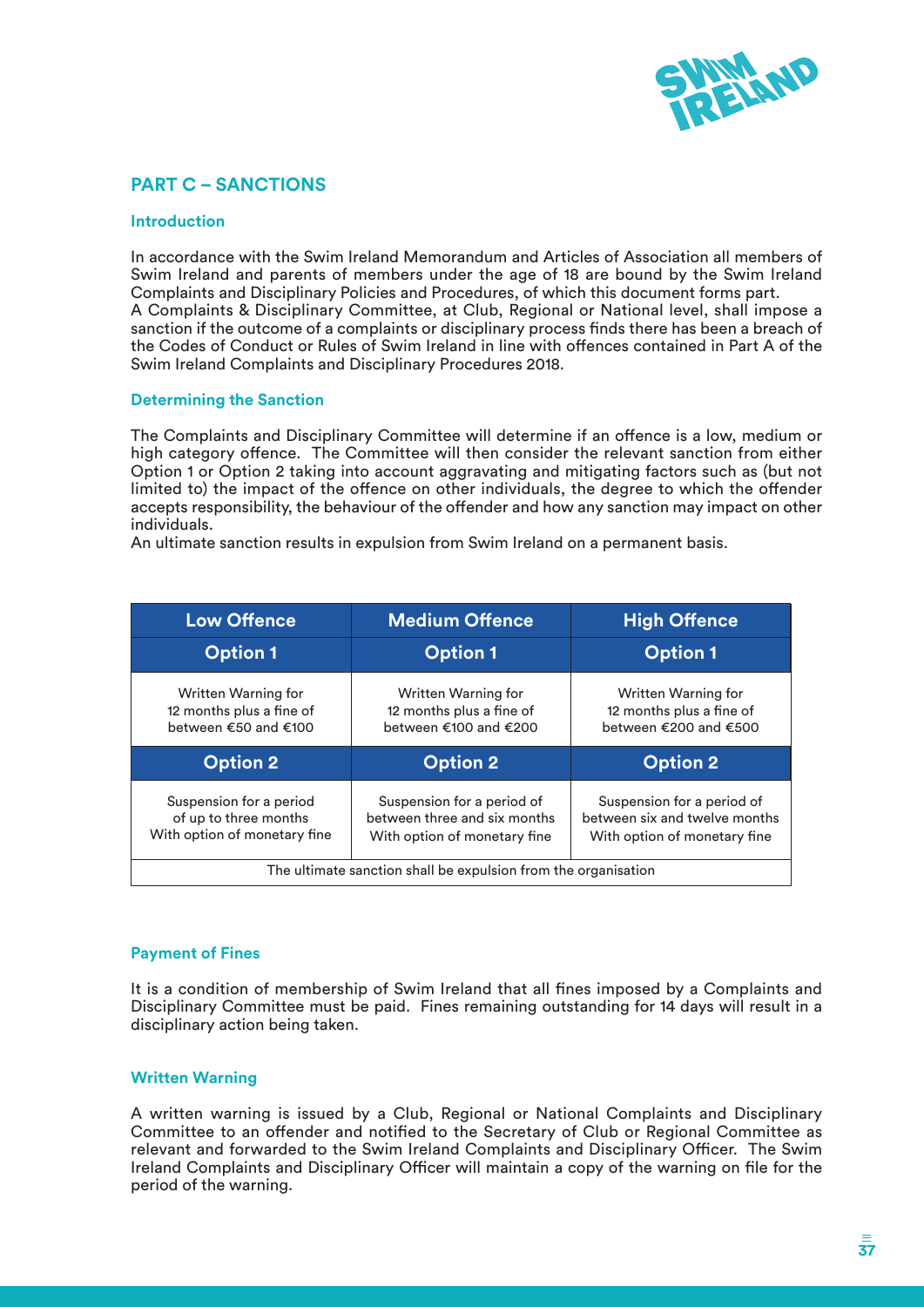

#### **Subsequent breaches**

If any subsequent breach of the Rules occurs during the period in which a written warning is operative, this shall be regarded as an aggravating factor. The Complaints and Disciplinary Committee will reach a finding before any mitigating or aggravating factors are considered. If a Complaints and Disciplinary Committee determine that any provision of the Rules has been breached during the period in which a written warning is operative, the breach of that provision shall automatically attract a High Offence level sanction..

#### **Suspension**

The nature of the suspension shall be specified in the sanction and may mean one, some or all of the following:

- Suspension from Membership of the organisation
- Suspension of Licence
- Suspension from events or activities

During the period of suspension an individual shall be obliged to step aside from any role or position held in the organisation for the duration of the suspension and shall be excluded from:

- Seeking office to any elected position in the organisation at club, region or national level
- Being appointed to any role or duties within a club, region or at national level
- Undertaking and completing a transfer of club(s)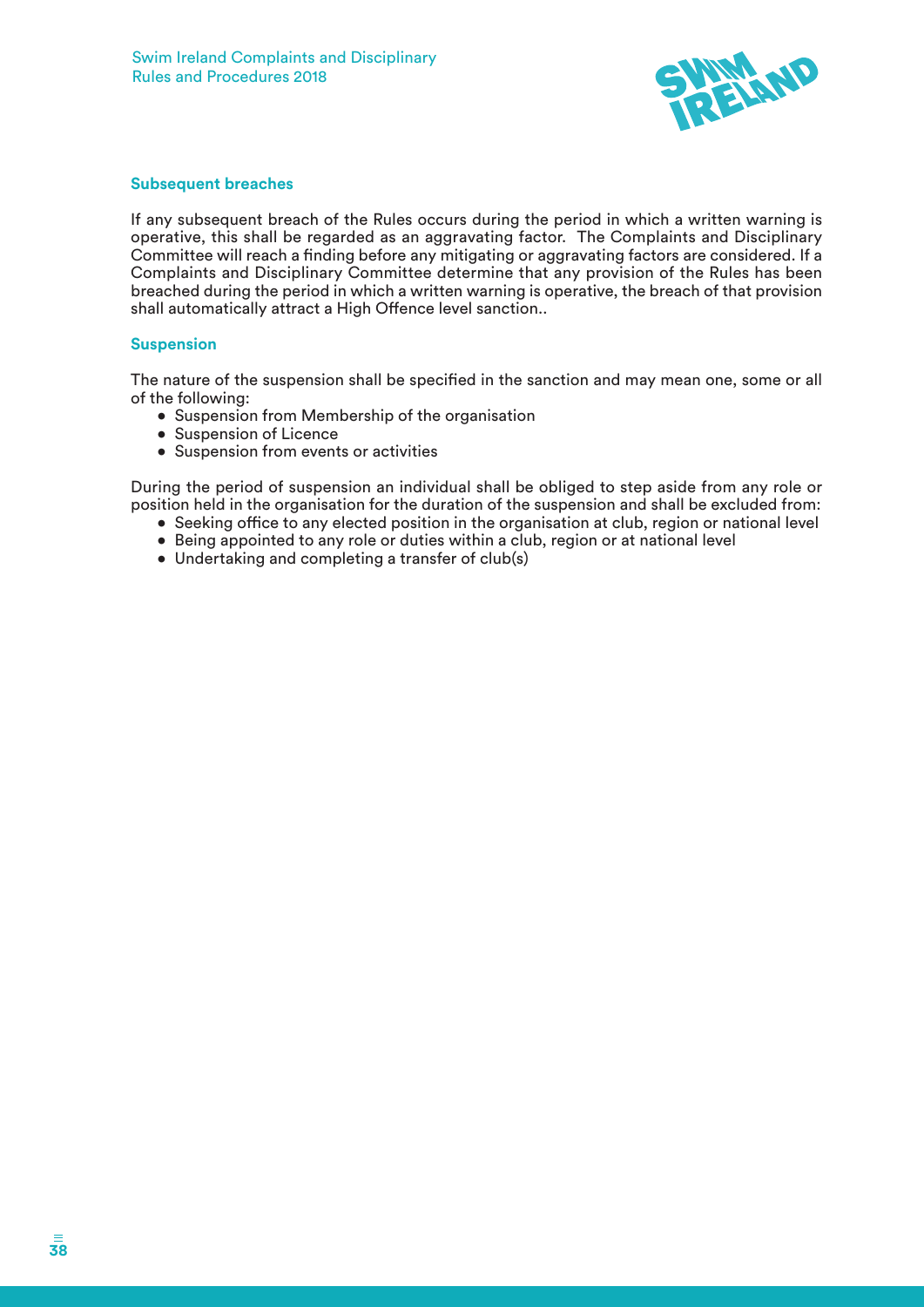

# **Swim Ireland Sanction Guidelines**

| <b>Section 1</b>                                                                                                                                                                                               |                    |                                                            |                                                            |  |
|----------------------------------------------------------------------------------------------------------------------------------------------------------------------------------------------------------------|--------------------|------------------------------------------------------------|------------------------------------------------------------|--|
| <b>Offence</b>                                                                                                                                                                                                 | <b>Low Offence</b> | <b>Medium Offence</b>                                      | <b>High Offence</b>                                        |  |
| <b>Fighting, Aggressive</b><br>or threatening<br>behaviour                                                                                                                                                     | N/A                |                                                            |                                                            |  |
| Damaging the dignity<br>of a person or a group<br>of persons, in any way<br>whatsoever, in<br>particular due to<br>his/her colour, race,<br>handicap, sex, sexual<br>orientation, religion or<br>ethnic origin | N/A                |                                                            |                                                            |  |
| Racism                                                                                                                                                                                                         | N/A                | <b>Written Warning for</b>                                 | Written Warning for                                        |  |
| Inciting hatred or<br>violence                                                                                                                                                                                 | N/A                | 12 months plus a<br>fine of between<br>€100 and €200<br>Or | 12 months plus a<br>fine of between<br>€200 and €500<br>Or |  |
| Intimidation or threats                                                                                                                                                                                        | N/A                | Suspension for a<br>period of between<br>three and six     | Suspension for a<br>period of between<br>six and twelve    |  |
| Corruption                                                                                                                                                                                                     | N/A                | months<br>With option of<br>monetary fine                  | months<br>With option of<br>monetary fine                  |  |
| Acts or omissions<br>bringing Swim<br>Ireland, any<br>department or official<br>thereof and/or the<br>sport of swimming<br>into disrepute                                                                      | N/A                |                                                            |                                                            |  |
| Alcohol or substance<br>use during an Event or<br>while carrying out<br>official duties                                                                                                                        | N/A                |                                                            |                                                            |  |
| Failing or refusing to<br>comply with an Anti-<br>Doping investigation,<br>without acceptable<br>justification.                                                                                                | N/A                |                                                            |                                                            |  |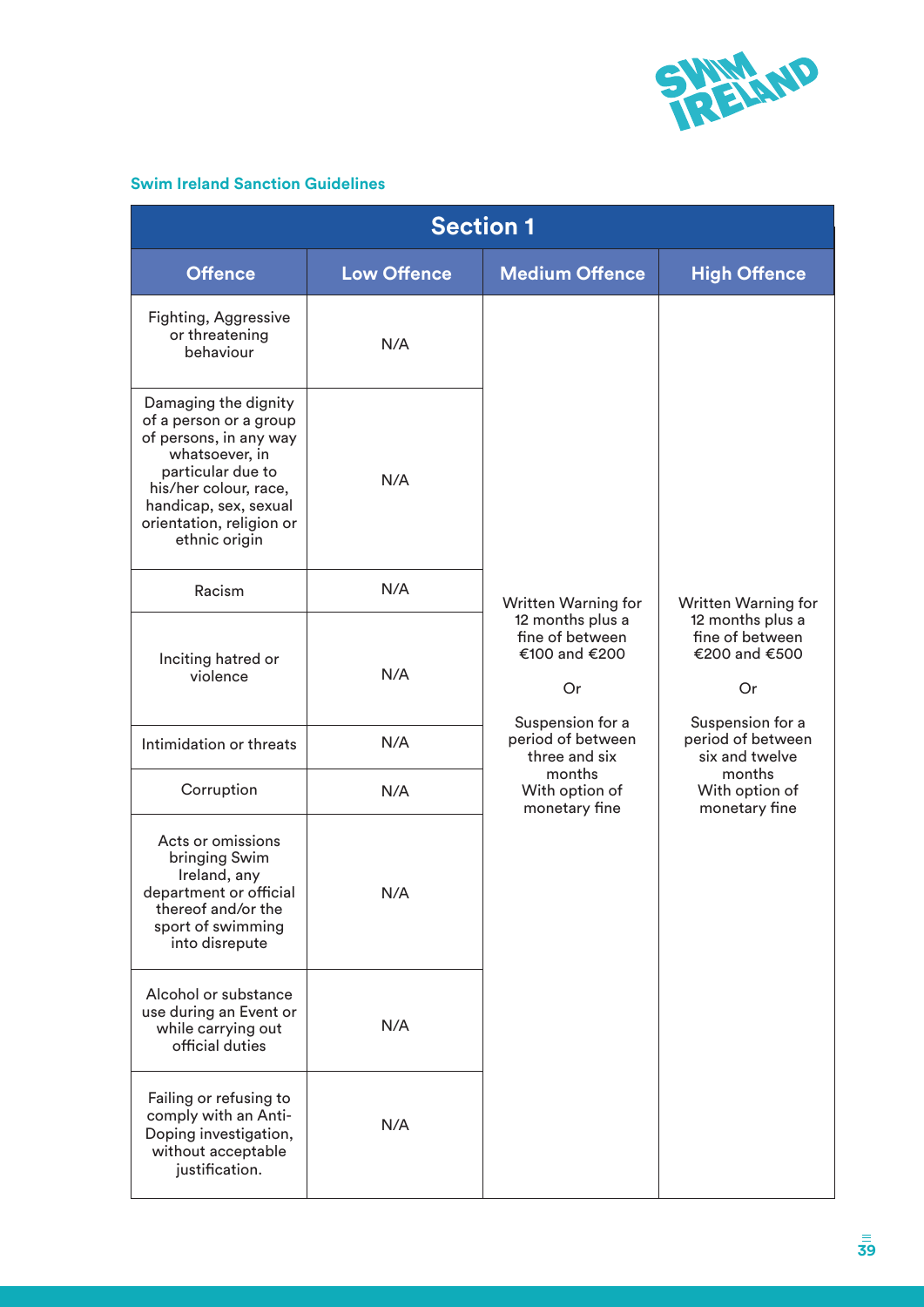

| <b>Section 2</b>                                                                                                              |                                                                            |                                                                                    |                                                                             |  |
|-------------------------------------------------------------------------------------------------------------------------------|----------------------------------------------------------------------------|------------------------------------------------------------------------------------|-----------------------------------------------------------------------------|--|
| <b>Offence</b>                                                                                                                | <b>Low Offence</b>                                                         | <b>Medium Offence</b>                                                              | <b>High Offence</b>                                                         |  |
| Offensive behaviour<br>to other Swimmers,<br>Participants, Judges,<br>Swim Ireland Officials<br>or Doping Control<br>Official |                                                                            |                                                                                    |                                                                             |  |
| Unsportsmanlike<br>behaviour                                                                                                  |                                                                            |                                                                                    |                                                                             |  |
| Cheating                                                                                                                      |                                                                            |                                                                                    |                                                                             |  |
| Visitation violation                                                                                                          | Written Warning for<br>12 months plus a<br>fine of between<br>€50 and €100 | <b>Written Warning for</b><br>12 months plus a<br>fine of between<br>€100 and €200 | Written Warning for<br>12 months plus a<br>fine of between<br>€200 and €500 |  |
| Curfew violation                                                                                                              | Or<br>Suspension for a<br>period of up to<br>three months                  | Or<br>Suspension for a<br>period of between<br>three and six                       | Or<br>Suspension for a<br>period of between<br>six and twelve               |  |
| <b>Bullying</b>                                                                                                               | With option of<br>monetary fine                                            | months<br>With option of<br>monetary fine                                          | months<br>With option of<br>monetary fine                                   |  |
| Coercion                                                                                                                      |                                                                            |                                                                                    |                                                                             |  |
| Discrimination                                                                                                                |                                                                            |                                                                                    |                                                                             |  |
| Foul language                                                                                                                 |                                                                            |                                                                                    |                                                                             |  |
| Disparaging<br>comments                                                                                                       |                                                                            |                                                                                    |                                                                             |  |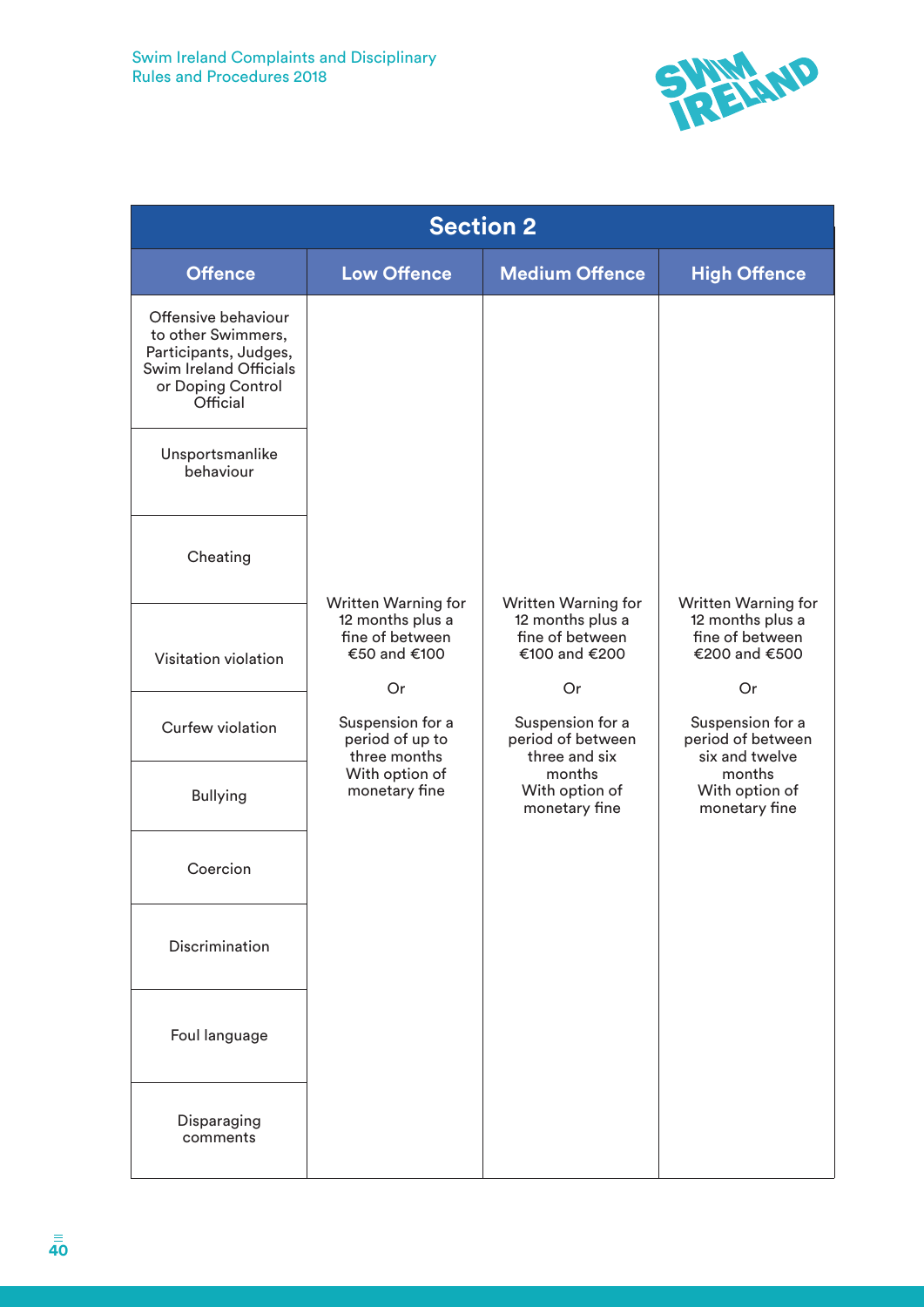

| <b>Section 3</b>                                                                                                       |                                                           |                                                              |                                                               |  |
|------------------------------------------------------------------------------------------------------------------------|-----------------------------------------------------------|--------------------------------------------------------------|---------------------------------------------------------------|--|
| <b>Offence</b>                                                                                                         | <b>Low Offence</b>                                        | <b>Medium Offence</b>                                        | <b>High Offence</b>                                           |  |
| Violation of<br>instructions and<br>directives from Swim<br><b>Ireland Officials</b>                                   |                                                           |                                                              |                                                               |  |
| Violation of<br>contractual<br>obligations towards<br>Swim Ireland                                                     |                                                           |                                                              |                                                               |  |
| Ineligibility                                                                                                          | <b>Written Warning for</b><br>12 months plus a            | <b>Written Warning for</b><br>12 months plus a               | Written Warning for<br>12 months plus a                       |  |
| Forgery or falsification                                                                                               | fine of between<br>€50 and €100                           | fine of between<br>€100 and €200                             | fine of between<br>€200 and €500                              |  |
| Mischievous or<br>vexatious Complaints                                                                                 | Or<br>Suspension for a<br>period of up to<br>three months | Or<br>Suspension for a<br>period of between<br>three and six | Or<br>Suspension for a<br>period of between<br>six and twelve |  |
| Participation at an<br>Event without the<br>permission of Swim<br>Ireland                                              | With option of<br>monetary fine                           | months<br>With option of<br>monetary fine                    | months<br>With option of<br>monetary fine                     |  |
| Purporting to<br>represent Swim<br>Ireland without the<br>permission of Swim<br>Ireland                                |                                                           |                                                              |                                                               |  |
| Taking part in a<br>competition or display<br>organised by a club or<br>committee not<br>affiliated to<br>Swim Ireland |                                                           |                                                              |                                                               |  |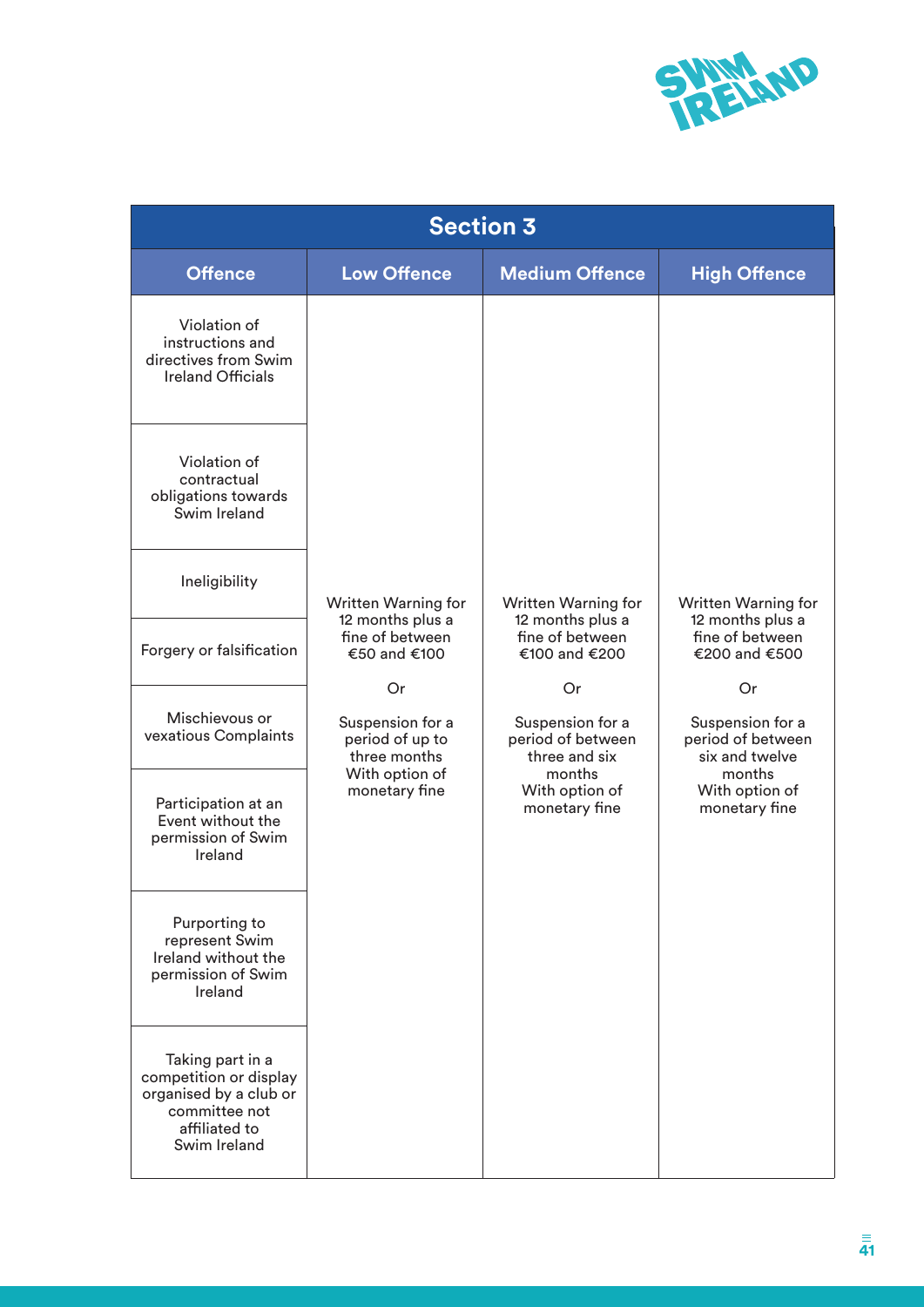

| <b>Section 4 (Breach of Codes of Conduct/Rules)</b>                                                                      |                                                                                                                                                                            |                                                                                                                                                                                          |                                                                                                                                                                                           |
|--------------------------------------------------------------------------------------------------------------------------|----------------------------------------------------------------------------------------------------------------------------------------------------------------------------|------------------------------------------------------------------------------------------------------------------------------------------------------------------------------------------|-------------------------------------------------------------------------------------------------------------------------------------------------------------------------------------------|
| <b>Offence</b>                                                                                                           | <b>Low Offence</b>                                                                                                                                                         | <b>Medium Offence</b>                                                                                                                                                                    | <b>High Offence</b>                                                                                                                                                                       |
| <b>Breaches of Rules</b><br>and/or Codes of<br>Conduct or<br>Safeguarding<br>policies as<br>amended from time<br>to time | Written Warning for<br>12 months plus a<br>fine of between<br>€50 and €100<br>Or<br>Suspension for a<br>period of up to<br>three months<br>With option of<br>monetary fine | Written Warning for<br>12 months plus a<br>fine of between<br>€100 and €200<br>Or<br>Suspension for a<br>period of between<br>three and six<br>months<br>With option of<br>monetary fine | Written Warning for<br>12 months plus a<br>fine of between<br>€200 and €500<br>Or<br>Suspension for a<br>period of between<br>six and twelve<br>months<br>With option of<br>monetary fine |

| <b>Section 5 (Criminal Offences)</b>                                      |                    |                                                                                              |                     |  |
|---------------------------------------------------------------------------|--------------------|----------------------------------------------------------------------------------------------|---------------------|--|
| <b>Offence</b>                                                            | <b>Low Offence</b> | <b>Medium Offence</b>                                                                        | <b>High Offence</b> |  |
| Criminal<br>investigation for<br>indictable offences                      |                    | Suspension from Swim Ireland participation<br>pending the outcome of criminal investigations |                     |  |
| Criminal conviction<br>likely to bring Swim<br>Ireland into<br>disrepute. |                    | Suspension from Swim Ireland participation<br>pending the outcome of criminal investigations |                     |  |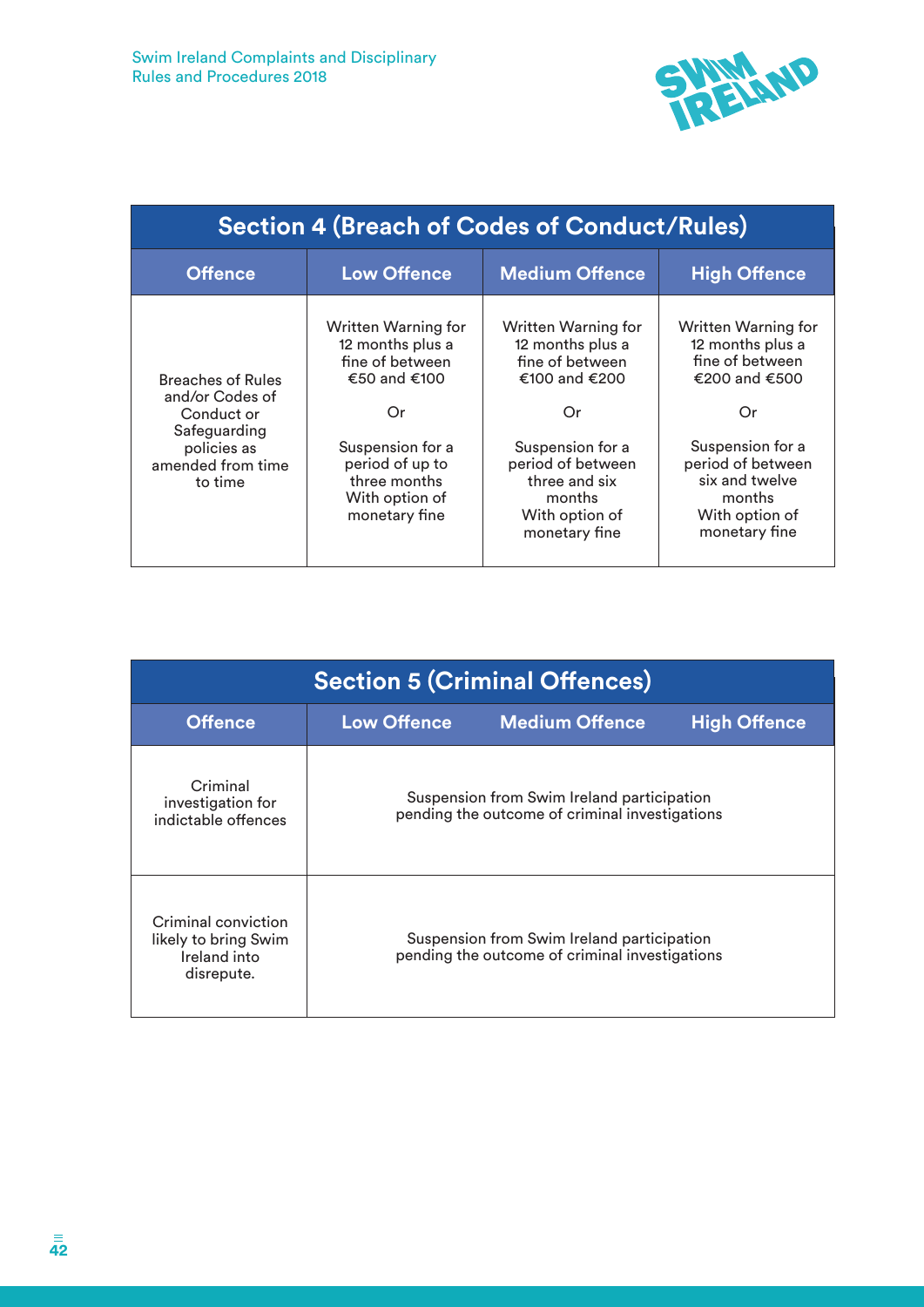

# **APPENDIX 1 Swim Ireland Complaint Form Template 2018**

#### **SWIM IRELAND COMPLAINT FORM**

BETWEEN:

Complainant (insert name of Complainant here):

**-and-**

Respondent (insert name of Respondent here):

- If a Complainant or Respondent is under 18 years of age, then please state the name of the parent or guardian to represent the Complainant/Respondent.
- Failure to complete all sections will result in an invalid Complaint.
- A Complaint must be delivered to the Club or Regional Secretary or to the Complaints and Disciplinary Officer (CDO) by **email** within 14 days of an incident.
- A Complaint to Swim Ireland must be accompanied by payment of a €50 fee. Any applicable fees at Club or Regional level are at the discretion of the Club or Regional body and the Complainant should enquire.

The completed Complaint form should be returned to:

- (a) **If Club Complaint** Club Secretary by email
- (b) **If Regional Complaint** Regional Secretary by email
- (c) **If National/First Instance Complaint** by email to complaints@swimireland.ie

#### **YOUR CONTACT DETAILS:**

| Name:                   |  |
|-------------------------|--|
| <b>Parent/Guardian:</b> |  |
| <b>Address:</b>         |  |
| <b>Tel No:</b>          |  |
| Email:                  |  |
| Club:                   |  |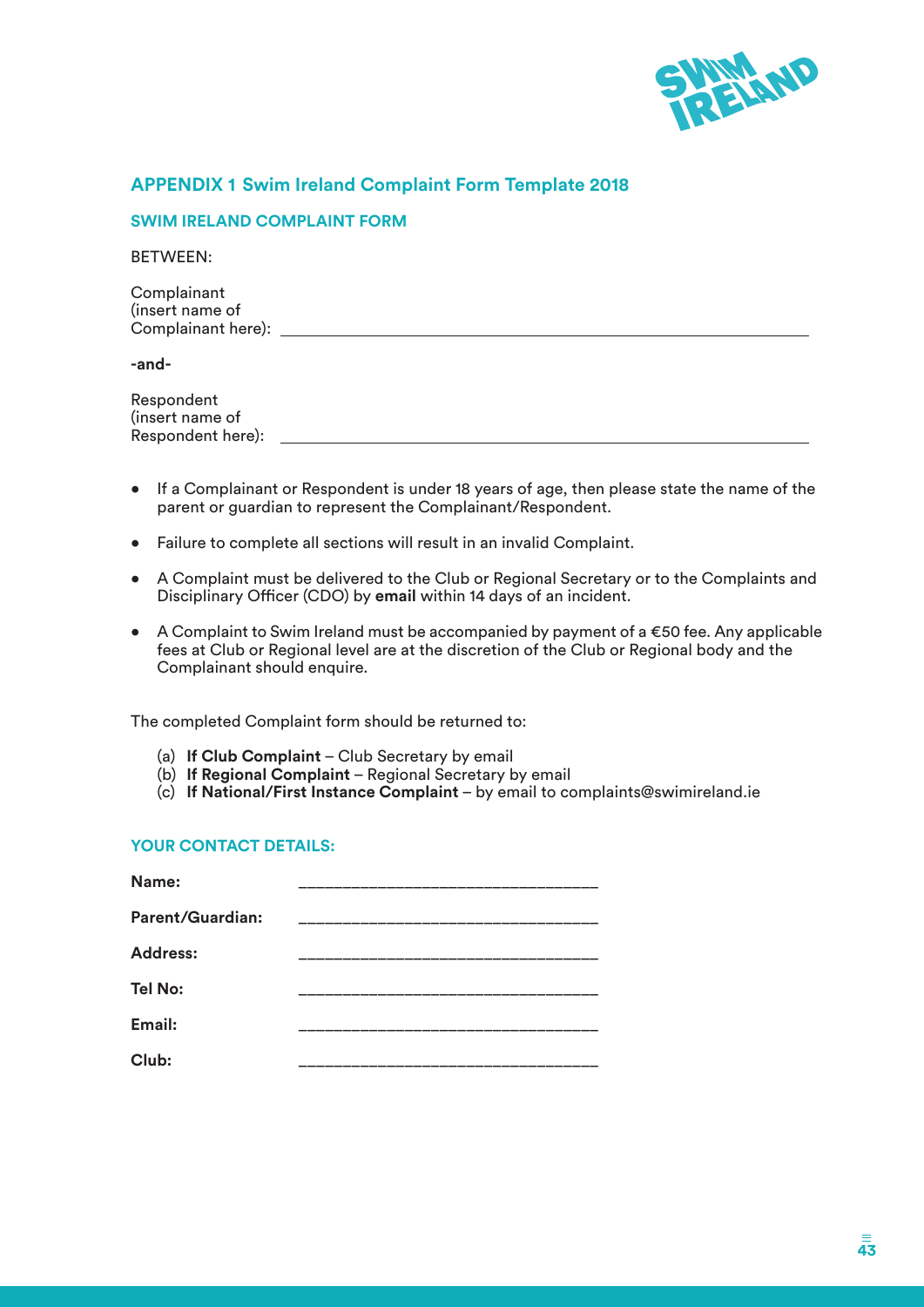

# **COMPLAINT DETAILS**

| When completing this section, please give as much information as possible. |  |
|----------------------------------------------------------------------------|--|
| Date of incident(s)                                                        |  |
|                                                                            |  |
|                                                                            |  |
|                                                                            |  |
|                                                                            |  |
|                                                                            |  |
|                                                                            |  |
|                                                                            |  |
|                                                                            |  |
|                                                                            |  |
|                                                                            |  |
|                                                                            |  |
|                                                                            |  |
|                                                                            |  |
|                                                                            |  |
|                                                                            |  |
|                                                                            |  |
|                                                                            |  |
|                                                                            |  |
|                                                                            |  |
|                                                                            |  |
|                                                                            |  |
|                                                                            |  |
|                                                                            |  |
|                                                                            |  |
|                                                                            |  |
|                                                                            |  |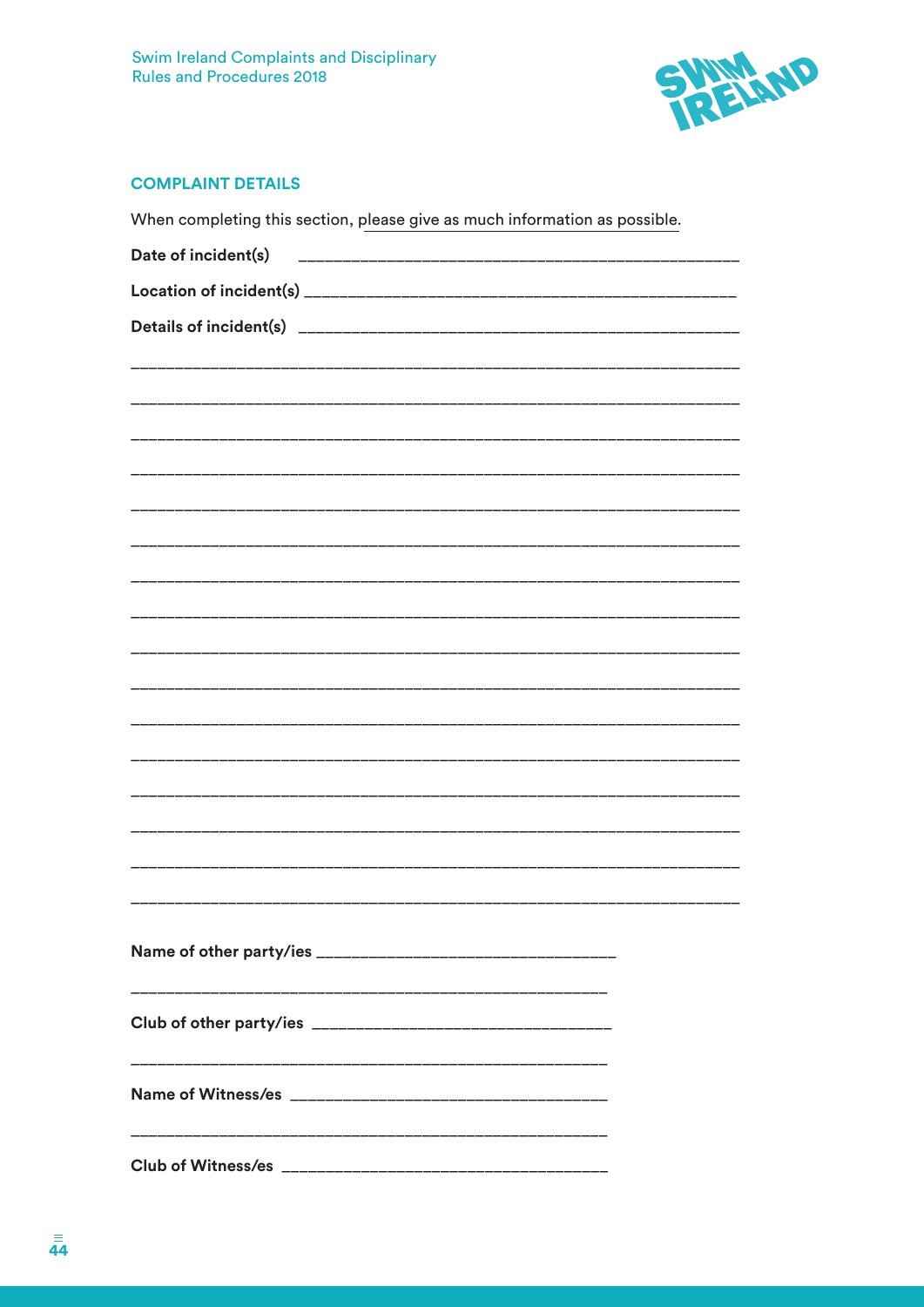

### **DESCRIPTION OF COMPLAINT**

You must specify the exact nature of your complaint(s):

**Description of Offence:** 

(You must identify one or more Offences in Part B of the Swim Ireland Complaints and Disciplinary Rules that you allege has/have been breached). Where the offence is a breach of a code of conduct, you must specify which area/s or relevant code of conduct specifically that you allege have been breached.

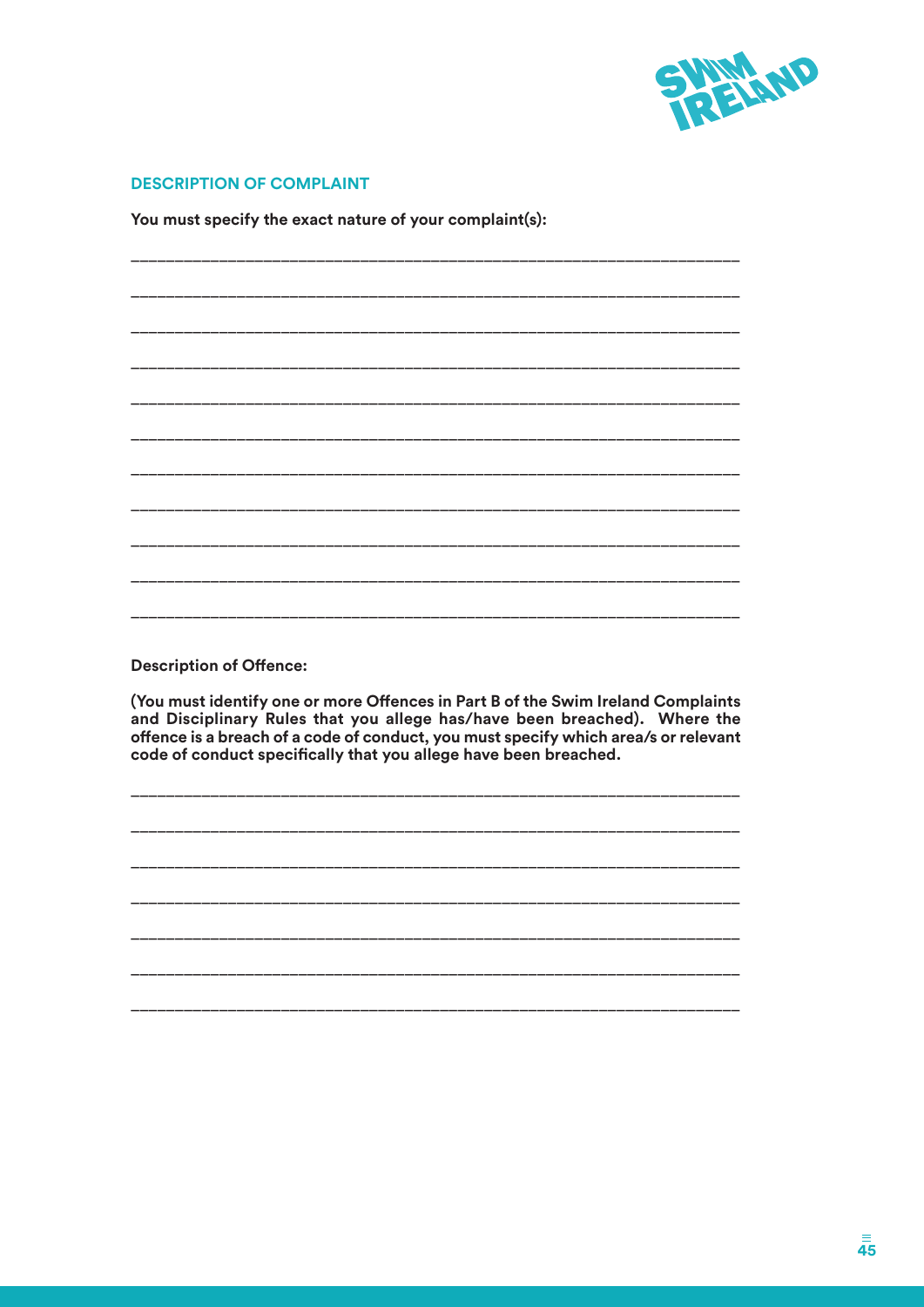

#### **SUPPORTING DOCUMENTATION**

**If you are supplying supporting documentation, please set out a description of each document relied on here:**

| Document A |  |
|------------|--|
| Document B |  |
| Document C |  |
| Document D |  |

#### **AGREEMENT TO MEDIATE**

**I HEREBY AGREE TO PARTICIPATE IN THE MEDIATION OF THIS DISPUTE IF THE CDC or CDO DEEMS IT APPROPRIATE THAT THIS COMPLAINT BE MEDIATED. PLEASE NOTE THAT THIS IS THE PREFERRED OPTION UNDER THE SWIM IRELAND COMPLAINTS AND DISCIPLINARY RULES AND PROCEDURES.**

Signed:

Name in block:

**Date:** \_\_\_\_\_\_\_\_\_\_\_\_\_\_\_\_\_\_\_\_\_\_\_\_\_\_\_\_\_\_\_\_\_\_

**The Complaints and Disciplinary Bodies shall keep all information disclosed to them confidential and no disclosure of any detail shall be made to any third party unless in the administration of the disciplinary function or a requirement by law and in line with the Swim Ireland Privacy Policy.**

**Where sanctions are issued by a CDC, Swim Ireland will be notified.**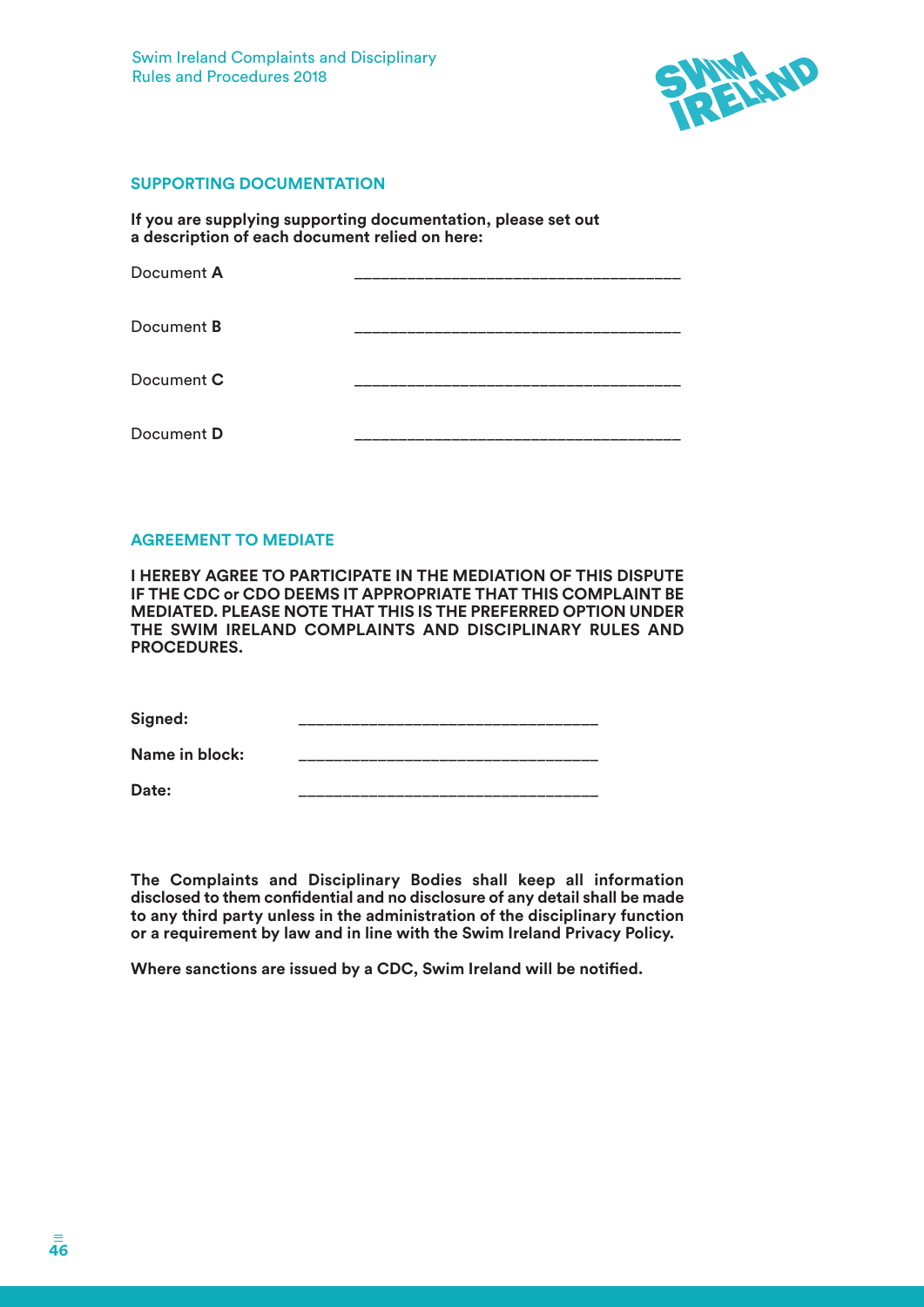

# **APPENDIX 2 Swim Ireland Complaint Decision Template 2018**

#### **SWIM IRELAND COMPLAINT DECISION FORM**

BETWEEN:

Complainant (insert name of Complainant here):

**-and-**

Respondent (insert name of Respondent here):

A Complaint having been made by [name of Complainant] against [name of Respondent] in respect of an alleged [details of offence] alleged to have occurred at [place] on [date] in breach of Rule [specify Rule].

The matter having been considered by the Complaints and Disciplinary Committee [on a documents only basis] OR [at an Oral Hearing] on (specify time date and venue)] – DELETE WHERE APPROPRIATE.

On assessment of the evidence and submissions presented to the Complaints and Disciplinary, the Committee preferred the evidence of the [Complainant]/[Respondent] - DELETE WHERE APPROPRIATE that the alleged offence as per Rule [specify Rule for offence] [was]/[was not] - DELETE WHERE APPROPRIATE committed by the Respondent in breach of Rule [specify Rule].

Having taken into account all aggravating and mitigating circumstances, the Complaints and Disciplinary Committee **HEREBY DETERMINES** by [majority]/[unanimously] - DELETE WHERE APPROPRIATE [to impose a Sanction]/[not to impose a Sanction] - DELETE WHERE APPROPRIATE on the Respondent.

Specifically, the Complaints and Disciplinary Committee imposes the following Sanctions: [Insert (i) Sanction and (ii) specific Rule which empowers the Committee to impose Sanction].

The Complainant and Respondent are advised of their right of appeal to [name of Appeals Body] within 14 days from the date of this Decision.

Dated [insert date]

Signed [by quorum of members of the Complaints Committee present at the hearing – minimum 3]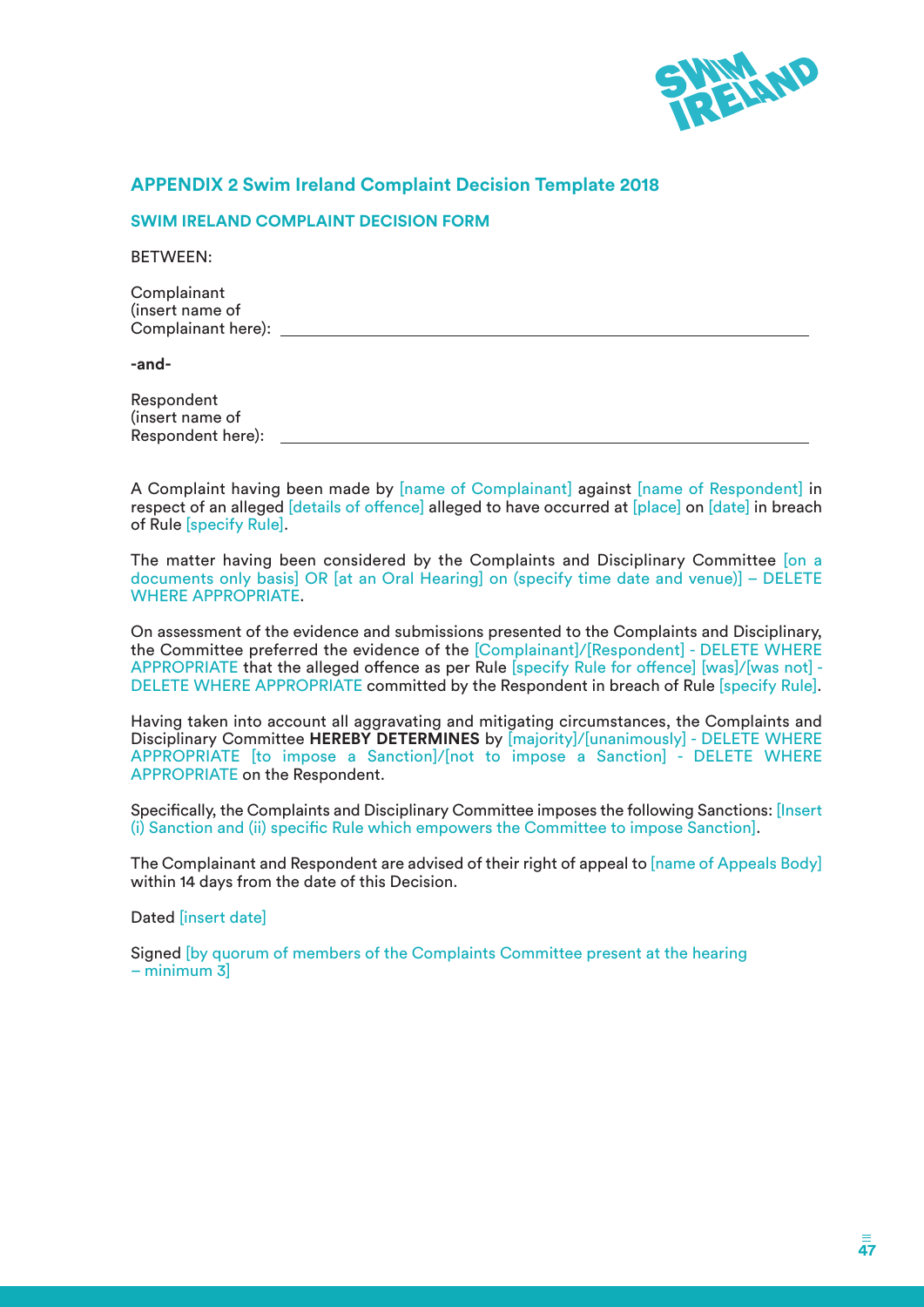

# **APPENDIX 3 Swim Ireland Notice of Appeal Form Template 2018**

#### **SWIM IRELAND NOTICE OF APPEAL FORM**

BETWEEN:

**Complainant** (insert name of Complainant here):

**-and-**

Respondent (insert name of Respondent here):

If an Appellant or Respondent is under 18 years of age, then please state the name of the parent or guardian to represent the Appellant/Respondent.

Failure to complete all sections will result in an invalid Appeal.

An Appeal must be delivered to the Complaints and Disciplinary Officer (CDO) by email within fourteen days of receipt of the Complaints and Disciplinary Committee's written decision the subject of the appeal.

An Appeal must be accompanied by payment of a €100 fee.

This completed Notice of Appeal form should be returned to complaints@swimireland.ie

### **YOUR CONTACT DETAILS:**

| Name:            |  |
|------------------|--|
| Parent/Guardian: |  |
| <b>Address:</b>  |  |
| <b>Tel No:</b>   |  |
| Email:           |  |
| Club:            |  |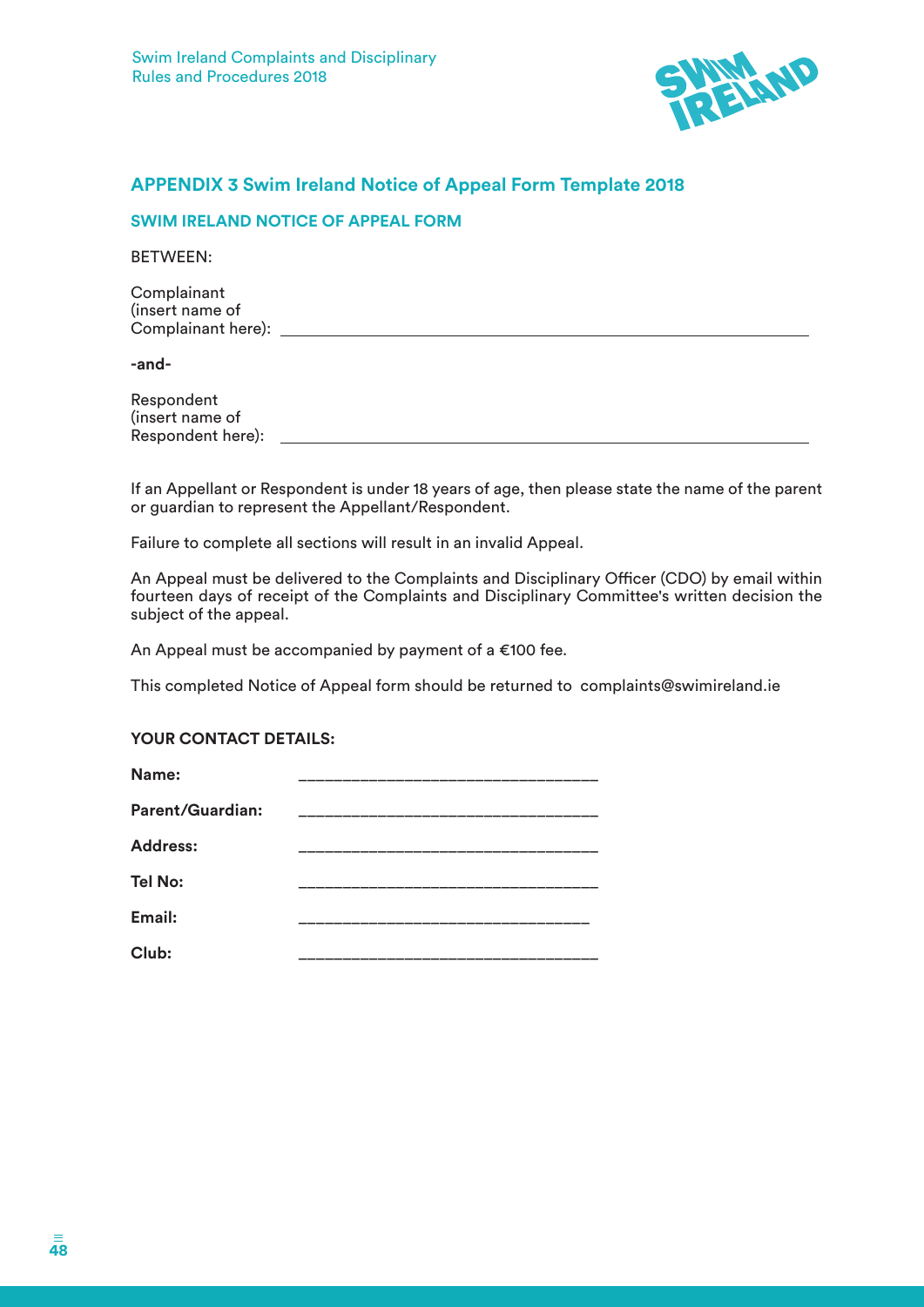

#### **APPEAL DETAILS**

When completing this section, please give as much information as possible.

| Date of decision(s):<br>___________________________________ |
|-------------------------------------------------------------|
| Date of receipt of<br>written Decision:                     |
| Specific decision(s) being appealed:                        |
|                                                             |
|                                                             |
|                                                             |
|                                                             |
|                                                             |
|                                                             |
|                                                             |
|                                                             |
|                                                             |
| <b>Name/Club of respondent</b>                              |

# **GROUNDS OF APPEAL**

You must specify the exact details and reasons of the grounds of your appeal(s):

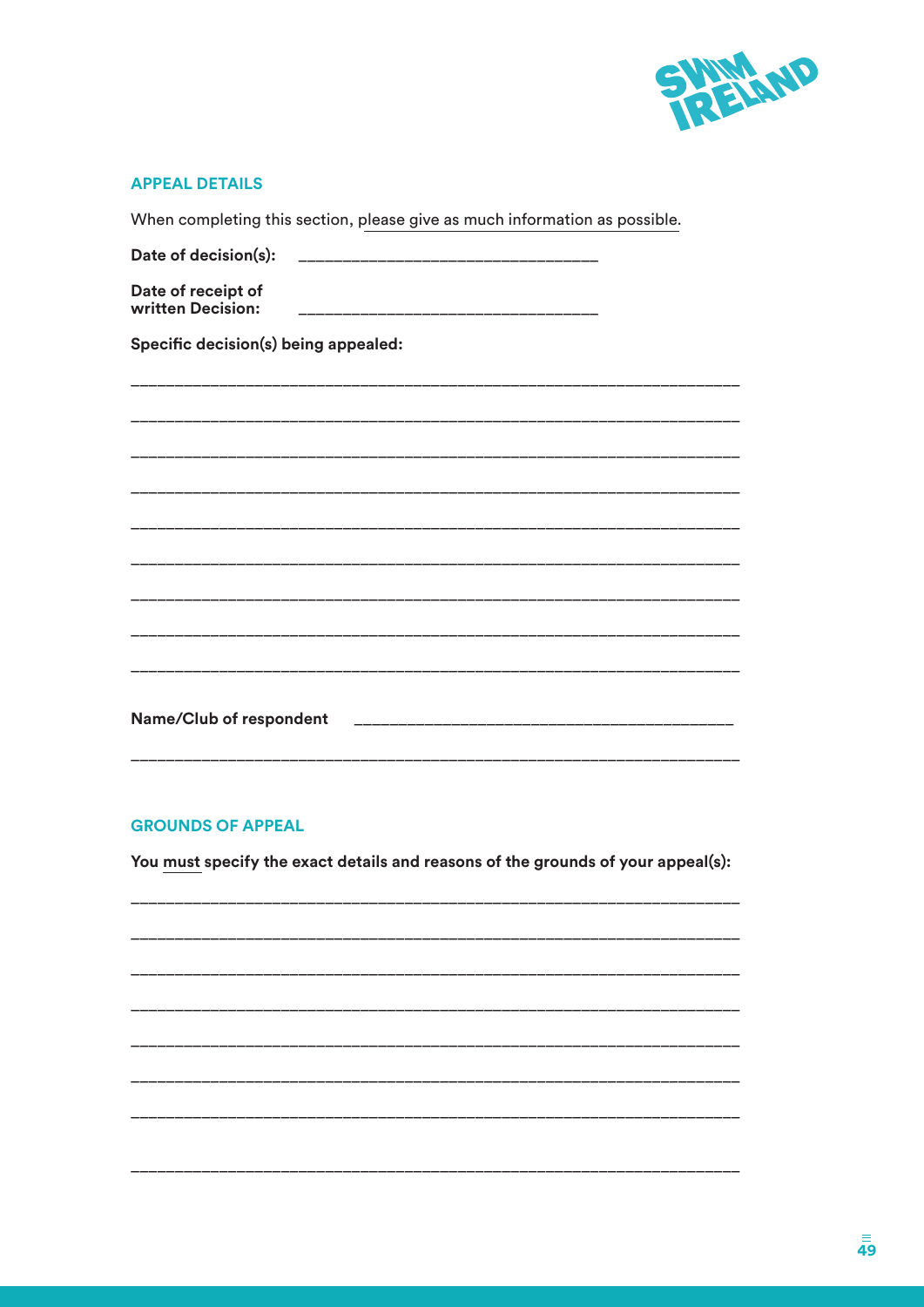

# **SUPPORTING DOCUMENTATION**

**You must supply a copy of the written decision that you are appealing. If you are supplying any further supporting documentation, please set out a description of each document relied on here:**

| Document A        |  |
|-------------------|--|
| Document <b>B</b> |  |
| Document C        |  |
| Document D        |  |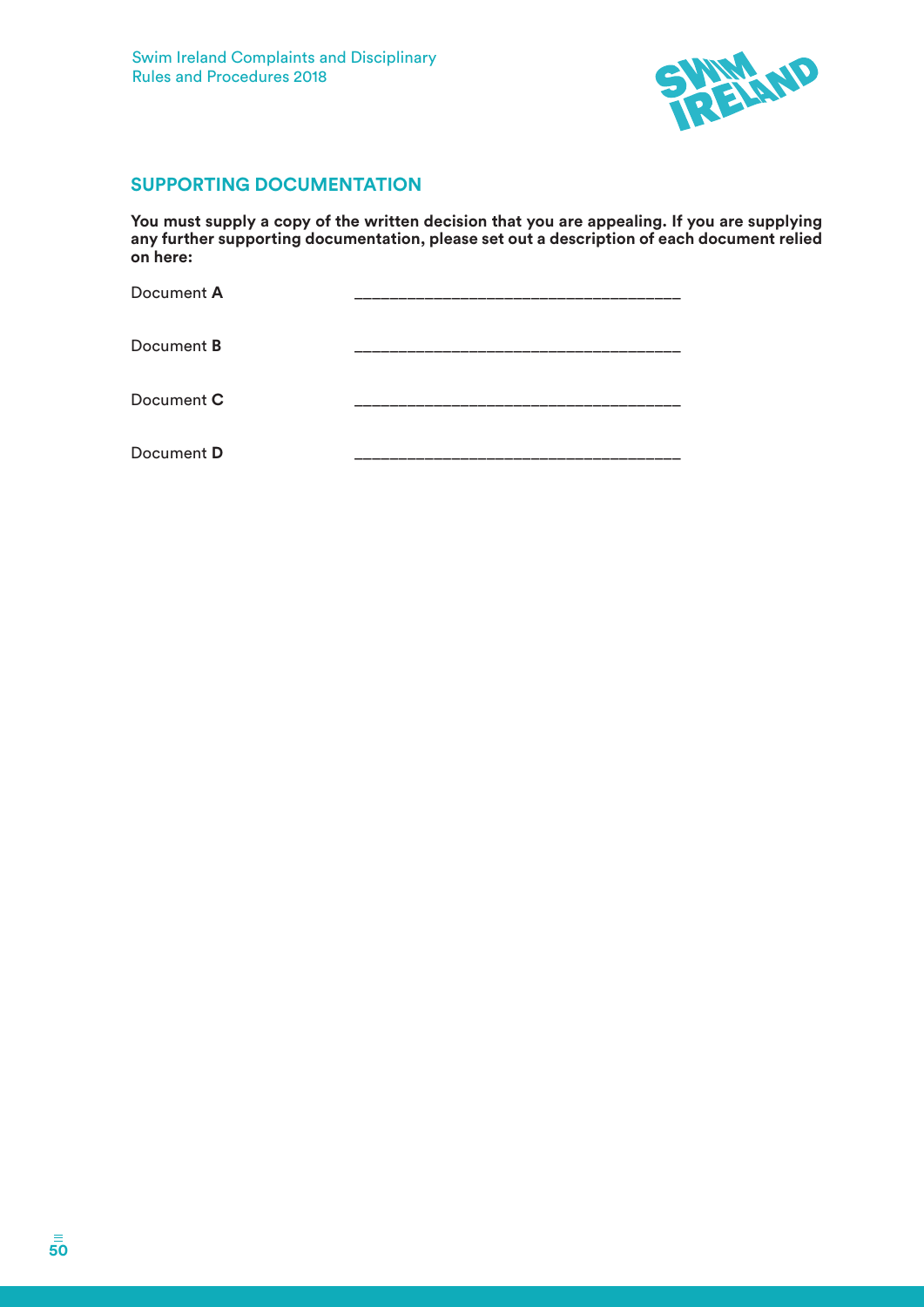**Toe in the water. Face in the water. Staying afloat. Touching the bottom. One length without stopping. Fifty lengths without stopping. Diving from the 10 meter board, without a toe out of place. Wading in amongst the horde, without running back out again. Lying flat on my back. Out to the buoy and back. Holding my breath. Holding court. Relaying. Relaxing. Getting used to the water. Getting fit. Getting faster.**

**Me and the water.**